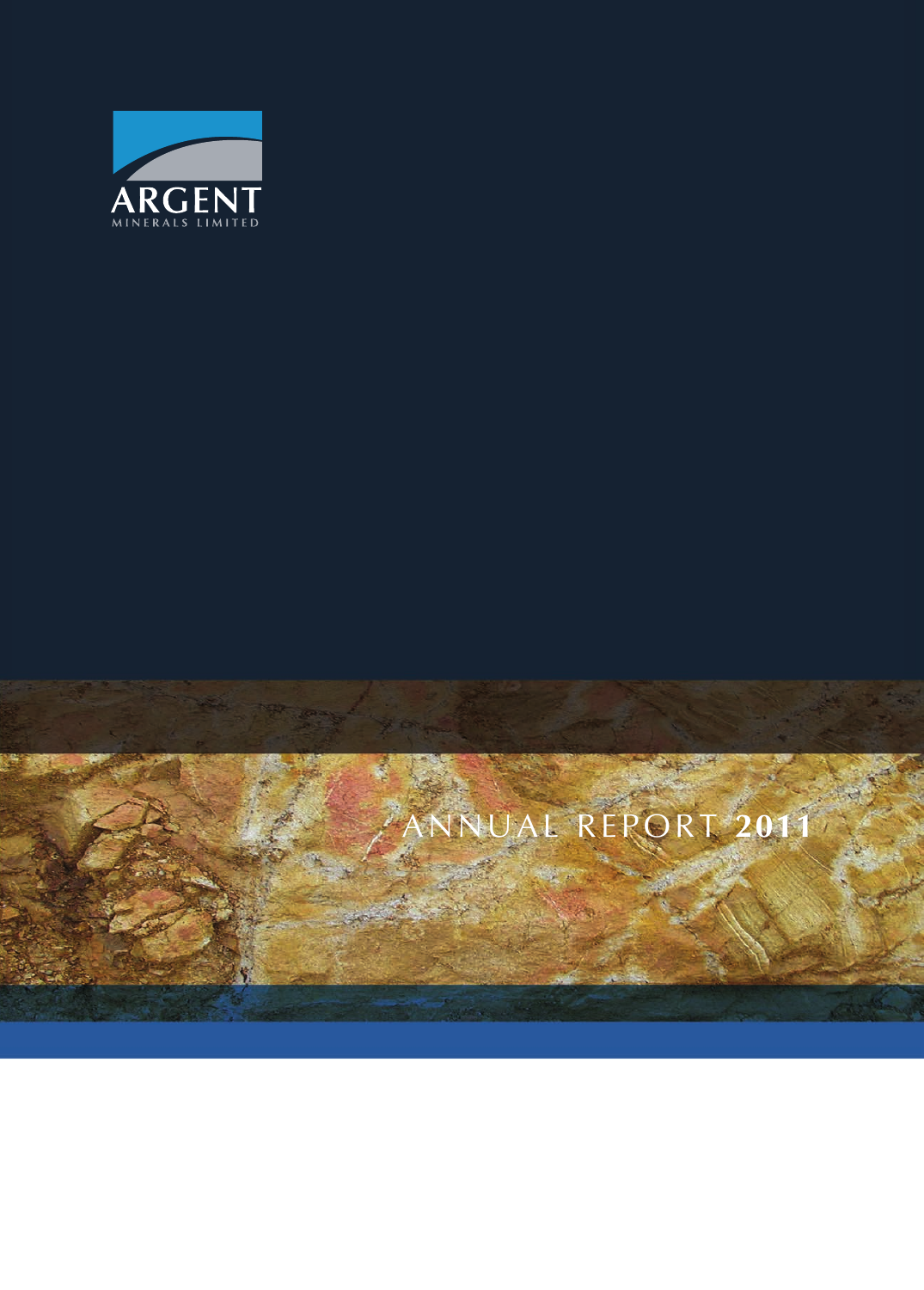## **CONTENTS**

| <b>Corporate Directory</b>               | 3  |
|------------------------------------------|----|
| Review of Operations                     | 4  |
| Directors' Report                        | 10 |
| Corporate Governance Statement           | 20 |
| Statement of Comprehensive Income        | 28 |
| <b>Statement of Financial Position</b>   | 29 |
| Statement of Changes in Equity           | 30 |
| <b>Statement of Cash Flows</b>           | 31 |
| Notes to the Financial Statements        | 32 |
| Directors' Declaration                   | 55 |
| Auditor's Independence Declaration       | 56 |
| Independent Auditor's Report             | 57 |
| Shareholder Information                  | 59 |
| Schedule of Mineral Concession Interests | 61 |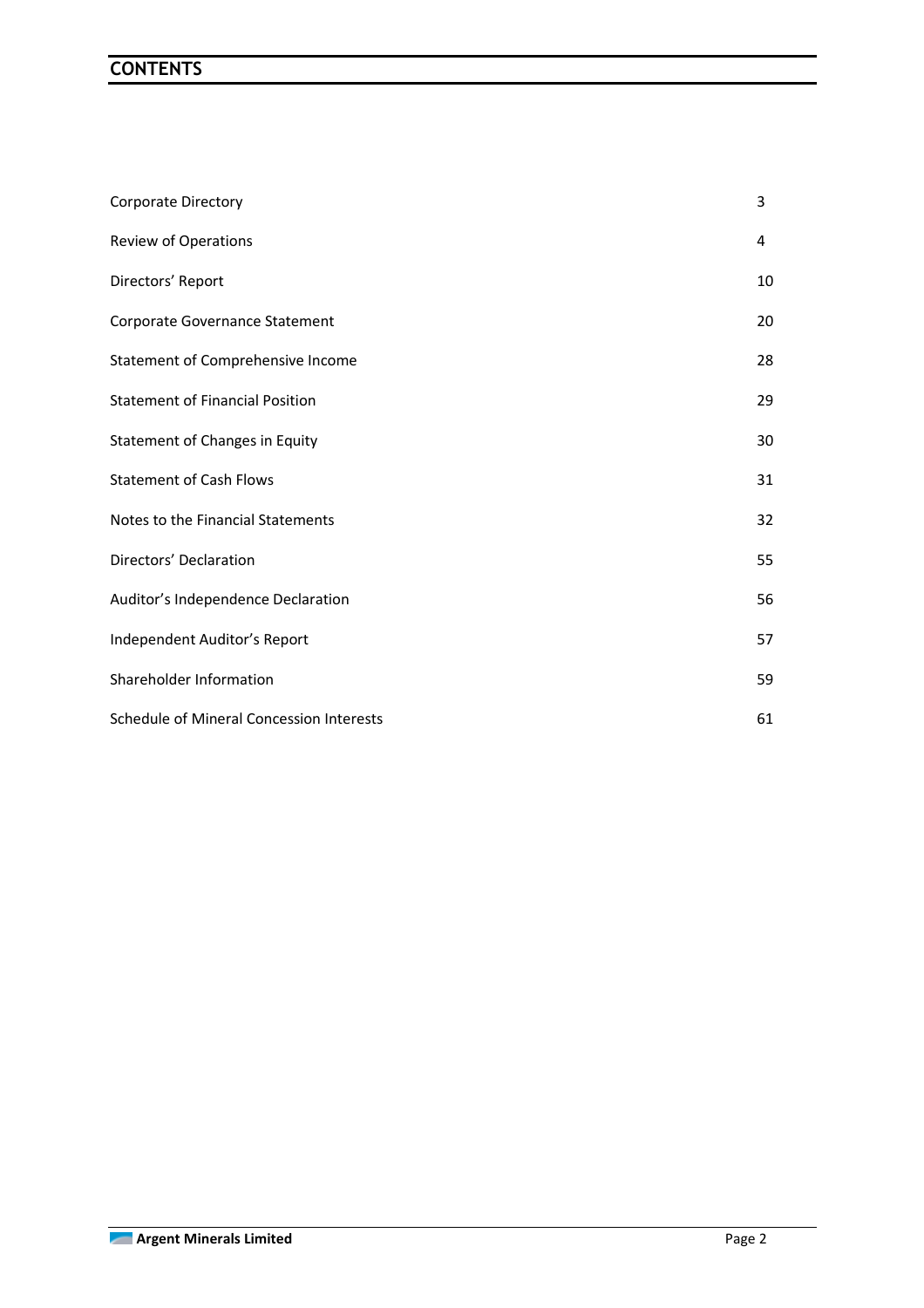## **CORPORATE DIRECTORY**

| <b>Board of Directors</b>                        | Kerry McHugh B.Com (Hons) - Executive Chairman<br>Marcus Michael CA, B.Bus - Executive Director<br>Stephen Gemell B.Eng (Hons), FAusIMM (CP), MAIME, MMICA - Non<br><b>Executive Director</b><br>Ross Smyth-Kirk B.Com, CPA, F.Fin - Non-Executive Director |
|--------------------------------------------------|-------------------------------------------------------------------------------------------------------------------------------------------------------------------------------------------------------------------------------------------------------------|
| <b>Company Secretary</b>                         | Marcus Michael CA, B.Bus                                                                                                                                                                                                                                    |
| <b>Registered and Principal</b><br><b>Office</b> | Level 1, 115 Cambridge Street<br>WEST LEEDERVILLE WA 6007                                                                                                                                                                                                   |
| <b>Solicitors</b>                                | Steinepreis Paganin<br>Level 4, Next Building<br>16 Milligan Street<br>PERTH WA 6000                                                                                                                                                                        |
| <b>Auditors</b>                                  | <b>Stantons International</b><br>Level 1, 1 Havelock Street<br>WEST PERTH WA 6005                                                                                                                                                                           |
| <b>Share Registry</b>                            | Security Transfer Registrars Pty Ltd<br><b>PO Box 535</b><br>APPLECROSS WA 6953                                                                                                                                                                             |
| <b>Stock Exchange</b>                            | Australian Securities Exchange Limited Exchange Plaza<br>2 The Esplanade<br>PERTH WA 6000                                                                                                                                                                   |
| <b>ASX Code</b>                                  | ARD - Ordinary Shares                                                                                                                                                                                                                                       |
| <b>ABN</b>                                       | 89 124 780 276                                                                                                                                                                                                                                              |
| <b>Website address</b>                           | www.argentminerals.com.au                                                                                                                                                                                                                                   |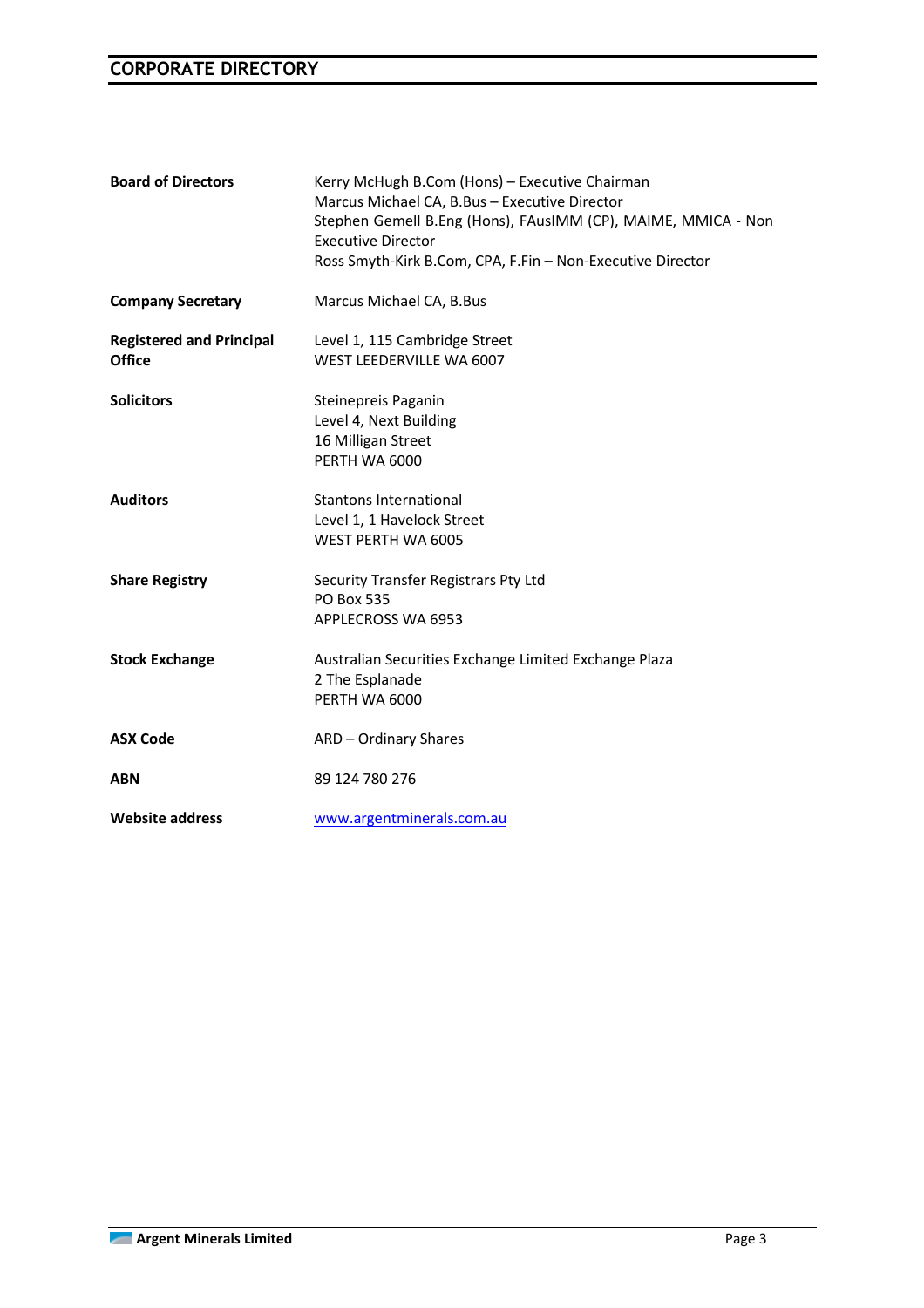## **REVIEW OF OPERATIONS**

During the year the Company continued exploration and development at the Kempfield, Sunny Corner and West Wyalong tenement areas.

#### **HIGHLIGHTS**

- Argent earns 70% interest in Kempfield
- Argent purchases remaining 30% interest in the Kempfield Silver Project
- Argent buys Kempfield Freehold
- Definitive Feasibility Study commenced into a 1.5 mtpa project at Kempfield
- Argent earns 51% interest in Sunny Corner
- Purchase and sale of the Bullant Gold Project in Kalgoorlie, WA.
- Exercise of 48,230,751 options expiring 30 June 2011 raising approximated \$8.73 million before costs.

#### **KEMPFIELD**

#### **Kempfield Silver Project now held 100% by Argent**

On the 12 April 2011 the Company announced that it had earned a 70% interest in the Kempfield project through the expenditure of \$2.745 million under the farm-in agreement with Golden Cross Resources (GCR) and on 19 April 2011 Argent announced that it had reached an agreement with GCR to acquire its 30% interest in the project. The acquisition of the remaining 30% takes Argent's interest in the project to 100%.

Executive Chairman Kerry McHugh said "the acquisition of the remaining interest in the project from GCR will enhance shareholder value by providing additional exposure to the project and simplify management. It will also assist in facilitating the approvals process and Argent's ability to arrange debt and equity."

The following is payable for GCR's 30% interest in Kempfield Silver Project:

- \$1.0 million in cash at settlement;
- \$1.0 million in fully paid Argent shares at settlement, issued at the VWAP over the 5 days prior to signing the Sale Agreement; and
- \$1.0 million upon a Decision to Mine at Kempfield, payable, at Argent's election, in cash or shares issued at the VWAP over the 5 days prior to the Decision to Mine.

Approval from the relevant NSW Government authorities was obtained in late August 2011 and the purchase has now been completed.

#### **Kempfield Pastoral Property Acquired**

On the 8 April 2011 the Company announced that it had purchased the Kempfield freehold covering the surface rights of some 115 hectares of land, see Figure One below.

Ownership of the property, which contains over 90% of the Kempfield silver resources, will greatly facilitate the approvals process for Argent's Kempfield Silver Project. The property is located some 80kms south east of the city of Orange and is approximately 29kms south of the town of Blayney, in the central-west of NSW. The property contains a number of dwellings and farm sheds that Argent uses to accommodate field staff and to provide core cutting and storage facilities.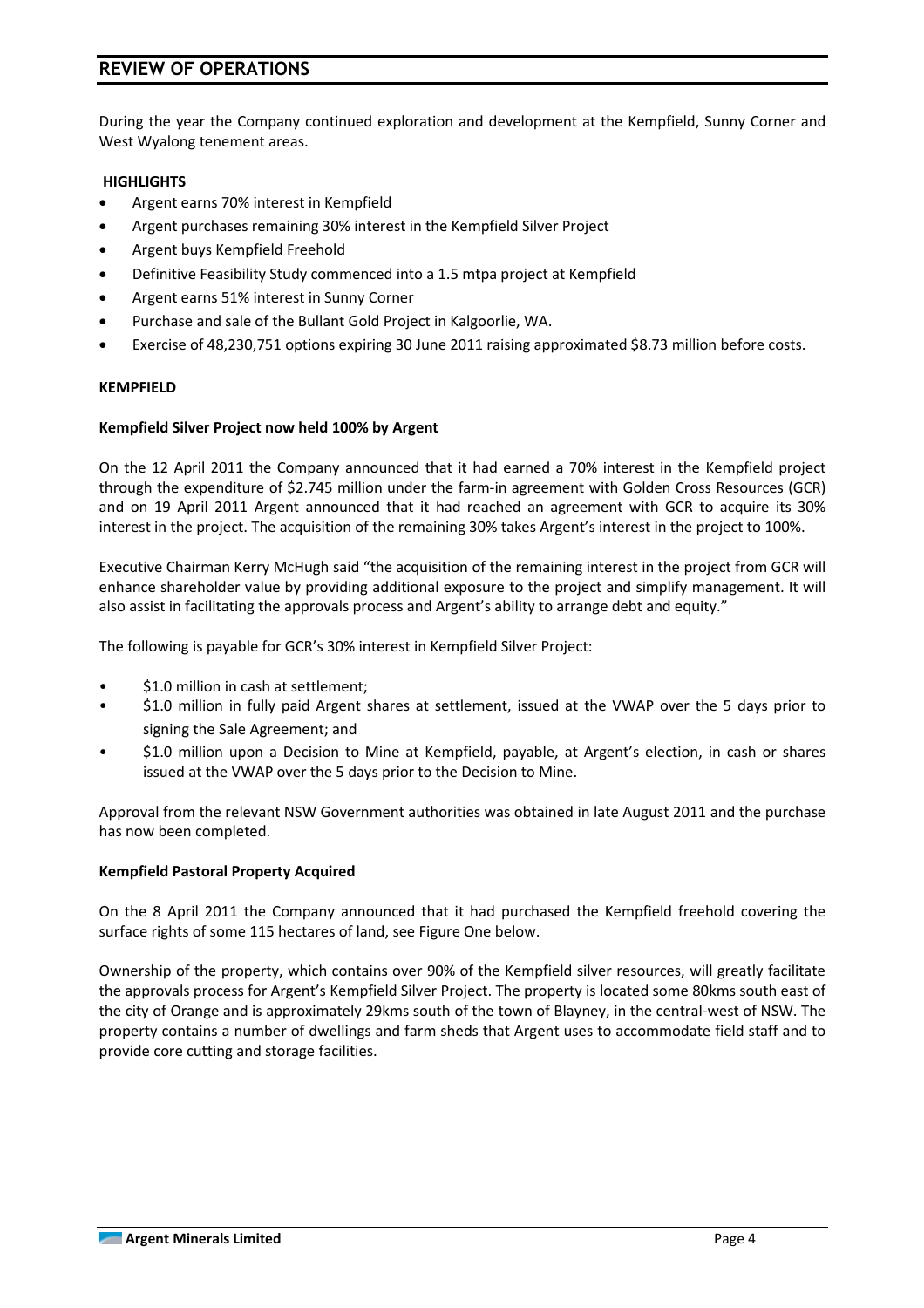## **REVIEW OF OPERATIONS**

**Figure One - Location of Kempfield Pastoral Property** 



#### **Definitive Feasibility Study**

Argent has commenced a Definitive Feasibility Study (DFS) following an earlier Scoping Study which showed the potential for an economically viable silver project.

A review of the Kempfield Scoping Study outputs was released to the market on 23 November 2010. This showed that the application of then current prices for silver, gold, lead and zinc enabled reporting of resources at reduced cut-off grades i.e. from 40g/t Ag to 25g/t Ag for the oxide and transitional mineralization and from 80g/t Ag equivalent to 50g/t Ag equivalent for the primary mineralization. The estimates of contained metal in the revised resources include 31.6 million ounces of silver, 175,000 tonnes of zinc, 86,000 tonnes of lead and 65,000 ounces of gold, see Table Two.

Australian Mine Design and Development Pty Ltd (AMDAD) revised the pit-optimization model used to underpin the Kempfield Scoping Study using a silver price of A\$26.84 per ounce and a throughput rate of 1.5 million tonnes per annum. That review was used to produce the following estimates of the key economic outcomes, see Table One.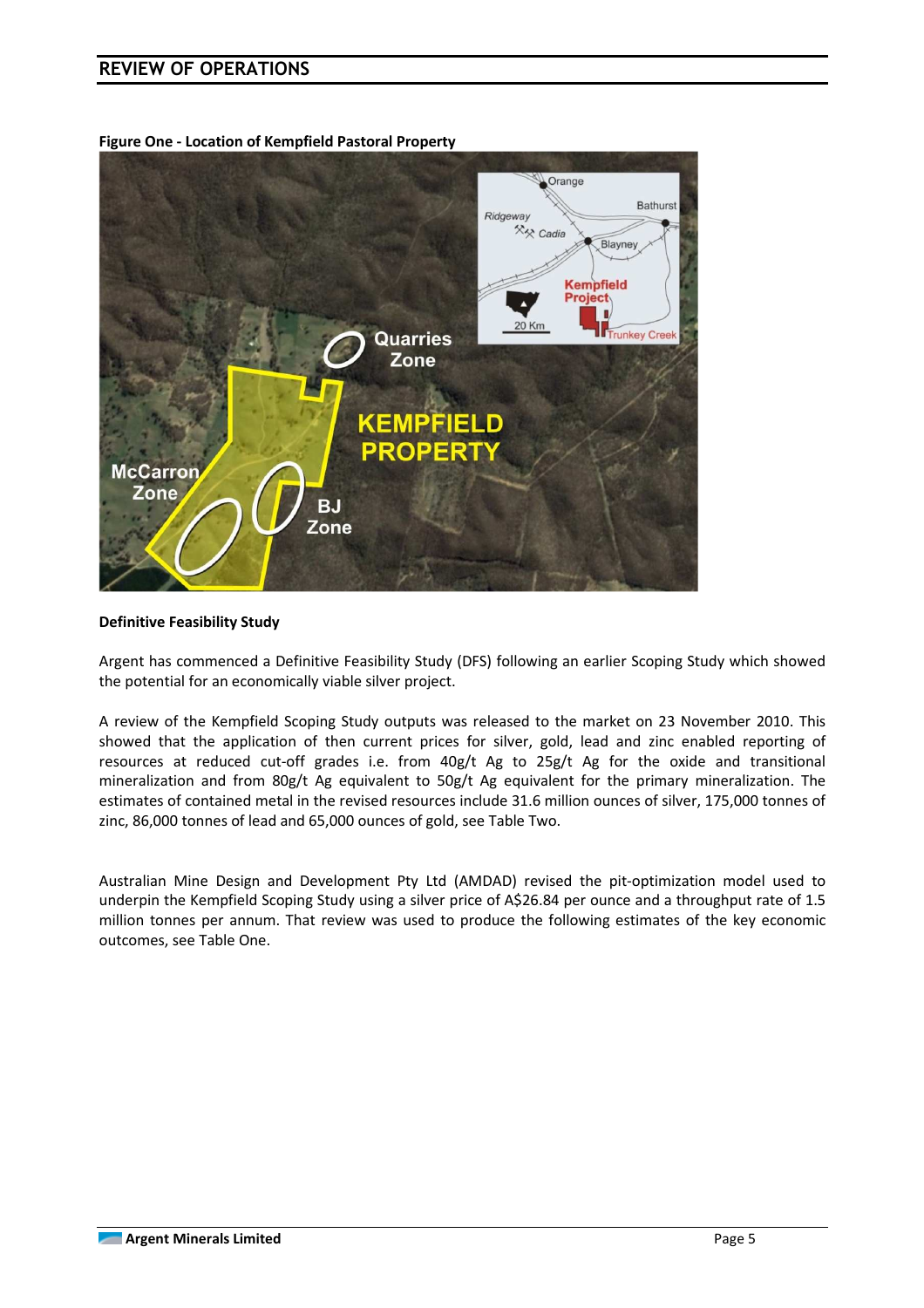#### **Table One**

| <b>Pit Optimization</b>                   | 1.5 million tpa<br>November 2010 Prices A\$26.84/oz Ag |  |  |  |
|-------------------------------------------|--------------------------------------------------------|--|--|--|
| <b>Operating Parameters</b>               |                                                        |  |  |  |
| <b>Tonnes Treated</b>                     | 15.9mt                                                 |  |  |  |
| <b>Strip Ratio</b>                        | $1.4$ to $1$                                           |  |  |  |
| Mine Life                                 | 10.6 years                                             |  |  |  |
| Payable Silver Produced                   | 20.8 million ounces                                    |  |  |  |
| Payable Gold Produced                     | 33,600 ounces                                          |  |  |  |
| Payable Lead Produced                     | 25,500 tonnes                                          |  |  |  |
| Payable Zinc Produced                     | 82,800 tonnes                                          |  |  |  |
| <b>Operating Cash Flow (Before Capex)</b> |                                                        |  |  |  |
| Undiscounted                              | \$297.5 million                                        |  |  |  |

#### **Table Two – Revised Resources**

|              |                                 | <b>Silver</b> |                                  | Gold  |                                  | Lead  |                                  | <b>Zinc</b> |                                  |
|--------------|---------------------------------|---------------|----------------------------------|-------|----------------------------------|-------|----------------------------------|-------------|----------------------------------|
|              | <b>Million</b><br><b>Tonnes</b> | Grade         | <b>Contained</b><br><b>Metal</b> | Grade | <b>Contained</b><br><b>Metal</b> | Grade | <b>Contained</b><br><b>Metal</b> | Grade       | <b>Contained</b><br><b>Metal</b> |
|              |                                 | g/t           | M ozs                            | g/t   | 000 ozs                          | %     | 000 t                            | %           | 000 t                            |
| Oxide/Mixed* | 5.8                             | 58            | 10.8                             | 0.1   | 19                               | N/A   | N/A                              | N/A         | N/A                              |
| Primary**    | 14.4                            | 45            | 20.8                             | 0.1   | 46                               | 0.6   | 86                               | 1.2         | 175                              |
| <b>Total</b> | 20.2                            | 49            | 31.6                             | 0.1   | 65                               | N/A   | 86                               | N/A         | 175                              |

Cut off grades of 25g/t Ag for the oxide and transitional mineralization and 50g/t Ag equivalent for the sulphide mineralization where 1% Pb or Zn equals 20g Ag.

\* Approximately 83% of these resources are Measured or Indicated.

\*\* Approximately 64% of these resources are Measured or Indicated.

#### **DFS Progress**

The following key consultants have been appointed and have commenced their investigations:

- Mr Derek White, a mining engineer with extensive experience in managing feasibility studies, has been engaged as Project Manager for the DFS;
- Lycopodium Minerals QLD Pty Ltd has been appointed as the lead process plant design and engineering consultant for the project;
- Australian Mine Design and Development Pty Ltd (AMDAD) has been appointed to undertake mine design;
- Knight Piesold Consulting Pty Ltd, one of the foremost tailings storage experts globally, has commenced work on the design of the Tailings Storage Facility;
- RW Corkery Pty Ltd, a highly experienced and well regarded environmental consultant has been appointed to prepare the Environmental Assessment for the project;
- RPS Aquaterra, has been appointed to advise on surface and ground water matters;
- Mr Bruno Sceresini, a highly experienced metallurgist with an extensive background in minerals processing and precious metals recovery, who directed the metallurgical testwork for the Kempfield Scoping Study, will continue to direct the metallurgical testwork.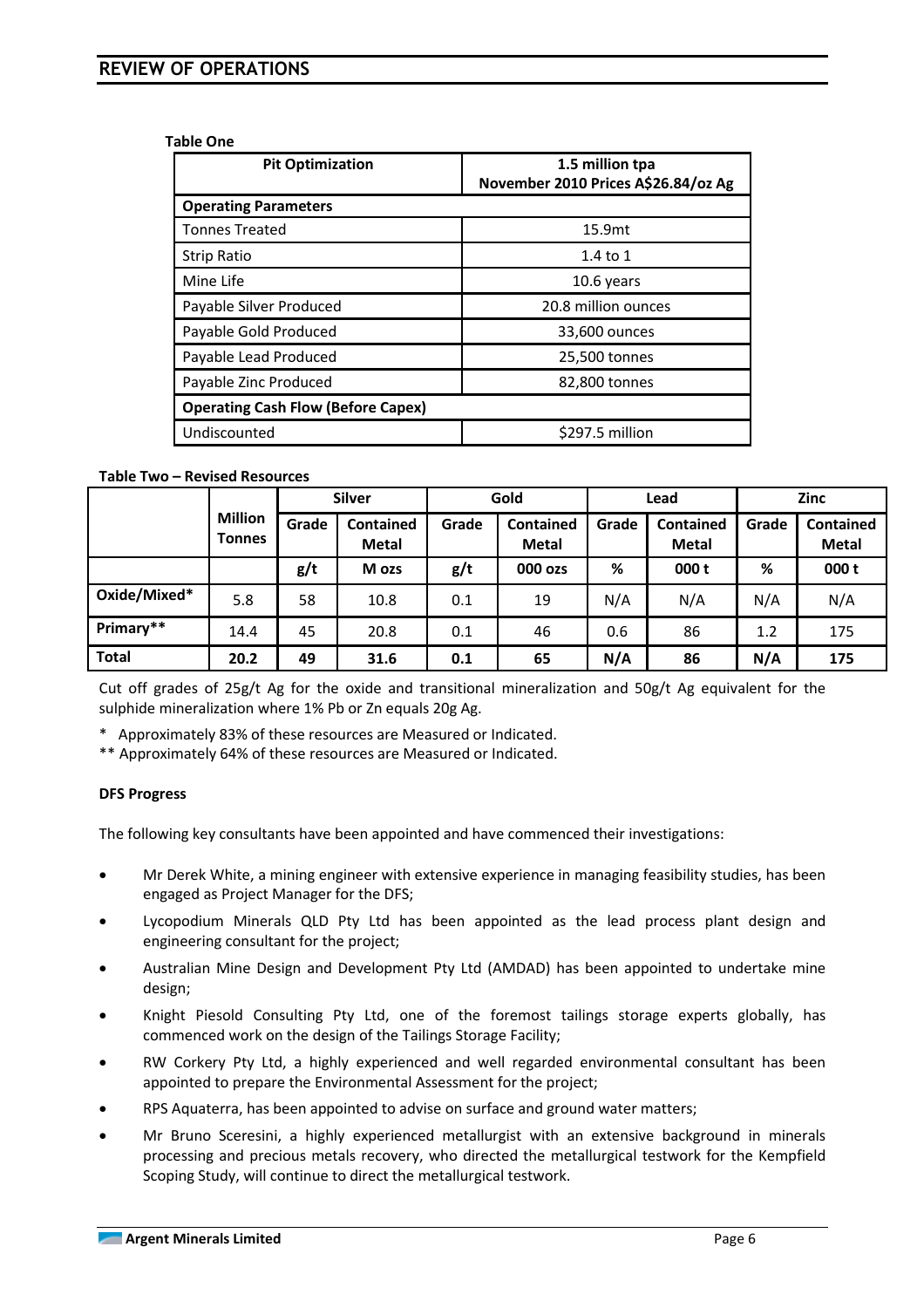## **REVIEW OF OPERATIONS**

The DFS has been advanced with the following key issues being addressed:

- A 50 hole programme totalling 5,000m of infill and metallurgical drilling has been completed including 2 diamond core holes of 200m each drilled to obtain samples for metallurgical, crushing and grinding tests.
- Metallurgical test work is continuing at Metcon (leaching and flotation) and at AMMTECH (comminution). Test work is underway to determine the potential for acid mine generation from the waste rock.
- Studies have been undertaken to determine the sites of the processing plant, the tailings storage facility and the waste rock emplacement.
- Water sourcing studies have been done with preliminary modelling indicating that ground water sources might be sufficient to meet a large part of the make-up water requirements for the mine and processing plant.
- Power requirements have been determined and alternative routes identified for a 66kv line to be constructed to bring power from the State electricity grid.
- Community meetings have been held at Trunkey Creek and Neville. There was broad support for the project from both communities with some concerns being expressed regarding potential traffic movement.
- The approvals process mechanisms are in a state of change following the NSW Government's decision to abolish that part of the Planning Act (Part 3A) that has been used in the past to determine Development Approvals for Projects of State Significance such as Kempfield. New regulations are being prepared to replace those that applied under the previous arrangements.
- The Preliminary Environmental Assessment (PEA) document has been finalized and circulated to the relevant departments and authorities. An on-site planning focus meeting was held in August 2011. The PEA and focus meeting will facilitate the preparation of the project's specific guidelines for obtaining development approval under the new regulations.

#### **Indicative Timetable**

The DFS is scheduled to be completed by early 2012 with Development Approvals expected to be granted in the September quarter of 2012 followed by a decision to mine supported by debt and equity funding arrangements. Mine and plant construction is estimated to take 12 months to complete with first silver production scheduled for late 2013.

#### **Gold Intersection**

A vertical water monitoring hole, KMB7b, intersected 20m at 0.72g/t Au from 29m, including 4m at 2.6g/t Au from 36m. The hole is located approximately 150m to the west of the south western corner of the McCarron pit. The intersection is described as being in "hard fresh rock-silicified schist with minor quartz veins and some sulphides".

This is the first substantial gold intersection encountered since Argent began exploration work on the tenements. An earlier explorer drilled a hole at the Causeway prospect, approximately 800m to the north of KMB7b, which returned 50m at 0.37g/tAu.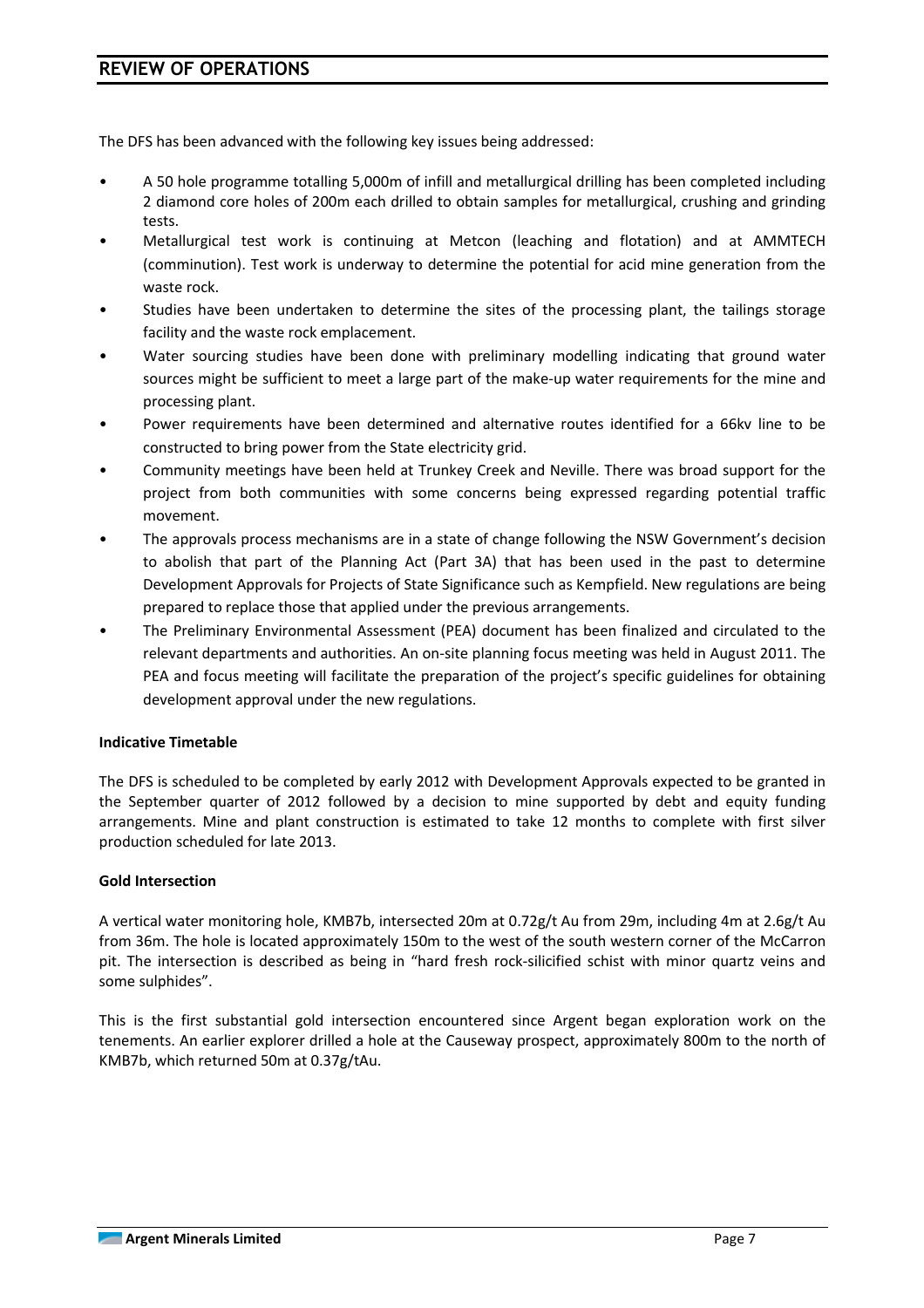#### **SUNNY CORNER**

#### **Argent earns 51% interest in Sunny Corner**

On 30 May 2011 Argent announced that it had earned a 51% interest in the Sunny Corner tenements. Under the terms of the 8 June 2007 Farm In and Joint Venture Agreement between Argent and GCR, Argent may earn a 51% interest in the Sunny Corner tenements by the expenditure of \$500,000 before 1 June 2011 and a further 19% through the expenditure of an additional \$168,000 by July 2013. As of 30 April 2011 Argent had spent \$534,000 and thereby earned the 51% interest. Argent will continue to evaluate the potential for the tenements to support a viable project to produce base and precious metals.

Sunny Corner contains the historic Sunny Corner polymetallic Mine, located between Lithgow and Bathurst in NSW. An Inferred Resource of 1.5 mt at 2.1% lead, 3.7% zinc, 0.4% copper, 24g/t Ag and 0.3g/t Au has been identified in a shallow flat lying deposit which is likely to be amenable to open pit mining.

#### **WEST WYALONG**

On 7 June 2011 Argent renegotiated the joint venture arrangement with GCR in relation to West Wyalong. The joint venture arrangements enable Argent to earn a 51% interest in the tenements by spending \$750,000 before 30 December 2012. Argent may earn a further 19% by spending an additional \$350,000 by 1 June 2013. As at 30 June 2011 Argent had spent \$423,026 at West Wyalong.

#### **BULLANT**

#### **Acquisition of Bullant Goldmine Near Kalgoorlie**

On the 5 October 2010 Argent completed the acquisition of the Bullant Goldmine and associated tenements from Barrick (PD) Australia Ltd, a wholly owned subsidiary of Barrick Gold Corporation.

The acquisition cost of \$5.326 million and the lodging of environmental bonds totalling \$890,000 was funded by a placement of 40 million Argent shares at 20 cents to US Nickel Limited ("US Nickel") and sophisticated investors raising \$8.0 million and by the issue to Barrick (PD) Australia Ltd of 350,000 shares in Argent.

The Bullant underground gold mine and associated tenements ML16/44 and ML16/45 are located approximately 65km from Kalgoorlie. Site facilities and equipment were included in the transaction.

#### **Sale of Bullant Goldmine Near Kalgoorlie**

The sale of Argent (Bullant) Pty Ltd to US Nickel was completed on 31 March 2011, following the withdrawal of a takeover bid for Argent by US Nickel. The following consideration was received for the sale of Argent (Bullant) Pty Ltd was:

- a) 19,500,000 ordinary shares of Argent Minerals held by US Nickel were cancelled; and
- b) US Nickel issued 44,000,000 ordinary shares to Argent. Argent shareholders on the record date of 1 April 2011 participated in an in specie distribution of US Nickel shares at a ratio of approximately 0.53 US Nickel shares for each Argent share held.

Argent's Executive Chairman, Mr Kerry McHugh, said that "the sale has been a good outcome for Argent shareholders who will continue to have exposure to the Bullant asset through their US Nickel holdings. The completion of the sale has the important benefit of positioning Argent as a pure silver play and enabling the Company to focus its full attention on progressing the Kempfield Definitive Feasibility Study."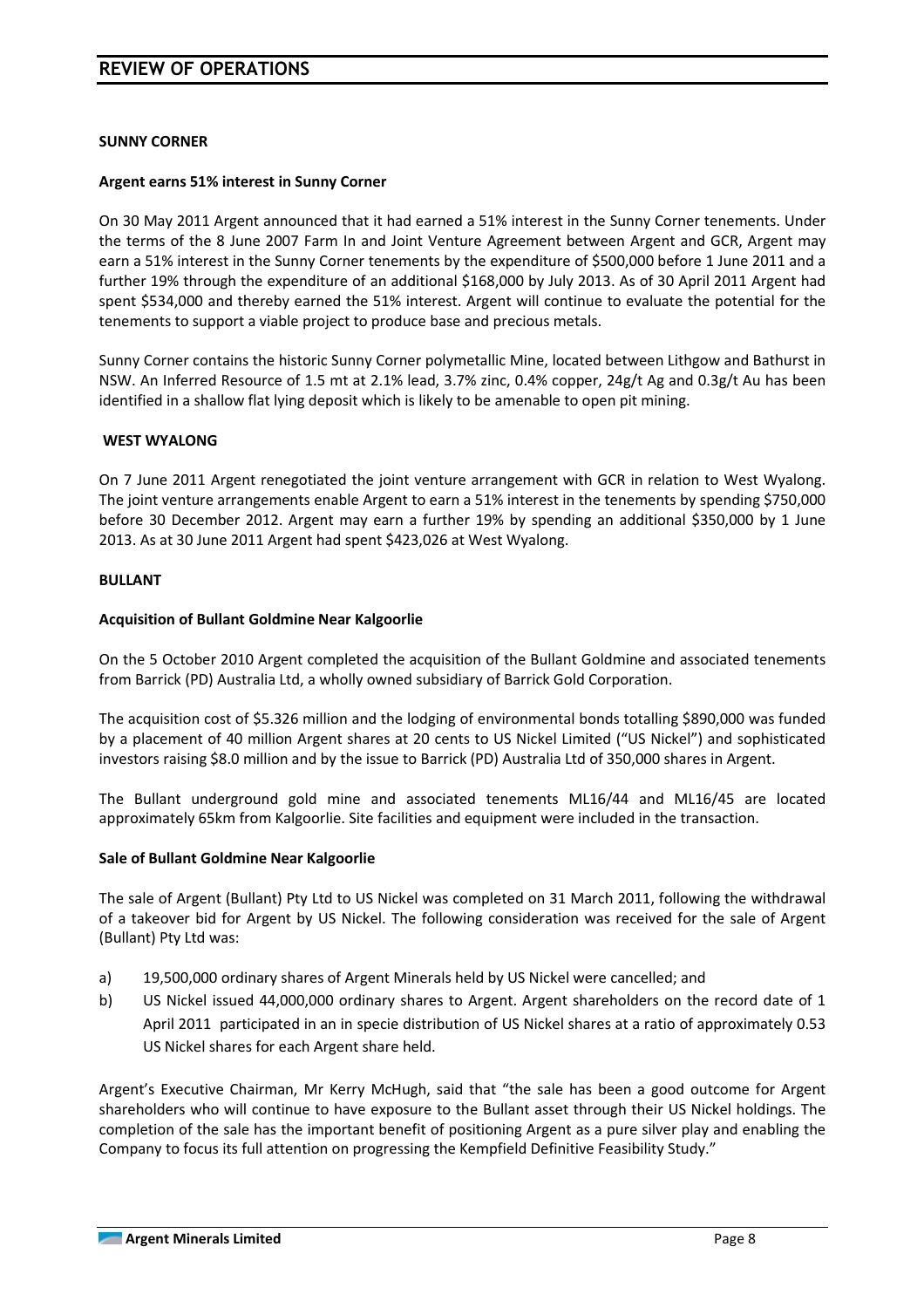## **REVIEW OF OPERATIONS**

#### **CAPITAL STRUCTURE**

The Company had on issue at 1 July 2010, 48,230,751 listed options (ARDO) with an expiry date of 30 June 2011. During the financial year Argent shareholders exercised 45,865,498 options with the remaining 2,365,253 options being underwritten by Bell Potters Limited. As a result all listed options were exercised and converted to fully paid ordinary shares on a 1:1 basis.

At the date of this report the Company has on issued 141,700,493 fully paid ordinary shares and 2,000,000 unlisted options exercisable on or before 28 February 2013 at an exercise price of \$0.178 per share.

#### **Competent Person Statements**

The information in this Report that relates to Mineral Resources at Kempfield is based on information compiled by Mr Arnold van der Heyden, who is a member of the Australian Institute of Mining and Metallurgy and a full time employee of Hellman & Schofield Pty Ltd. Arnold van der Heyden has sufficient experience relevant to the style of mineralisation and type of deposit under consideration and to the activity being undertaken to qualify as a Competent Person as defined in the 2004 Edition of the "Australasian Code for Reporting of Exploration Results, Mineral Resources and Ore Reserves". Mr van der Heyden consents to the inclusion in the report of the matters based on the information in the form and context in which it appears.

The information in this Report that relates to Exploration is based on information compiled by David Timms who is a member of the Australian Institute of Geoscientists, and a Technical Consultant to Argent, and who has sufficient experience relevant to the style of mineralisation and type of deposit under consideration and to the activity being undertaken to qualify as a Competent Person as defined in the 2004 Edition of the "Australasian Code for Reporting of Exploration Results, Mineral Resources and Ore Reserves". Mr Timms consents to the inclusion in the report of the matters based on the information in the form and context in which it appears.

The data in this report that relates to Mineral Resources for the Sunny Corner Deposit is based on information evaluated by Mr Simon Tear who is a Member of The Australasian Institute of Mining and Metallurgy (MAusIMM) and who has sufficient experience relevant to the style of mineralisation and type of deposit under consideration and to the activity which he is undertaking to qualify as a Competent Person as defined in the 2004 Edition of the Australasian Code for Reporting of Exploration Results, Mineral Resources and Ore Reserves (the "JORC Code"). Mr. Tear is a full-time employee of Hellman & Schofield Pty Ltd and he consents to the inclusion in the report of the Mineral Resource in the form and context in which they appear.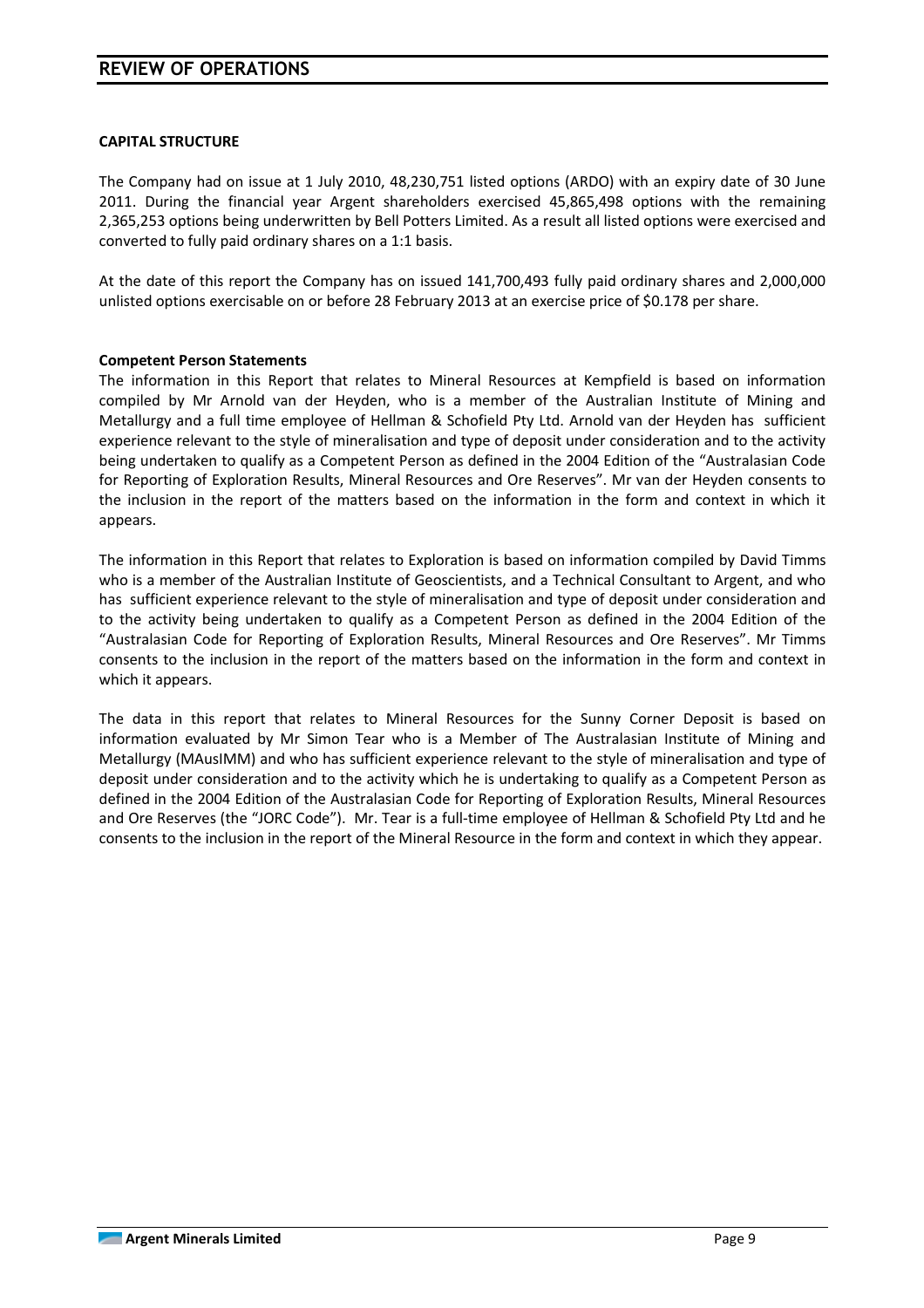The Directors of Argent Minerals Limited ("the Company") submit herewith the annual financial report of Argent Minerals Limited for the period 1 July 2010 to 30 June 2011. In order to comply with the provisions of the Corporations Act 2001, the Directors report as follows:

#### **DIRECTORS**

The names and particulars of the directors of the Company during the financial year and as at the date of this report are as follows. Directors were in office for the entire period unless otherwise stated.

**Kerry McHugh** B.Com (Hons) Executive Chairman Appointed 21 September 2007

Kerry brings a diverse in-depth commercial knowledge to the Board of Argent. Prior to this Kerry was part of the senior management team that grew Plutonic Resources Limited from a market capitalization of approximately \$100 million in 1990 to over \$1 billion in 1998.

As the General Manager of Business Development at Plutonic, Kerry had responsibility for identifying, undertaking and integrating acquisitions, most notably that of the Forsyth group of companies with their five operating gold mines. Kerry was also closely involved in major equity raisings, other corporate issues and strategic planning.

At Pioneer International Limited (1987-1990) he held a strategic planning role and was involved in acquisitions in the building products area. He successfully managed the sale of Pioneer's diverse portfolio of mining assets, including the sale of the Narbalek U3O8 stockpile and the Cable Sands companies.

Prior to 1987 he held various positions in the Commonwealth Public Service, including Senior Executive Service positions in the Department of Primary Industry and Energy and its predecessors.

During the past three years he has also served as a director of the following listed companies;

| Company              | Date of Appointment | Date of Resignation |
|----------------------|---------------------|---------------------|
| Golden Cross Limited | June 1998           | January 2009        |

**Marcus Michael** CA, B.Bus Executive Director and Company Secretary Appointed 4 April 2007

Mr Michael is a Chartered Accountant and has over 16 years industry experience. He has provided consulting services to public and private entities across a broad range of industries including the resource, engineering, healthcare, retail and agriculture.

Mr Michael has been involved with private equity consulting, capital and debt funding and corporate reconstruction since 1990 and is a Director of Marshall Michael Pty Ltd, Chartered Accountants.

Mr Michael graduated from Curtin University in 1990 with a Bachelor of Business and has been a member of the Institute of Chartered Accountants since 1994.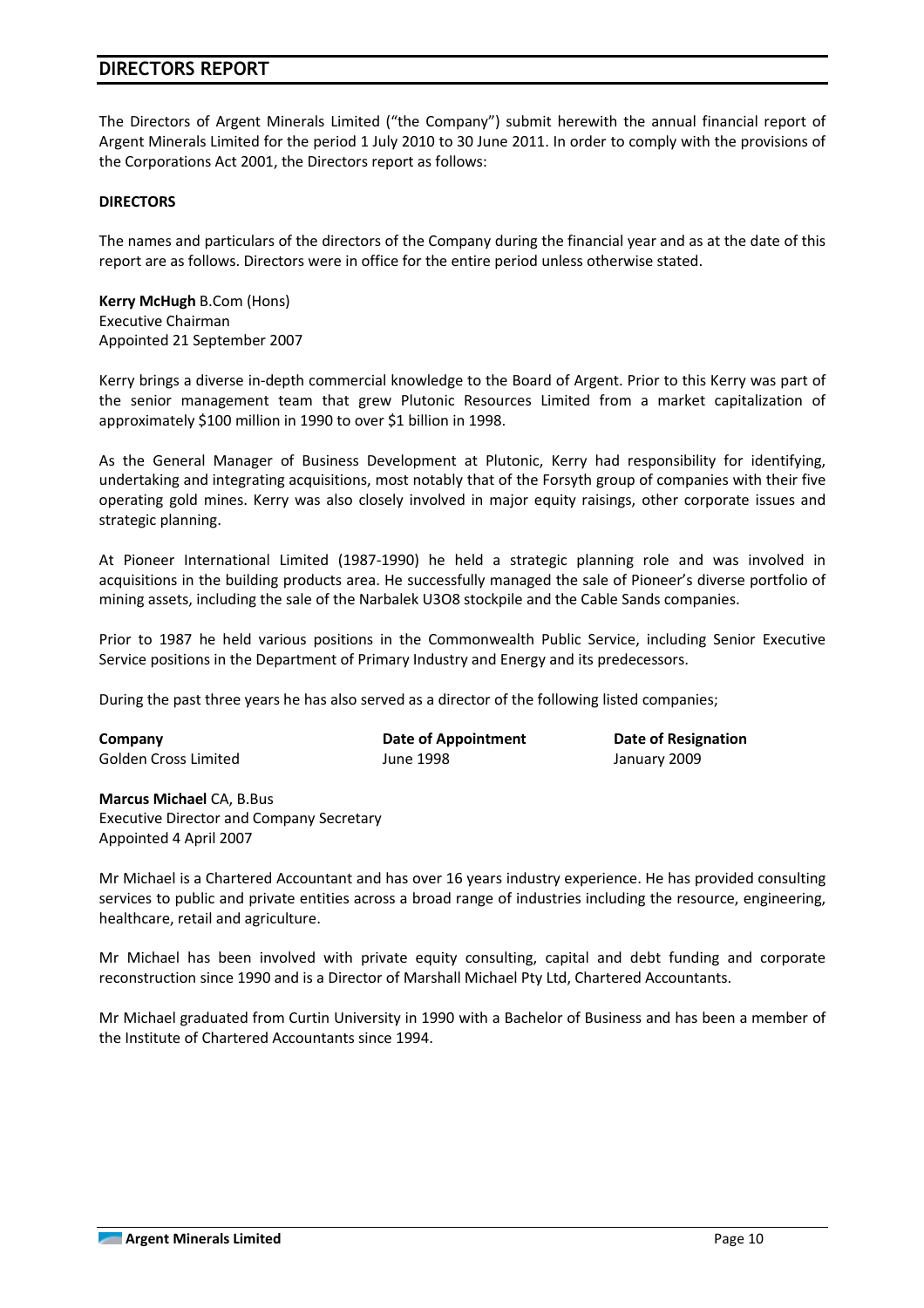During the past three years he has also served as a director of the following public companies;

**Company Date of Appointment Date of Resignation** St George Mining Limited October 2009 Not Applicable

**Steve Gemell** B.Eng (Hons), FAusIMM (CP), MAIME, MMICA Non-executive Director Appointed 7 July 2010

Steve Gemell has more than 35 years experience in the Australasian and global mining industry. He has been Principal of Gemell Mining Engineers, an independent multi-discipline consultancy, since its formation in Kalgoorlie in 1984. His experience includes operational management in underground and open pit mining and supervision of CIP/CIL, flotation and alluvial plants.

During the past three years he has also served as a director of the following listed companies;

**Company Date of Appointment Date of Resignation** Indochine Mining Limited March 2011 March 2011 Not Applicable Eastern Iron Limited **Containers** January 2010 **Not Applicable** UXA Resources Limited March 2005 March 2005

**Ross Smyth-Kirk** B.Com, CPA, F.Fin Non-executive Director Appointed 25 May 2011

Ross Smyth-Kirk was a founding Director of the former leading investment management company, Clayton Robard Management Limited and has had extensive experience in investment management including a close involvement with the minerals and mining sectors. He has been a Director on several company boards over the past 28 years in Australian and the UK as well as Chairman of the Australian Jockey Club (AJC).

During the past three years he has also served as a director of the following listed companies;

| Company                               | <b>Date of Appointment</b> | <b>Date of Resignation</b> |
|---------------------------------------|----------------------------|----------------------------|
| Kingsgate Consolidated Limited        | November 1994              | Not Applicable             |
| <b>Douglas Daws</b>                   | Date of Appointment        | Date of Resignation        |
| Non-executive Director                | <b>July 2010</b>           | <b>March 2011</b>          |
| <b>Christopher Daws MAICD, SA FIN</b> | <b>Date of Appointment</b> | Date of Resignation        |
| Non-executive Director                | <b>July 2010</b>           | November 2010              |
| Jamie Ogilvie LL.B, B.Com, MBA        | Date of Appointment        | Date of Resignation        |
| Non-executive Director                | September 2007             | <b>July 2010</b>           |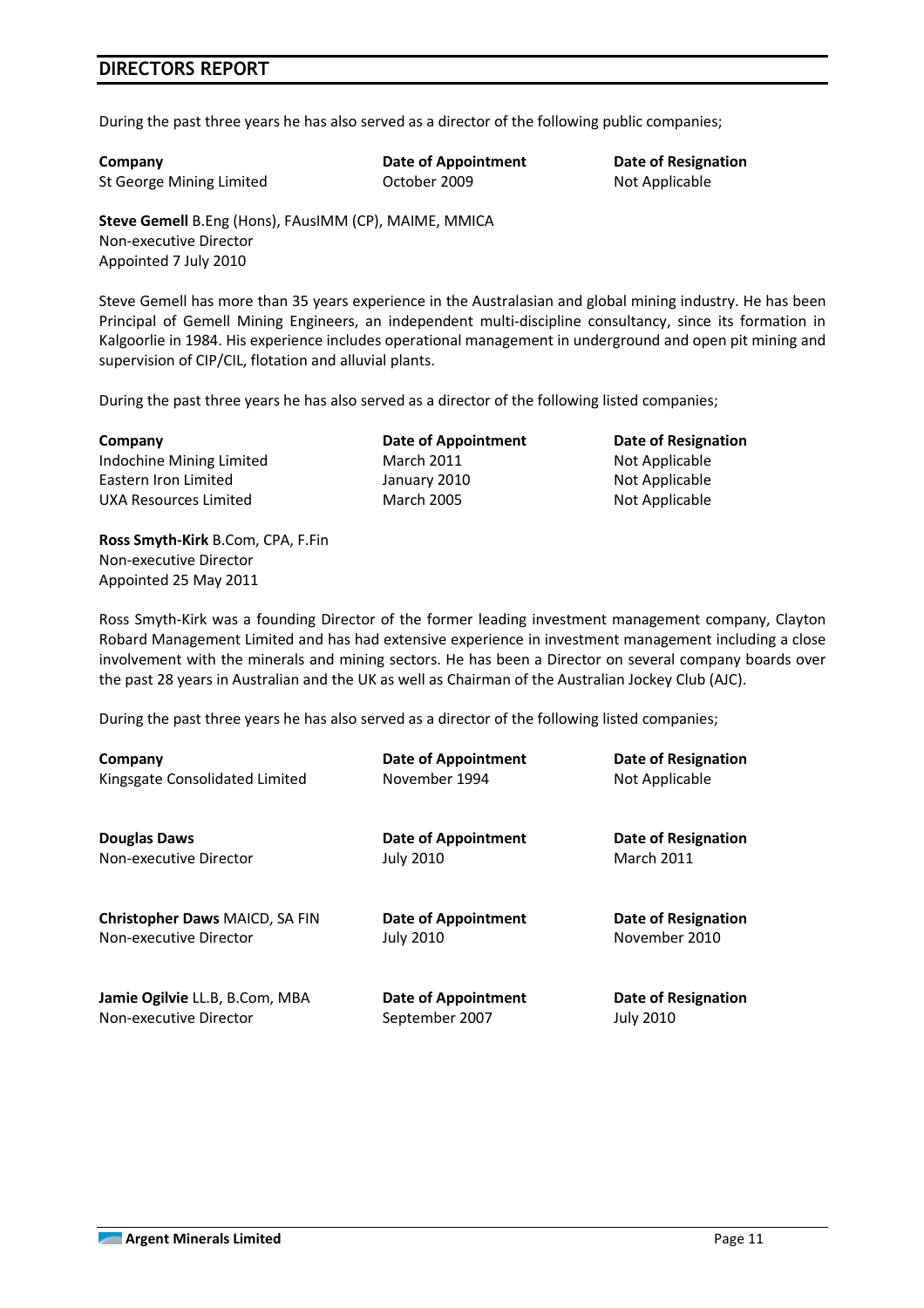#### **Company Secretary**

#### **Marcus Michael** CA, B.Bus

For details relating to Mr Michael, please refer to the details on directors above.

#### **DIRECTORS' INTERESTS**

At the date of this report, the Directors held the following interests in Argent Minerals.

| <b>Name</b>     | <b>Ordinary Shares</b> | <b>Unlisted Options expiring 28</b> |
|-----------------|------------------------|-------------------------------------|
|                 |                        | February 2013                       |
| Kerry McHugh    | 1,119,972              | 1,000,000                           |
| Marcus Michael  | 4,612,000              | 1,000,000                           |
| Stephen Gemell  | 400,000                | <b>NIL</b>                          |
| Ross-Smyth Kirk | 3,579,545              | NIL                                 |

No director has an interest, whether directly or indirectly, in a contract or proposed contract with Argent Minerals Limited during the financial year end, other than Marcus Michael through Marshall Michael Pty Ltd Chartered Accountants which provides accounting and secretarial services to the Company.

#### **PRINCIPAL ACTIVITIES**

The principal activity of the Company is mineral exploration in New South Wales, Australia.

#### **RESULTS AND REVIEW OF OPERATIONS**

The result of the entity for the financial year ended 30 June 2011 is an after income tax loss of \$7,227,945 (2010: loss of \$1,538,500).

A review of operations of the Company during the year ended 30 June 2011 is provided in the "Review of the Operations" immediately preceding this Directors' Report.

#### **LIKELY DEVELOPMENTS**

The Company's focus over the next financial year will be on its key projects, Kempfield, Sunny Corner and West Wyalong. Further commentary on planned activities in these projects over the forthcoming year is provided in the "Review of Operations". The Company will also assess new opportunities especially where these have synergies with existing projects.

#### **SIGNIFICANT CHANGES IN STATE OF AFFAIRS**

There have not been any significant changes in the state of affairs of the Company during the financial year, other than those noted in this financial report.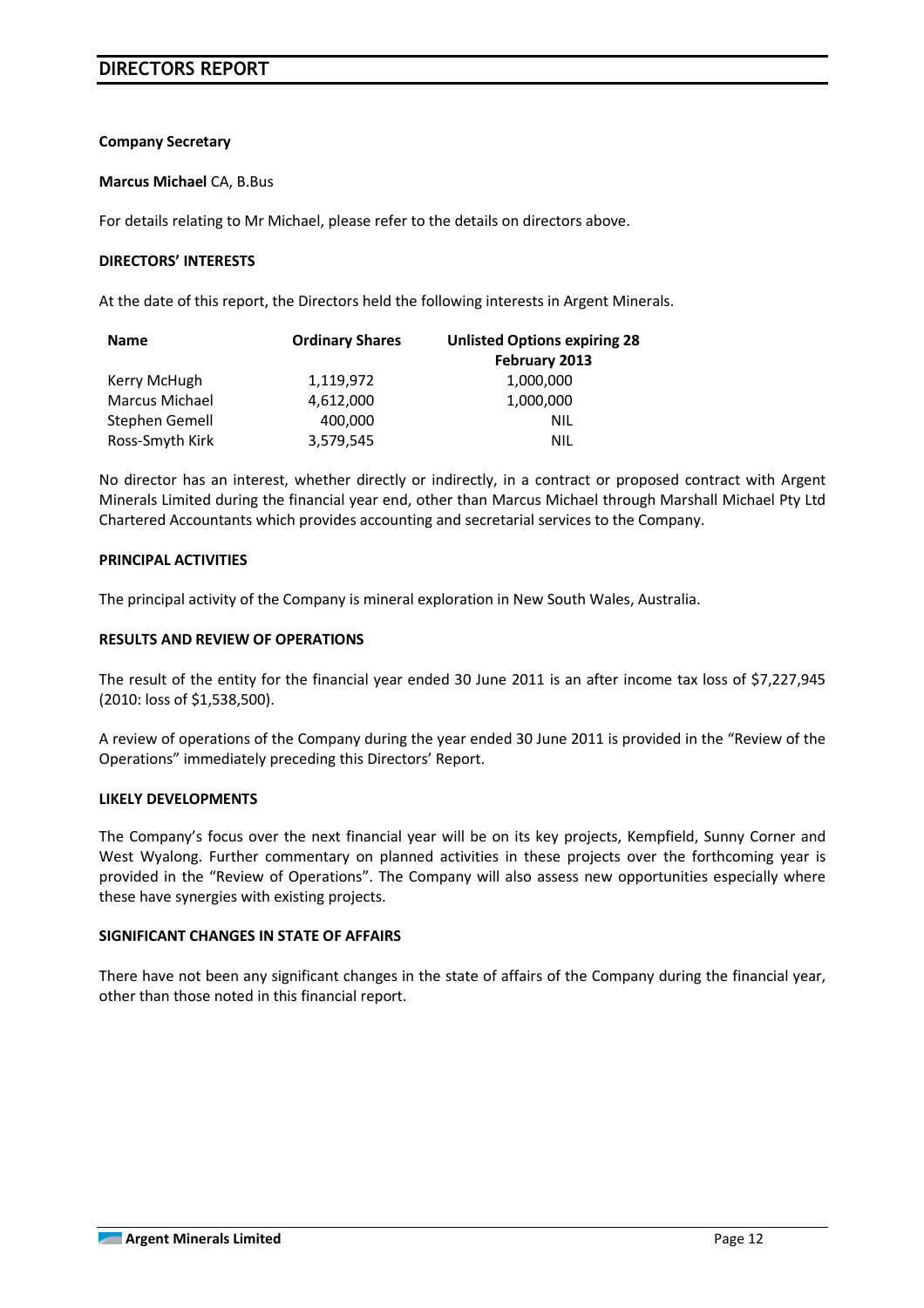#### **ENVIRONMENTAL ISSUES**

The Company is aware of its environmental obligations with regards to its exploration activities and ensures that it complies with all regulation when carrying out exploration work.

#### **DIVIDENDS PAID OR RECOMMENDED**

The directors do not recommend the payment of a dividend and no amount has been paid or declared by way of a dividend to the date of this report.

#### **DIRECTORS' MEETINGS**

During the financial year, 10 meetings of Directors were held. Attendances by each director during the year were as follows:

| Name         | <b>Eligible to attend</b> | <b>Attended</b> |
|--------------|---------------------------|-----------------|
| K McHugh     | 10                        | 10              |
| M Michael    | 10                        | 10              |
| S Gemell     | 10                        | 10              |
| R Smyth-Kirk |                           | -               |
| D Daws       | 5                         | 5               |
| C Daws       | 3                         | 3               |

#### **REMUNERATION REPORT – AUDITED**

#### *Remuneration policy*

The remuneration policy of Argent Minerals Limited has been designed to align directors' objectives with shareholder and business objectives by providing a fixed remuneration component, which is assessed on an annual basis in line with market rates and equity related payments. The Board of Argent Minerals Limited believes the remuneration policy to be appropriate and effective in its ability to attract and retain the best directors to run and manage the Company.

The Board's policy for determining the nature and amount of remuneration for Board members is as follows:

- The remuneration policy and setting the terms and conditions for the Executive directors and other senior staff members is developed and approved by the Board based on local and international trends among comparative companies and industry generally. It examines terms and conditions for employee incentive schemes, benefit plans and share plans. Independent advice is obtained when considered necessary to confirm that executive remuneration is in line with market practice and is reasonable within Australian executive reward practices.
- Executives receive a base salary (which is based on factors such as length of service and experience) and superannuation.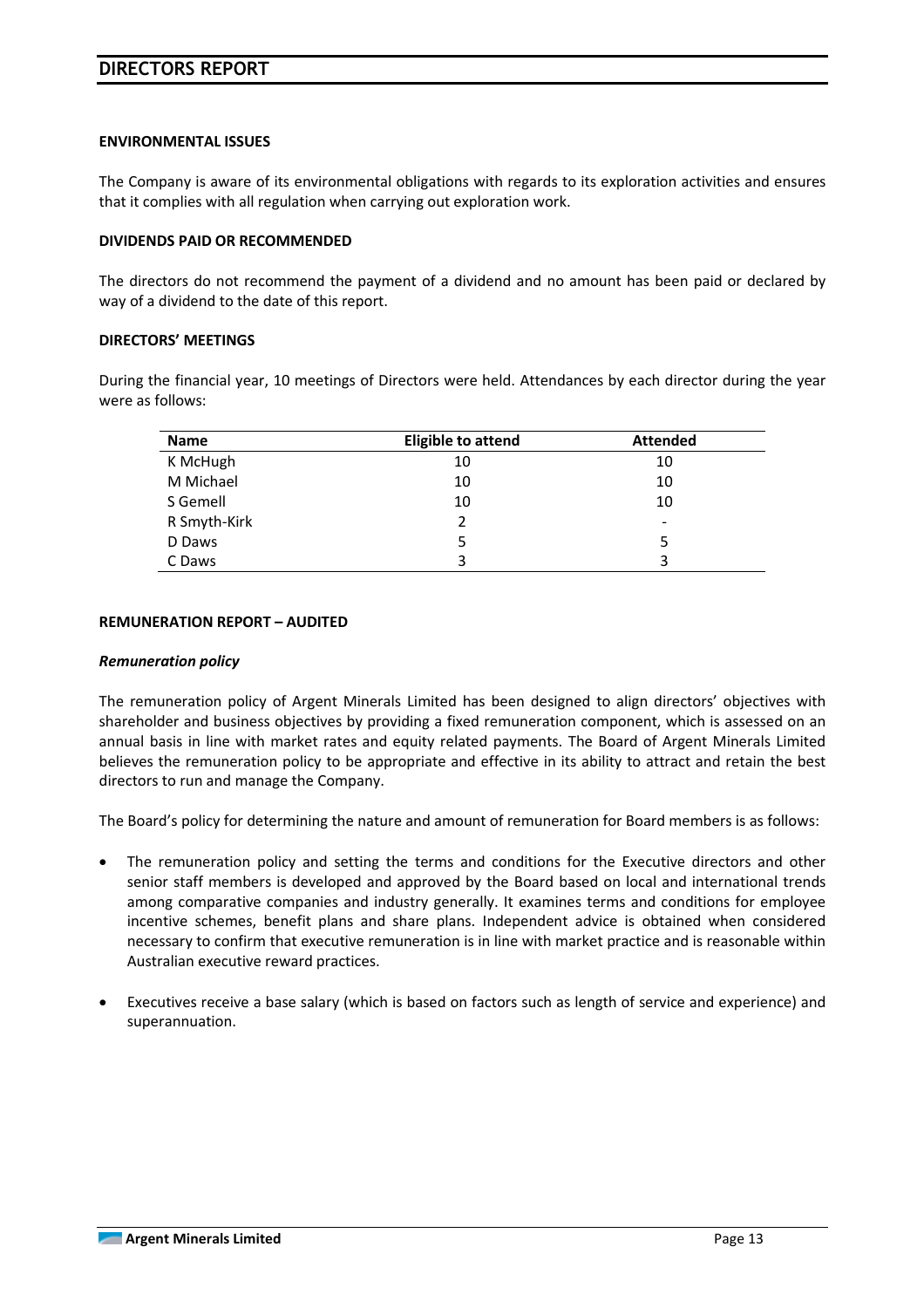- The entity is an exploration entity, and therefore speculative in terms of performance. Consistent with attracting and retaining talented executives, directors and senior executives are paid market rates associated with individuals in similar positions within the same industry. Options and performance incentives may be issued particularly as the entity moves from an exploration to a producing entity and key performance indicators such as profit and production and reserves growth can be used as measurements for assessing executive performance.
- The Board policy is to remunerate non-executive directors at market rates for comparable companies for time, commitment and responsibilities. The Executive Directors, in consultation with independent advisors, determine payments to the non-executives and review their remuneration annually, based on market practice, duties and accountability. The maximum aggregate amount of fees that can be paid to non-executive directors is subject to approval by shareholders at the annual General Meeting and is currently \$250,000 per annum. Fees for non-executive directors are not linked to the performance of the Company. However, to align Directors' interests with shareholder interests, the directors are encouraged to hold shares in the Company.

#### *Details of directors and executives*

The following table provides employment details of persons who were, during the financial year, members of key management personnel of the entity.

| <b>Directors</b> | Position Held as at 30 June 2011 and any changes during the year         |
|------------------|--------------------------------------------------------------------------|
| K McHugh         | <b>Executive Chairman</b>                                                |
| M Michael        | <b>Executive Director</b>                                                |
| S Gemell         | Non-Executive Director - Commenced 7 July 2010                           |
| R Smyth-Kirk     | Non-Executive Director - Commenced 25 May 2011                           |
| D Daws           | Non-Executive Director - Commenced 7 July 2010                           |
|                  | Ceased as Non-Executive Director on 30 March 2011                        |
| C Daws           | Non-Executive Director - Commenced 7 July 2010                           |
|                  | Ceased as Non-Executive Director on 18 November 2010                     |
| J Ogilvie        | Non-Executive Director - Ceased as Non-Executive Director on 7 July 2010 |

The Company does not have any executives that are not Directors.

Executive Directors' remuneration and other terms of employment are reviewed annually by the nonexecutive director(s) having regard to performance against goals set at the start of the year, relative to comparable information and independent expert advice.

Except as detailed in the Remuneration Report, no director has received or become entitled to receive, during or since the financial year end, a benefit because of a contract made by the Company or a related body corporate with a director, a firm of which a director is a member or an entity in which a director has a substantial financial interest. This statement excludes a benefit included in the aggregate amount of emoluments received or due and receivable by directors and shown in the Remuneration Report, prepared in accordance with the Corporations Regulations, or the fixed salary of a full time employee of the Company.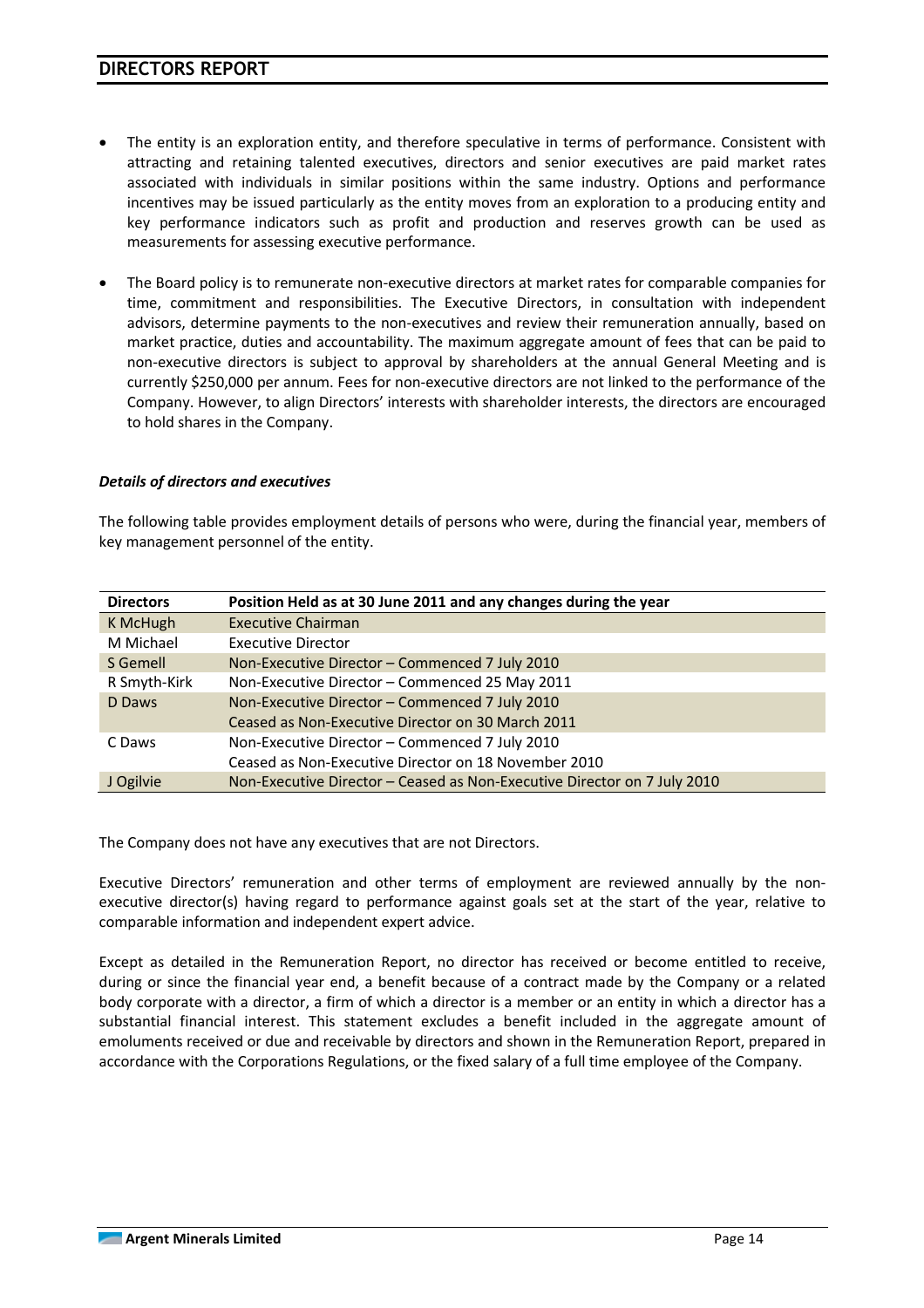#### *Remuneration of directors and executives*

Remuneration for the financial year ended 30 June 2011.

|                  | <b>Short Term Benefits</b> |                                | Post<br><b>Employment</b><br><b>Benefits</b> | <b>Long Term</b><br><b>Benefits</b> | <b>Equity settled</b><br>share-based<br>payments |              |
|------------------|----------------------------|--------------------------------|----------------------------------------------|-------------------------------------|--------------------------------------------------|--------------|
| <b>Directors</b> | Salary and<br><b>Fees</b>  | Non-<br><b>Monetary</b><br>(i) | Superannuation                               | <b>Long Service</b><br>Leave        | <b>Shares/Options (ii)</b>                       | <b>Total</b> |
|                  | \$                         | \$                             | \$                                           | \$                                  | \$                                               | \$           |
| K McHugh         |                            |                                |                                              |                                     |                                                  |              |
| 2011             | 177,500                    | 6,680                          | 11,475                                       | $\blacksquare$                      | 61,995                                           | 257,650      |
| 2010             | 126,197                    | 5,283                          | 10,676                                       |                                     |                                                  | 142,156      |
| M Michael        |                            |                                |                                              |                                     |                                                  |              |
| 2011             | 83,464                     | 3,153                          | 5,100                                        |                                     | 61,995                                           | 153,712      |
| 2010             | 74,539                     | 7,574                          | 6,708                                        |                                     |                                                  | 88,821       |
| S Gemell         |                            |                                |                                              |                                     |                                                  |              |
| 2011             | 49,059                     | 1,796                          | 4,415                                        | $\overline{\phantom{a}}$            |                                                  | 55,270       |
| 2010             |                            |                                |                                              |                                     |                                                  |              |
| R Smyth-Kirk     |                            |                                |                                              |                                     |                                                  |              |
| 2011             | 4,932                      | 181                            | 444                                          | $\blacksquare$                      | $\blacksquare$                                   | 5,557        |
| 2010             |                            |                                |                                              |                                     |                                                  |              |
| D Daws           |                            |                                |                                              |                                     |                                                  |              |
| 2011             | 36,559                     | 1,339                          | 3,290                                        | $\overline{\phantom{a}}$            | $\blacksquare$                                   | 41,188       |
| 2010             |                            |                                |                                              |                                     |                                                  |              |
| C Daws           |                            |                                |                                              |                                     |                                                  |              |
| 2011             | 19,892                     | 728                            | 1,790                                        | $\blacksquare$                      |                                                  | 22,410       |
| 2010             |                            |                                |                                              |                                     |                                                  |              |
| J Ogilvie        |                            |                                |                                              |                                     |                                                  |              |
| 2011             | 770                        | 31                             |                                              | $\overline{\phantom{a}}$            |                                                  | 801          |
| 2010             | 39,231                     | 2,348                          | 3,531                                        |                                     |                                                  | 45,110       |
| <b>Total</b>     |                            |                                |                                              |                                     |                                                  |              |
| 2011             | 372,176                    | 13,908                         | 26,514                                       | $\qquad \qquad \blacksquare$        | 123,990                                          | 536,588      |
| 2010             | 239,967                    | 15,205                         | 20,915                                       | $\blacksquare$                      |                                                  | 267,087      |

(i) Non monetary benefits are for directors' and officers' liability and legal expense insurance premiums.

(ii) The terms and conditions relating to options granted as remuneration during the year to Directors are detailed below.

Accounting, bookkeeping and secretarial service fees of \$135,287 and \$105,710 were paid or payable, for services rendered to Argent Minerals and Argent (Bullant) Pty Ltd respectively, on ordinary commercial terms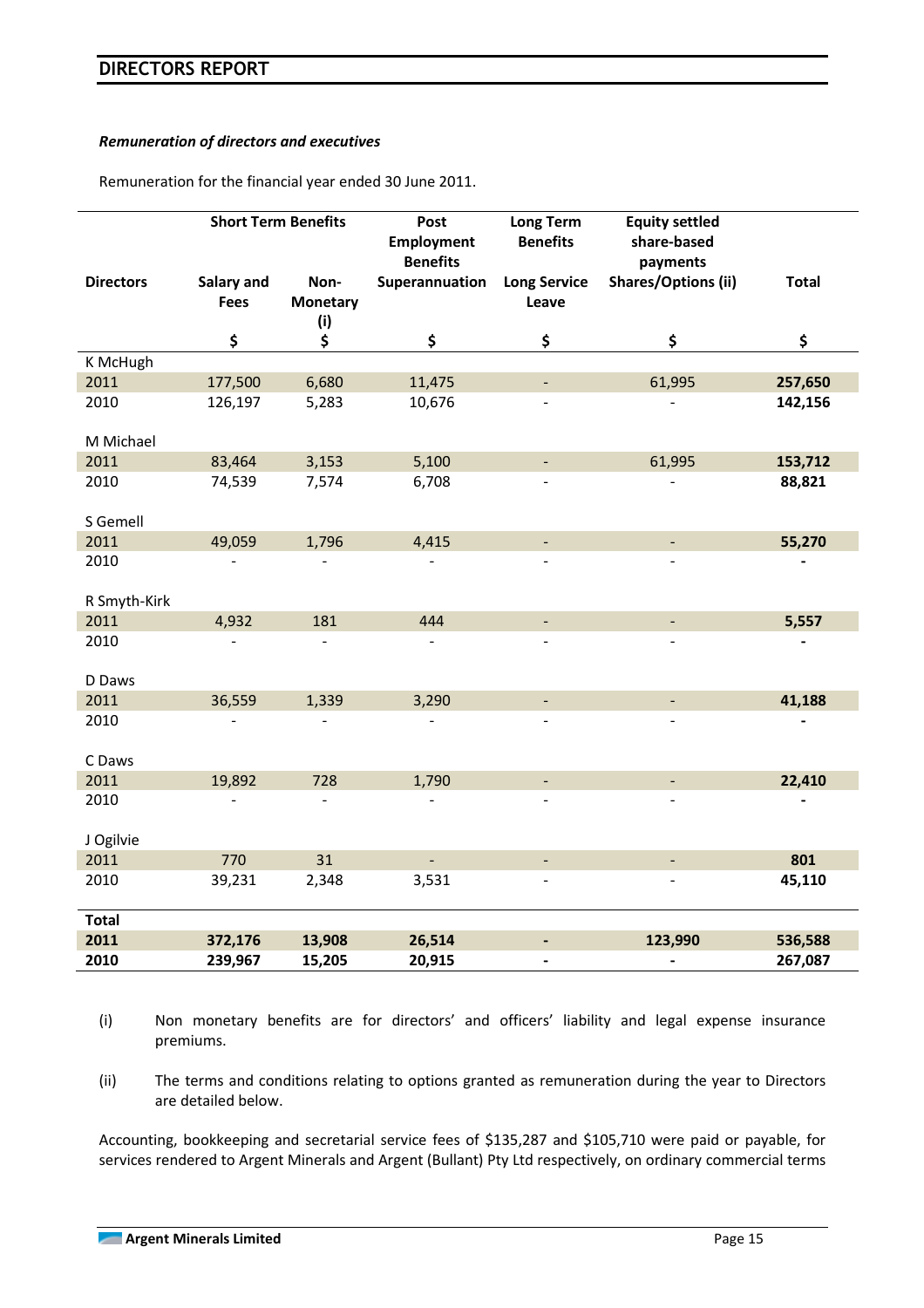during the year to Marshall Michael Pty Ltd Chartered Accountants, a company in which Mr Michael is a director and has a beneficial interest.

Engineering consulting fees of \$28,568 were paid or payable on ordinary commercial terms during the year to Gemell Mining Engineers, a company in which Mr Gemell has a beneficial interest.

#### *Description of Options Issued as Remuneration*

Details of options granted as remuneration to those Directors listed in the previous table are as follows:

| <b>Grant Date</b> | <b>Issuer</b>   | <b>Entitlement to</b><br>exercise | Date exercisable | <b>Exercise</b><br>price \$<br>(i) | Value per<br>options at<br>grant date<br>(ii) | <b>Amount</b><br>paid/payable<br>by recipient |
|-------------------|-----------------|-----------------------------------|------------------|------------------------------------|-----------------------------------------------|-----------------------------------------------|
| 28 February       | Argent          | 1:1 Ordinary                      | From grant date  |                                    |                                               |                                               |
| 2011              | <b>Minerals</b> | share in Argent                   | to 28 February   | \$0.178                            | \$0.062                                       | <b>NIL</b>                                    |
|                   | Limited         | <b>Minerals</b>                   | 2013 (expiry)    |                                    |                                               |                                               |

- (i) The exercise price of options was reduced by \$0.022 from \$0.20 to \$0.178 on the 7 April 2011.
- (ii) Options value at grant date was determined using the Black-Scholes method.

Argent shareholders passed the resolution placed before them at the General Meeting held on the 28 February 2011 whereby the Company issued 1 million options to both Kerry McHugh and Marcus Michael for extra services to the Company over and beyond the services contemplated by their employment contracts. The Board believed it was appropriate and in the best interests of the Company and its shareholders that they be paid for those extra services. Each option entitles the holder to subscribe for 1 fully paid ordinary share in the Company at an exercise price of 0.178 cents per share at any time within 2 years after the issue of the options.

#### *Options Awarded and Vested During the Year*

|              | Terms and Conditions for each Grant during the year |           |                           |                                     |                       |                                         |                                 |           | <b>Options vested</b><br>during the year |  |
|--------------|-----------------------------------------------------|-----------|---------------------------|-------------------------------------|-----------------------|-----------------------------------------|---------------------------------|-----------|------------------------------------------|--|
| 30 June 2011 | Date                                                | No.       | <b>Value</b><br>\$<br>(i) | <b>Exercise</b><br>Price \$<br>(ii) | <b>Expiry</b><br>Date | <b>First</b><br><b>Exercise</b><br>Date | Last<br><b>Exercise</b><br>Date | No.       | %                                        |  |
| K McHugh     | 28 Feb                                              |           |                           |                                     | 28 Feb                | 28 Feb                                  | 28 Feb                          |           |                                          |  |
|              | 2011                                                | 1,000,000 | 0.062                     | 0.178                               | 2013                  | 2011                                    | 2013                            | 1,000,000 | 100%                                     |  |
| M Michael    | 28 Feb                                              |           |                           |                                     | 28 Feb                | 28 Feb                                  | 28 Feb                          |           |                                          |  |
|              | 2011                                                | 1,000,000 | 0.062                     | 0.178                               | 2013                  | 2011                                    | 2013                            | 1,000,000 | 100%                                     |  |
| S Gemell     | ۰                                                   |           | $\overline{\phantom{0}}$  | ٠                                   | ٠                     |                                         |                                 | -         |                                          |  |
| R Smyth-Kirk | -                                                   |           | $\overline{\phantom{a}}$  | ۰                                   | ۰                     |                                         | -                               |           |                                          |  |
| D Daws       |                                                     |           | ۰                         | ۰                                   | -                     |                                         |                                 | -         |                                          |  |
| C Daws       |                                                     |           |                           |                                     | ۰                     |                                         |                                 |           |                                          |  |
| J Ogilvie    |                                                     |           |                           | -                                   | ۰                     |                                         | $\overline{\phantom{0}}$        |           |                                          |  |
| <b>Total</b> |                                                     | 2,000,000 |                           | -                                   | $\blacksquare$        |                                         |                                 | 2,000,000 | 100%                                     |  |

(i) The value of the options granted as remuneration and as shown in the above table has been determined in accordance with the option values at grant date using the Black-Scholes method.

(ii) The exercise price of options was reduced by \$0.022 from \$0.20 to \$0.178 on the 7 April 2011.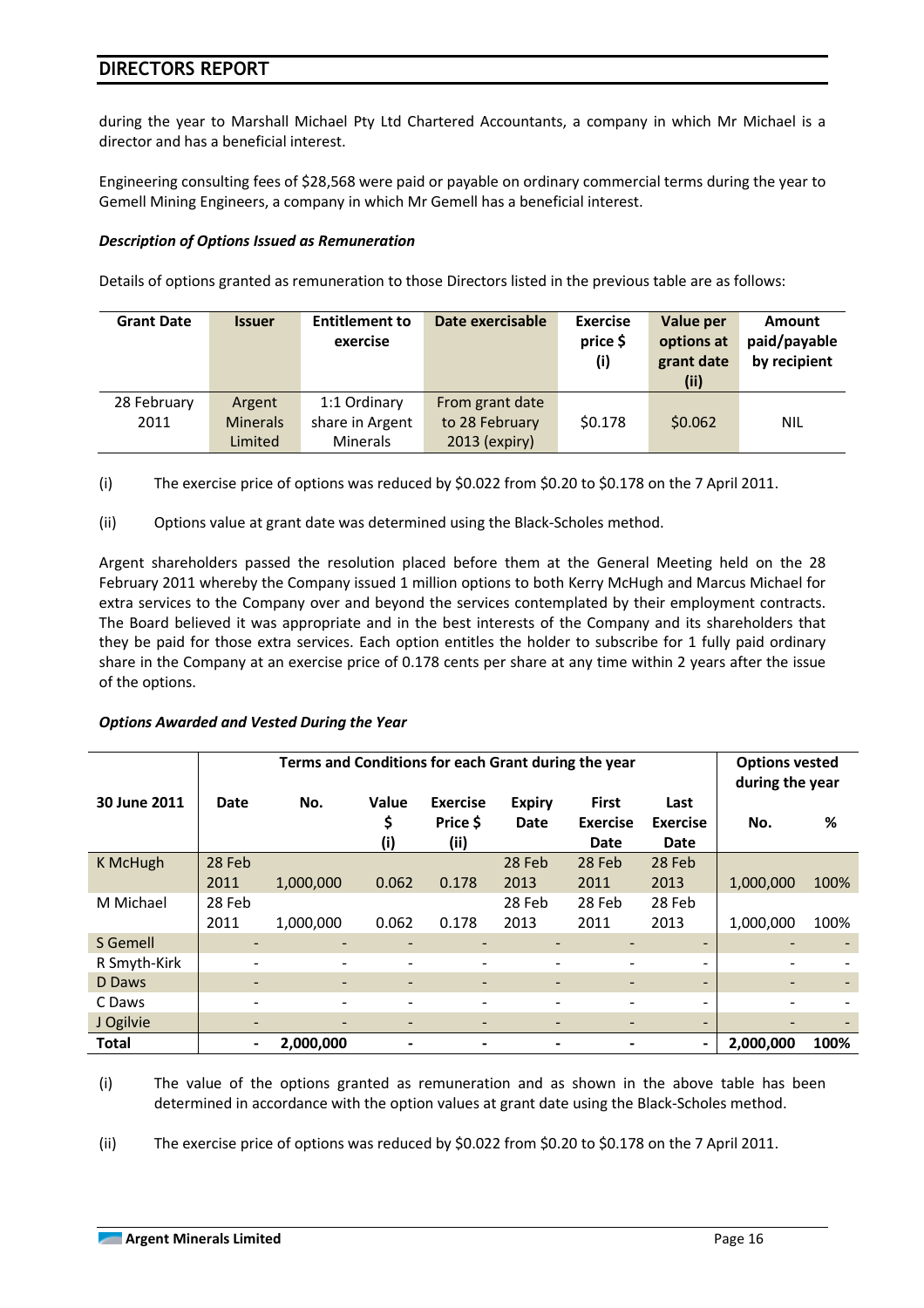| 30 June 2011 | Value of options<br>granted during the<br>year | Value of options<br>exercised during<br>the year<br>(i) | Value of options<br>lapsed during the<br>vear<br>Ş | <b>Remunerations</b><br>consisting of options<br>for year<br>% |
|--------------|------------------------------------------------|---------------------------------------------------------|----------------------------------------------------|----------------------------------------------------------------|
| K McHugh     | 61,995                                         | -                                                       |                                                    | 24                                                             |
| M Michael    | 61,995                                         | $\overline{\phantom{a}}$                                |                                                    | 40                                                             |
| S Gemell     |                                                | $\overline{\phantom{a}}$                                |                                                    | $\overline{\phantom{0}}$                                       |
| R Smyth-Kirk |                                                | $\overline{\phantom{a}}$                                |                                                    |                                                                |
| D Daws       |                                                | -                                                       |                                                    |                                                                |
| C Daws       |                                                | $\overline{\phantom{a}}$                                |                                                    |                                                                |
| J Ogilvie    |                                                |                                                         |                                                    |                                                                |
| <b>Total</b> | 123,990                                        |                                                         |                                                    |                                                                |

*Value of options awarded, exercised and lapsed during the year* 

(i) The value of options that have been exercised during the year as shown in the above table was determined as at the time of the exercise price.

#### *Employment contracts of directors and executives*

The Company has entered into an employment agreement with Mr Kerry McHugh whereby Mr McHugh receives remuneration of \$260,000 per annum plus statutory superannuation, prior to April 2011 remuneration was \$150,000 per annum plus superannuation. The agreement may be terminated subject to a 3 month notice period.

The Company has entered into an employment agreement with Mr Marcus Michael whereby Mr Michael receives remuneration of \$100,000 per annum plus statutory superannuation, prior to April 2011 remuneration was \$76,000 per annum plus statutory superannuation. The agreement may be terminated subject to a 3 month notice period.

The Company entered into an agreement with Mr Steve Gemell whereby Mr Gemell received remuneration of \$50,000 per annum plus statutory superannuation. The agreement came in effect on 7 July 2010 the date of Mr Gemell's appointment.

The Company entered into an agreement with Mr Ross Smyth-Kirk whereby Mr Smyth-Kirk received remuneration of \$50,000 per annum plus statutory superannuation. The agreement came in effect on 25 May 2011 the date of Mr Smyth-Kirk's appointment.

The Company entered into an agreement with Mr D Daws whereby Mr Daws received remuneration of \$50,000 per annum plus statutory superannuation. The agreement came into effect on 7 July 2010 the date of Mr Daw's appointment. The agreement came to an end on 30 March 2011 the date of Mr Daws's resignation.

The Company entered into an agreement with Mr C Daws whereby Mr Daws received remuneration of \$50,000 per annum plus statutory superannuation. The agreement came into effect on 7 July 2010 the date of Mr Daw's appointment. The agreement came to an end on 23 November 2010 the date of Mr Daws's resignation.

The Company entered into an agreement with Mr Jamie Ogilvie whereby Mr Ogilvie received remuneration of \$40,000 per annum plus statutory superannuation. The agreement came to an end on 7 July 2010 the date of Mr Ogilvie's resignation.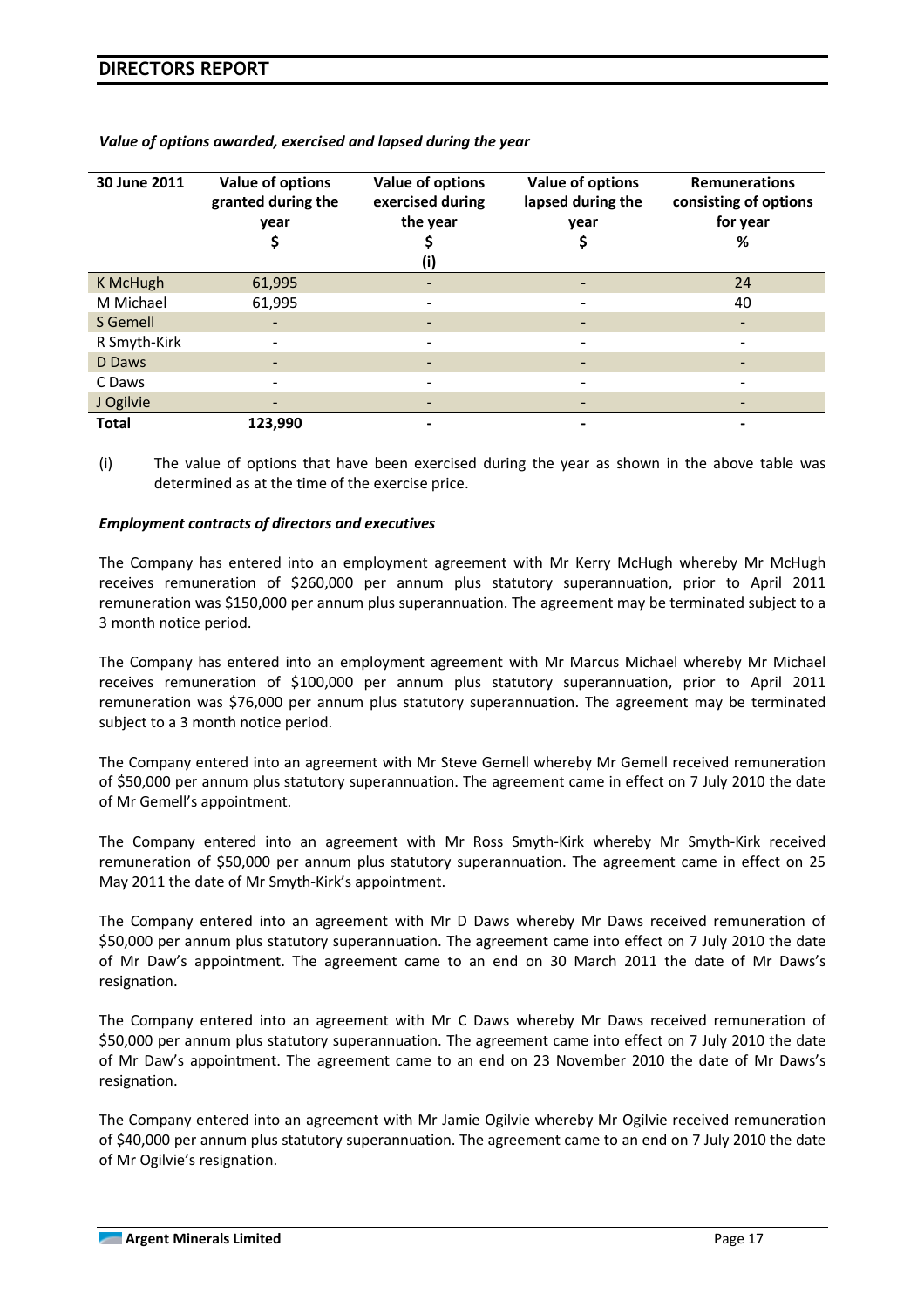#### **INDEMNIFICATION AND INSURANCE OF DIRECTORS AND OFFICERS**

In accordance with the constitution, except as may be prohibited by the Corporations Act 2001 every Officer or agent of the Company shall be indemnified out of the property of the entity against any liability incurred by him in his capacity as Officer or agent of the Company or any related corporation in respect of any act or omission whatsoever and howsoever occurring or in defending any proceedings, whether civil or criminal.

During the year the Company agreed to pay an annual insurance premium of \$13,908 (2010: \$15,205) in respect of directors' and officers' liability and legal expenses' insurance contracts, for directors, officers and employees of the Company. The insurance premium relates to:

- Costs and expenses incurred by the relevant officers in defending proceedings, whether civil or criminal and whatever the outcome.
- Other liabilities that may arise from their position, with the exception of conduct involving a willful breach of duty.

#### **SHARE OPTIONS**

#### *Unissued shares*

On 1 July 2010 the Company had on issue 48,230,751 share options, exercisable at \$0.20 on or before 30 June 2011. On the 7 April 2011 the exercise of options price was reduced to \$0.178. During the financial year ended 30 June 2011 28,983,353 share options were converted into ordinary fully paid shares. The balance of the options which expired at 30 June 2011 were converted into shares and were issued on 5 July 2011 and 7 July 2011 as noted below.

On the 28 February 2011, 2,000,000 unlisted options were issued to Mr McHugh and Mr Michael, at 30 June 2011 none of these options had been exercised.

Option holders do not have any rights to participate in any issues of shares or other interests in the Company or any other entity.

#### **EVENTS SUBSEQUENT TO BALANCE DATE**

\$2,297,760 was received on 1 July 2011 in respect of 12,908,760 shares issued on 30 June 2011 for options expiring on that day. After balance date on 5 July 2011 16,881,965 listed options, which expired at 30 June 2011, were converted to ordinary shares at an exercise price of \$0.178 to raise \$3,004,990. The \$3,004,990 has been raised as a receivable at 30 June 2011.

On 7 July 2011 the remaining listed options in the Company that had not been exercised by option holders, being 2,365,253 options, these options were underwritten by Bell Potters Securities Limited ("Bell Potters") and were issued to Bell Potters at this date. The \$421,015 has been raised as a receivable at 30 June 2011 and was received by Argent on the 7 July 2011. Underwriting fees of \$230,939 were paid to Bell Potters on the 14 July 2011.

On 12 September 2011 Argent completed the acquisition of GCR's 30% interest in the Kempfield Silver Project, Argent now has 100% interest in the Kempfield Silver Project. Argent paid \$1.0m in cash on the 12 September 2011 to GCR and issued 4,280,309 shares in the Company to GCR at approximately \$0.234c per share, being the \$1.0m in fully paid Argent shares issued at the VWAP over the 5 days prior to signing the sale agreement.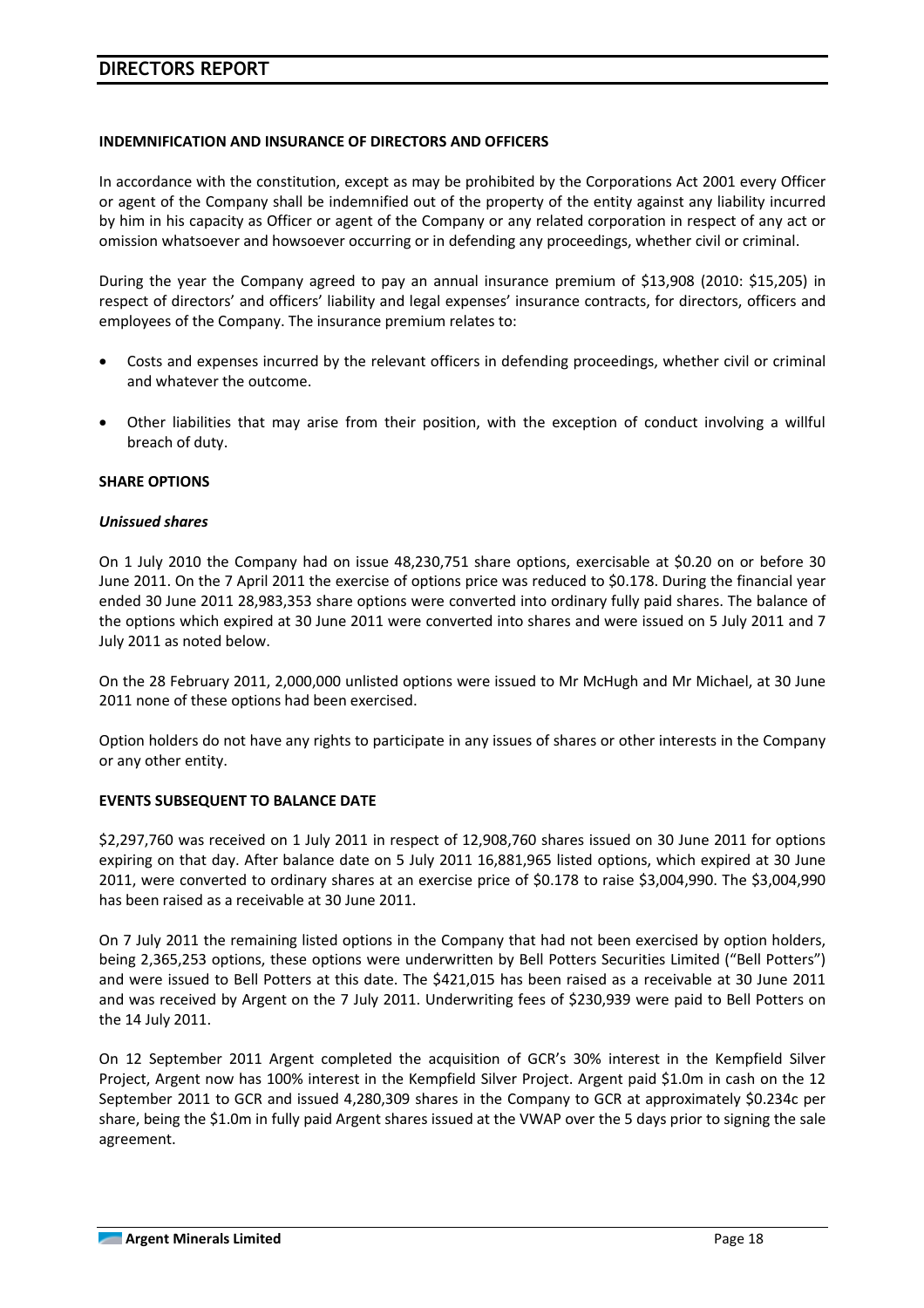Except for the above, no other matters or circumstances have arisen since the end of the financial year which significantly affected or could significantly affect the operations of the Company, the results of those operations, or the state of the affairs of the Company in future financial years.

#### **AUDITOR'S INDEPENDENCE DECLARATION**

The auditor's independence declaration for the year ended 30 June 2011 has been received and forms part of the directors' report and can be found on page 56 of the financial report.

#### **NON AUDIT SERVICES**

The Company's auditor, Stantons International, did not provide any non-audit services to the Company during the financial year ended 30 June 2011.

Signed in accordance with a resolution of the directors made pursuant to s 298(2) of the Corporations Act 2001.

On behalf of the directors.

Ronalyh

**KERRY McHUGH**  Executive Chairman Dated this 15 September 2011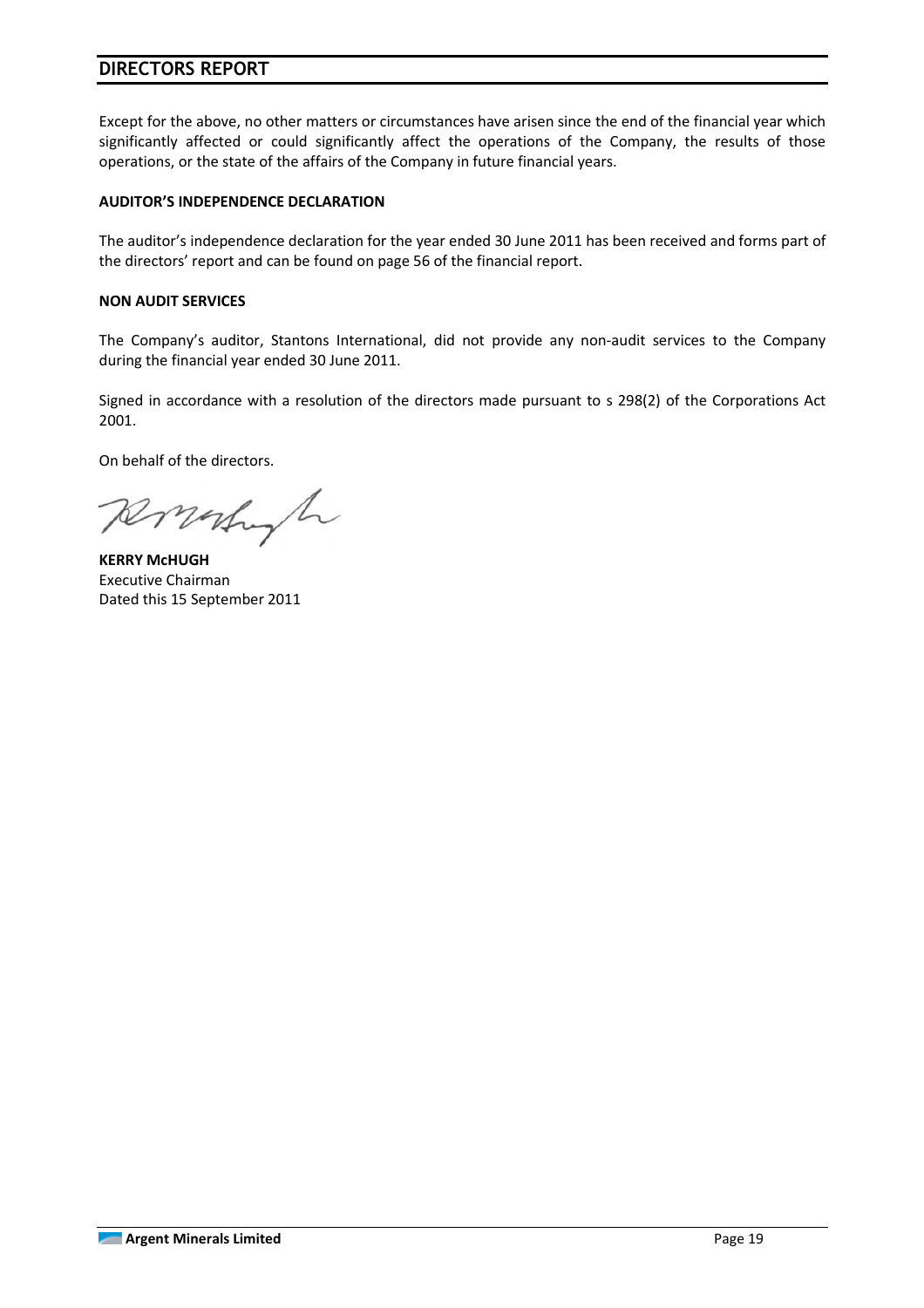## **CORPORATE GOVERNANCE STATEMENT**

This Corporate Governance Statement sets out the Company's current compliance with the ASX Corporate Governance Council's Corporate Governance Principles and Recommendations (**Principles and Recommendations**). The Principles and Recommendations are not mandatory. However, the Company will be required to provide a statement in its future annual reports disclosing the extent to which the Company has followed the Principles and Recommendations.

The Board of the Company currently has in place a Corporate Governance Plan which has been posted in a dedicated corporate governance information section of the Company's website at www.argentminerals.com.au.

#### **PRINCIPLES AND RECOMMENDATIONS**

#### **1. LAY SOLID FOUNDATIONS FOR MANAGEMENT AND OVERSIGHT**

1.1 Companies should establish the functions reserved to the Board and those delegated to senior executives and disclose those functions. Compliant: Yes

The Directors monitor the business affairs of the Company on behalf of Shareholders and have adopted a Corporate Governance Plan which is designed to encourage Directors to focus their attention on accountability, risk management and ethical conduct. The Company's Corporate Governance Plan includes a Board Charter, which discloses the specific responsibilities of the Board.

The Company's Corporate Governance Plan is available on the Company's website at www.argentminerals.com.au.

1.2 Companies should disclose the process for evaluating the performance of senior executives. Compliant: Yes

Due to the Company's stage of development, it does not yet have any senior executives apart from the Board. However, if the Company appoints senior executives in the future, the Board will monitor the performance of those senior executives including measuring actual performance of senior executives against planned performance.

The Board has adopted a policy to assist in evaluating the performance of senior executives, which is contained in Schedule 6 of its Corporate Governance Plan (Disclosure - Performance Evaluation).

Given the current size and structure of the Board, the Board has not established a separate nomination committee to oversee the performance evaluation of the senior executives.

Until a nomination committee is established, the Board will undertake the obligations of the nomination committee in connection with evaluating the performance of senior executives in accordance with Schedule 6 of its Corporate Governance Plan.

1.3 Companies should provide the information indicated in the Guide to reporting on Principle 1. Compliant: Yes

The Company will explain any departures from Principles and Recommendations 1.1 and 1.2 (if any) in its future annual reports, including whether a performance evaluation for senior executives (if any exist at that time) has taken place in the reporting period and whether it was in accordance with the process disclosed.

The Company has not undertaken any performance evaluation of any senior executive in the last reporting period.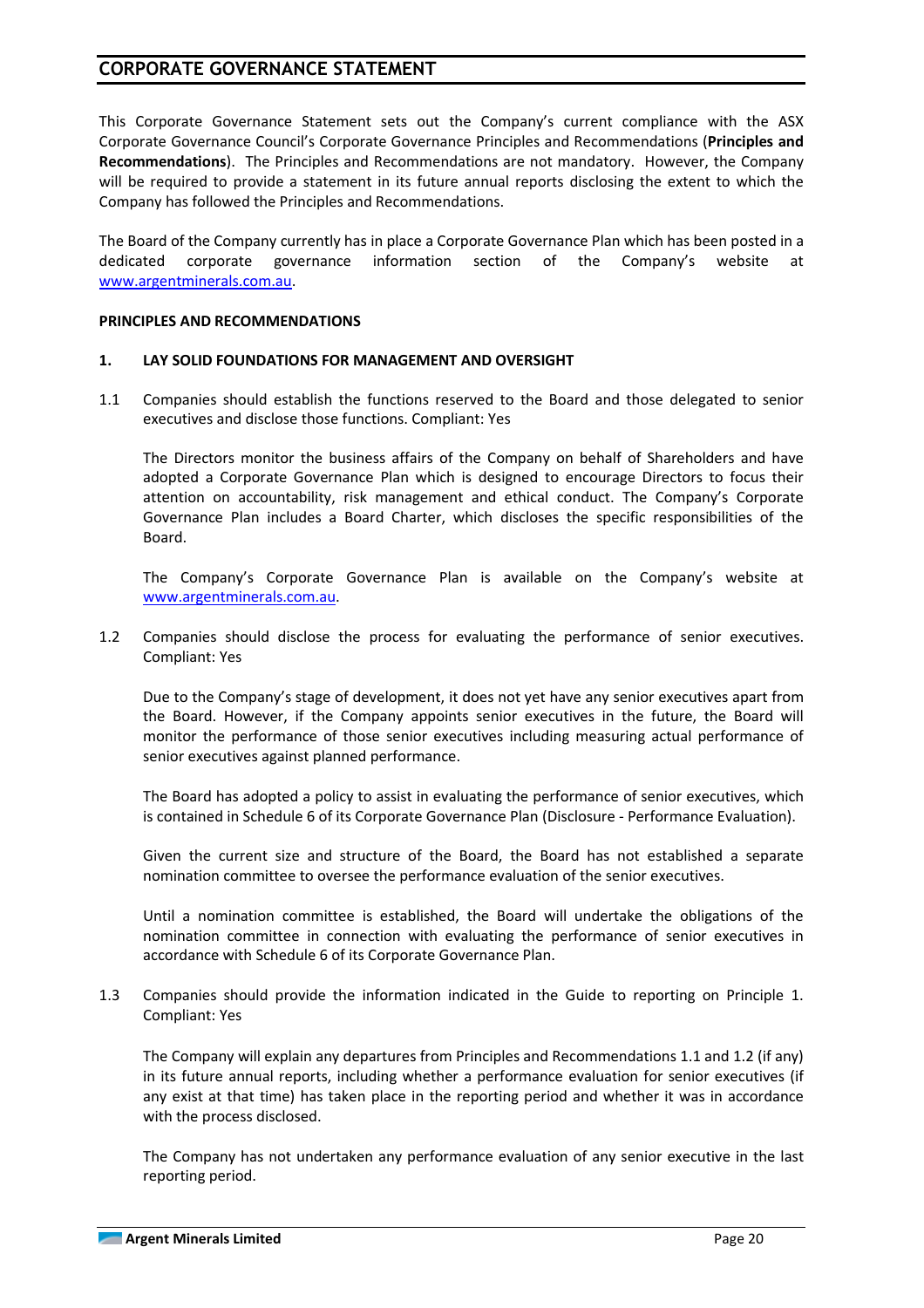The Company has adopted a Board Charter, which discloses the specific responsibilities of the Board and provides that the Board may delegate responsibility for the day-to-day operations and administration of the Company to the chief executive officer (if appointed).

The Board Charter is contained in Schedule 1 of the Company's Corporate Governance Plan and the Nomination Committee Charter is contained in Schedule 5 of the Company's Corporate Governance Plan.

#### **2. STRUCTURE THE BOARD TO ADD VALUE**

2.1 A majority of the Board should be independent directors. Compliant: No

Currently the Company has one independent Director –Mr Ross Smyth-Kirk.

The Company's Corporate Governance Plan outlines that the majority of the Board will be comprised of non-executive directors, and where practical, at least 50% of the Board will be independent. However, the Board considers that the Company is not currently of a size, nor are its affairs of such complexity, to justify the expense of an appointment of a majority of independent directors. The current Board structure presently consists of an executive chairman, an executive director and two non-executive directors.

The Board believes that each of the Directors can make, and do make, quality and independent judgements in the best interests of the Company. Any Director who has a conflict of interest in relation to a particular item of business must declare their conflict and abstain from voting or participating in Board deliberations to which a conflict of interest relates.

2.2 The chair should be an independent director. Compliant: No

Kerry McHugh is the executive Chairman and is a not an Independent Director.

The Company's Corporate Governance Plan provides that the Chairman, where practical, should be a non-executive Director.

The Board considers that the Company is not currently of a size, nor are its affairs of such complexity, to require an independent Chairman. This will be reviewed as the Company develops.

2.3 The roles of chair and chief executive officer should not be exercised by the same individual. Compliant: No

The Company has not appointed a chief executive officer, the Chairman is Kerry McHugh. The Company intends to seek out and appoint a Chief Executive Officer, separate from the role of chairman, in the future. However, due to the current limited size of the Company's operations it may not be appropriate to appoint a separate chief executive officer for some time.

The Company's Corporate Governance Plan provides, where practical, that the chief executive officer should not be the Chairman of the Company during his term as chief executive officer or in the future.

2.4 The Board should establish a nomination committee. Compliant: No

Given that the Company is in its early stages of development and given the current size and structure of the Board, the Board has not established a separate nomination committee.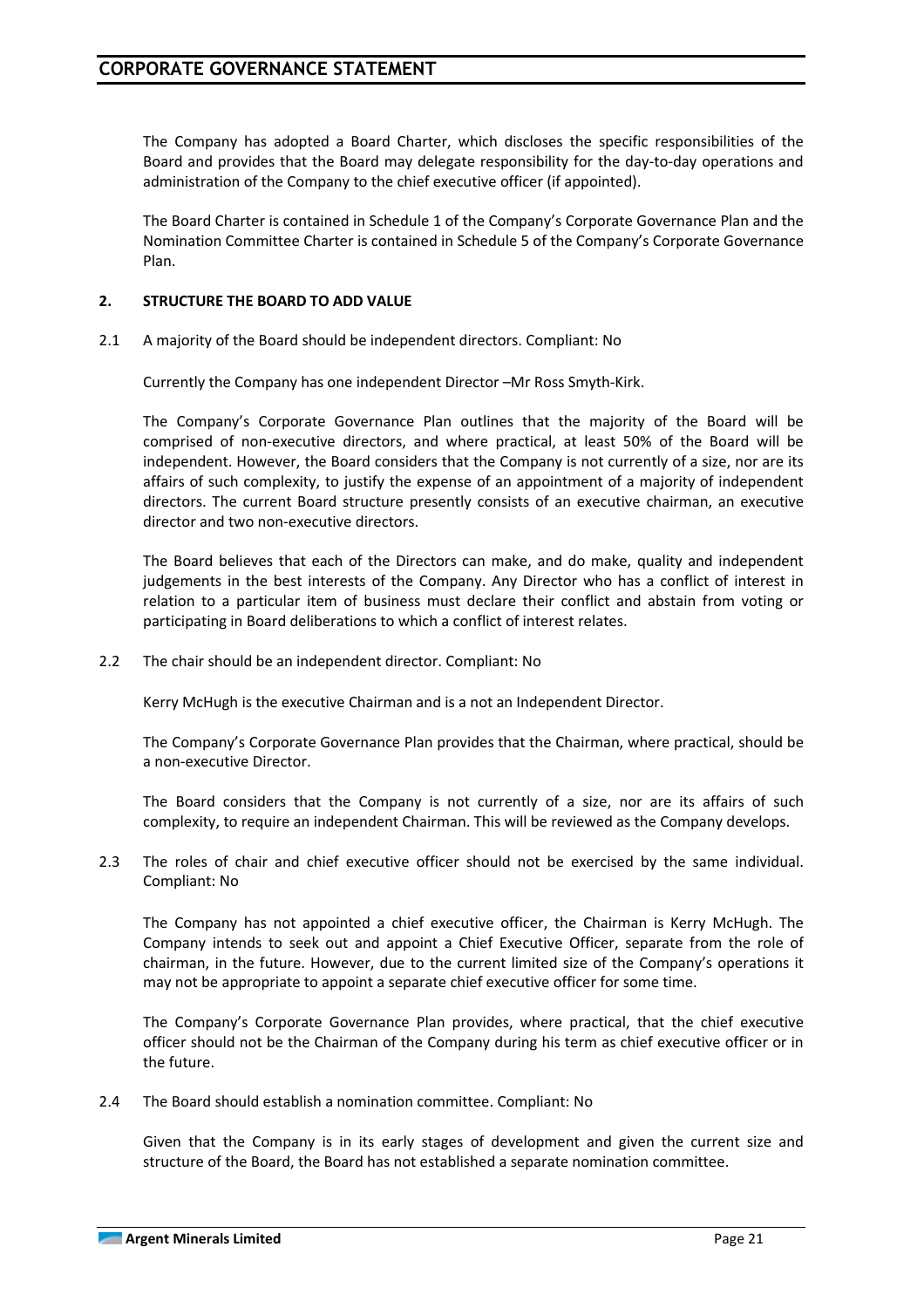## **CORPORATE GOVERNANCE STATEMENT**

Matters typically dealt with by such a committee are dealt with by the Board. The Board may also seek independent advice to assist with the identification process.

2.5 Companies should disclose the process for evaluating the performance of the Board, its committees and individual directors. Compliant: No

The Company will put a formal process in place as and when the Company's level of operations justifies it. Currently, the Board undertakes the obligations of the nomination committee in connection with evaluating the performance of the Board, its committees and individual directors, and will continue to do so until a nomination committee is established.

2.6 Companies should provide the information indicated in the Guide to reporting on Principle 2. Compliant Yes

A description of the skills and experience of each of the current Directors is included on the Company's website at www.argentminerals.com.au.

Given that the Company is in its early stages of development and given the current size and structure of the Board, the Company has not fully complied with Principle 2 of ASX Corporate Governance Council Principles and Recommendations. However, it will seek to do so as it develops and the Board grows.

The Board Charter includes a statement that the Board may seek independent professional advice at the Company's expense.

The Board has not established a nomination committee and its functions are carried out by the Board.

The Company will provide details of any new director, such as their skills, experience and expertise relevant to their position, together with an explanation of any departures from CG Principles and Recommendations 2.1, 2.2, 2.3, 2.4 and 2.5 in its future annual reports.

#### **3. PROMOTE ETHICAL AND RESPONSIBLE DECISION-MAKING**

- 3.1 Companies should establish a code of conduct and disclose the code or a summary of the code as to:
	- the practices necessary to maintain confidence in the Company's integrity;
	- the practices necessary to take into account their legal obligations and the reasonable expectations of their stakeholders; and
	- the responsibility and accountability of individuals for reporting and investigating reports of unethical practices.

Compliant: Yes

The Company's Code of Conduct, which is included in Schedule 2 of the Company's Corporate Governance Plan, aims to encourage the appropriate standards of conduct and behaviour of the directors, officers and employees of the Company.

3.2 Companies should establish a policy concerning diversity and disclose the policy or a summary of that policy. The policy should include requirements for the Board to establish measureable objectives for achieving gender diversity and for the Board to assess annually both the objectives and progress in achieving them. Compliant: Yes and No

 Under the Company's Corporate Code of Conduct, employees must not harass, discriminate or support others who harass and discriminate against colleges or members of the public on the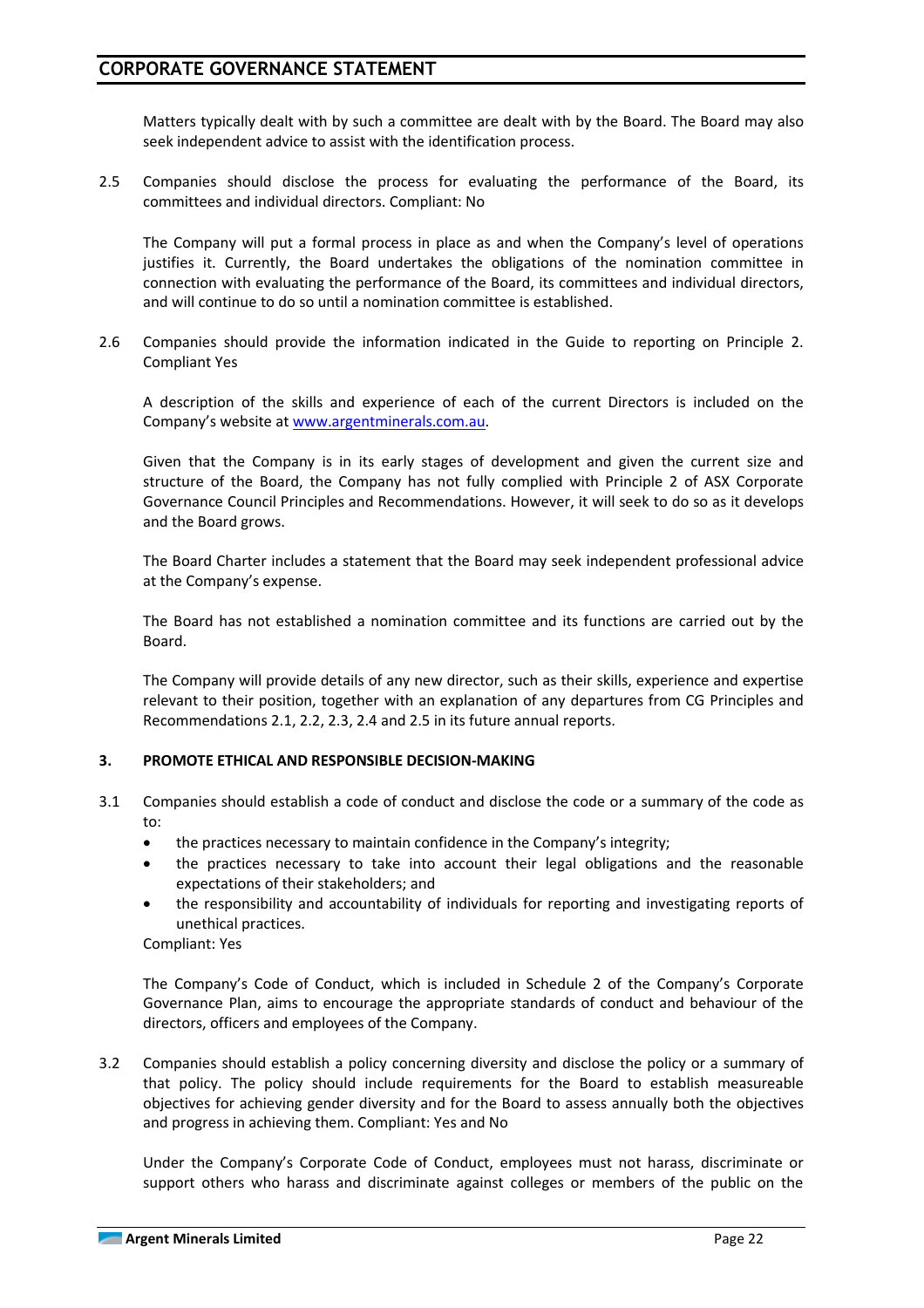## **CORPORATE GOVERNANCE STATEMENT**

grounds of sex, pregnancy, marital status, age, race (including their colour, nationality, descent, ethnic or religious background), physical or intellectual impairment, homosexuality or transgender. Such harassment or discrimination may constitute an offence under legislation. Under the Company's Corporate Code of Conduct, all forms of discrimination and harassment are prohibited. Such harassment or discrimination may constitute an offence under legislation.

3.3 Companies should disclose in each annual report the measureable objectives for achieving set by the Board in accordance with the diversity policy and progress in achieving them. Compliant: No

 Due to the small scale of the Company's operations and the limited number of employees, the Company has not yet set measurable objectives for achieving gender diversity. The Company will consider establishing measurable objectives as it develops.

3.4 Companies should disclose in each annual report the proportion of women employees in the whole organisation, women in senior executive positions and women on the Board. Compliant: Yes

 The Company's future annual reports will include the proportion of woman employees within the organisation as well as women in senior positions within the Company.

3.5 Companies should provide the information indicated in the Guide to reporting on Principle 3. Compliant: Yes.

The Board will include in the Annual Report each year:

- measurable objectives (if any) set by the Board;
- progress against the objectives; and
- the proportion of women employees in the whole organisation at senior management and at Board level.

The Company will explain any departures from CG Principles and Recommendations 3.1, 3.2, 3.3 and 3.4 in the Corporate Governance Statement and its future annual reports.

#### **4. SAFEGUARD INTEGRITY IN FINANCIAL REPORTING**

4.1 The Board should establish an audit committee. Compliant: No

 A formal Audit and Risk Committee Charter has been adopted by the Company, which is contained in Schedule 3 of the Company's Corporate Governance Plan.

 The Board considers that the Company is not currently of a size, nor are its affairs of such complexity to justify the formation of separate or special committees at this time. The Board as a whole is able to address the governance aspects of the full scope of the Company's activities and to ensure that it adheres to appropriate ethical standards. In particular, the full Board considers those matters that would usually be the responsibility of an audit committee and a nomination committee. The Board considers that, at this stage, no efficiencies or other benefits would be gained by establishing a separate audit committee or a separate nomination committee.

#### 4.2 The audit committee should be structured so that it:

- consists only of non-executive directors;
- consists of a majority of independent directors;
- is chaired by an independent chair, who is not chair of the Board;
- has at least three members.

Compliant: No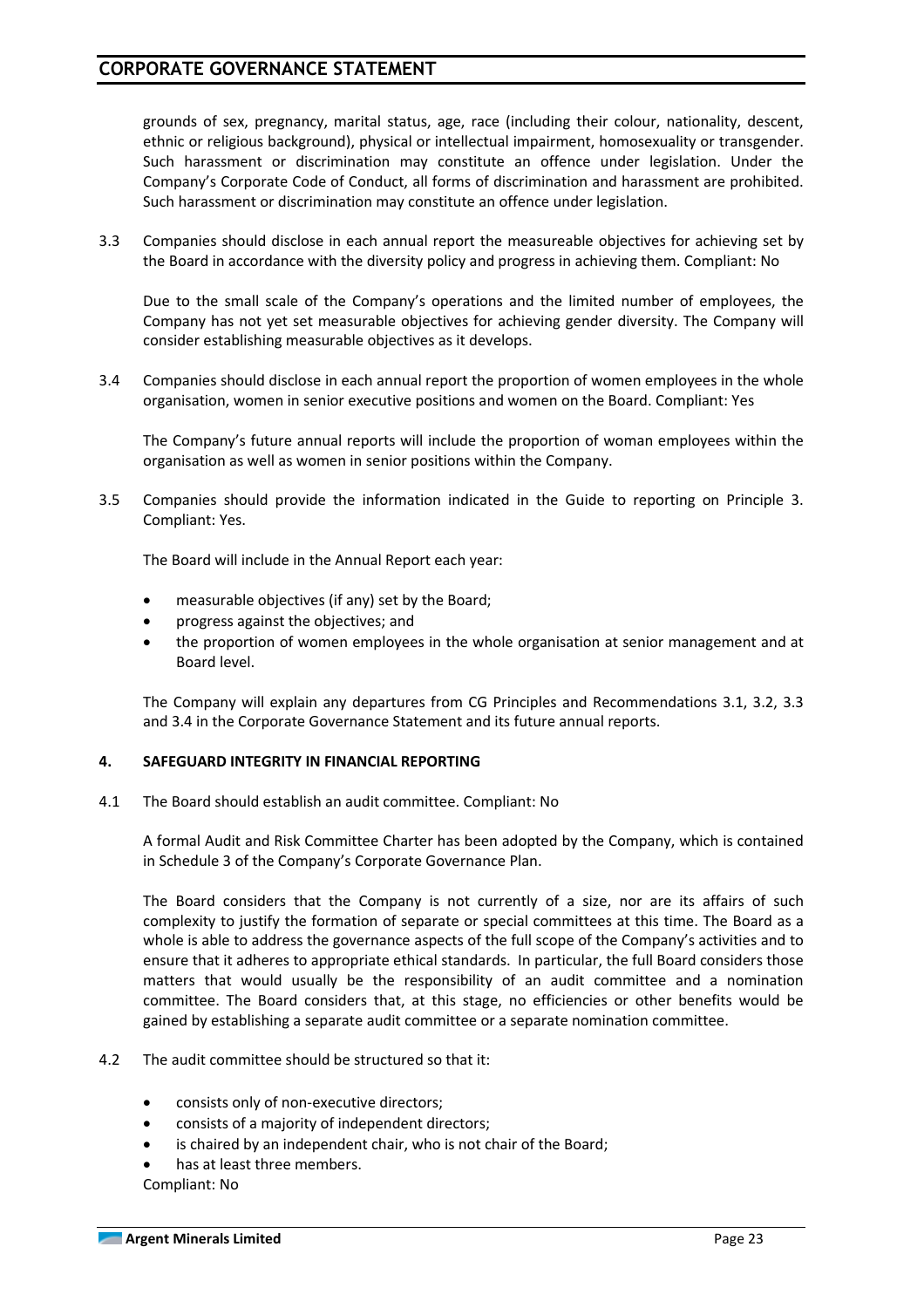Refer to 4.1 above.

4.3 The audit committee should have a formal charter. Compliant: No

A formal Audit and Risk Committee Charter has been adopted by the Company, which is contained in Schedule 3 of the Company's Corporate Governance Plan.

4.4 Companies should provide the information indicated in the Guide to reporting on Principle 4. Compliant: Yes

The Company does not have an audit committee. The Board carries out the duties of the audit committee.

The Company will explain any departures from the CG Principles and Recommendations 4.1, 4.2 and 4.3 (if any) in its future annual reports.

#### **5. MAKE TIMELY AND BALANCED DISCLOSURE**

5.1 Companies should establish written policies designed to ensure compliance with ASX Listing Rule disclosure requirements and to ensure accountability at a senior executive level for that compliance and disclose those policies or a summary of those policies. Compliant: Yes.

The Company's Continuous Disclosure Policy, which is contained in Schedule 7 of the Company's Corporate Governance Plan, is designed to ensure the compliance with ASX Listing Rule disclosure and to ensure accountability at a senior executive level for compliance and factual presentation of the Company's financial position.

The Company Secretary has been nominated as the person responsible for communications with the ASX. This role includes responsibility for ensuring compliance with the continuous disclosure requirements in the ASX Listing Rules and overseeing and co-ordinating information disclosure to the ASX, analysts, brokers, shareholders, the media and the public.

5.2 Companies should provide the information indicated in Guide to Reporting on Principle 5. Compliant: Yes.

The Company does not have an audit committee. The Board carries out the duties of the audit committee.

The Company will provide an explanation of any departures from CG Principle and Recommendation 5.1 in its future annual reports.

#### **6. RESPECT THE RIGHTS OF SHAREHOLDERS**

6.1 Companies should design a communications policy for promoting effective communication with shareholders and encouraging their participation at general meetings and disclose their policy or a summary of that policy. Compliant: Yes.

The Company has adopted a Shareholder Communications Strategy, contained in Schedule 11 of the Company's Corporate Governance Plan, which aims to ensure that the shareholders of the Company are informed of all major developments affecting the Company's state of affairs.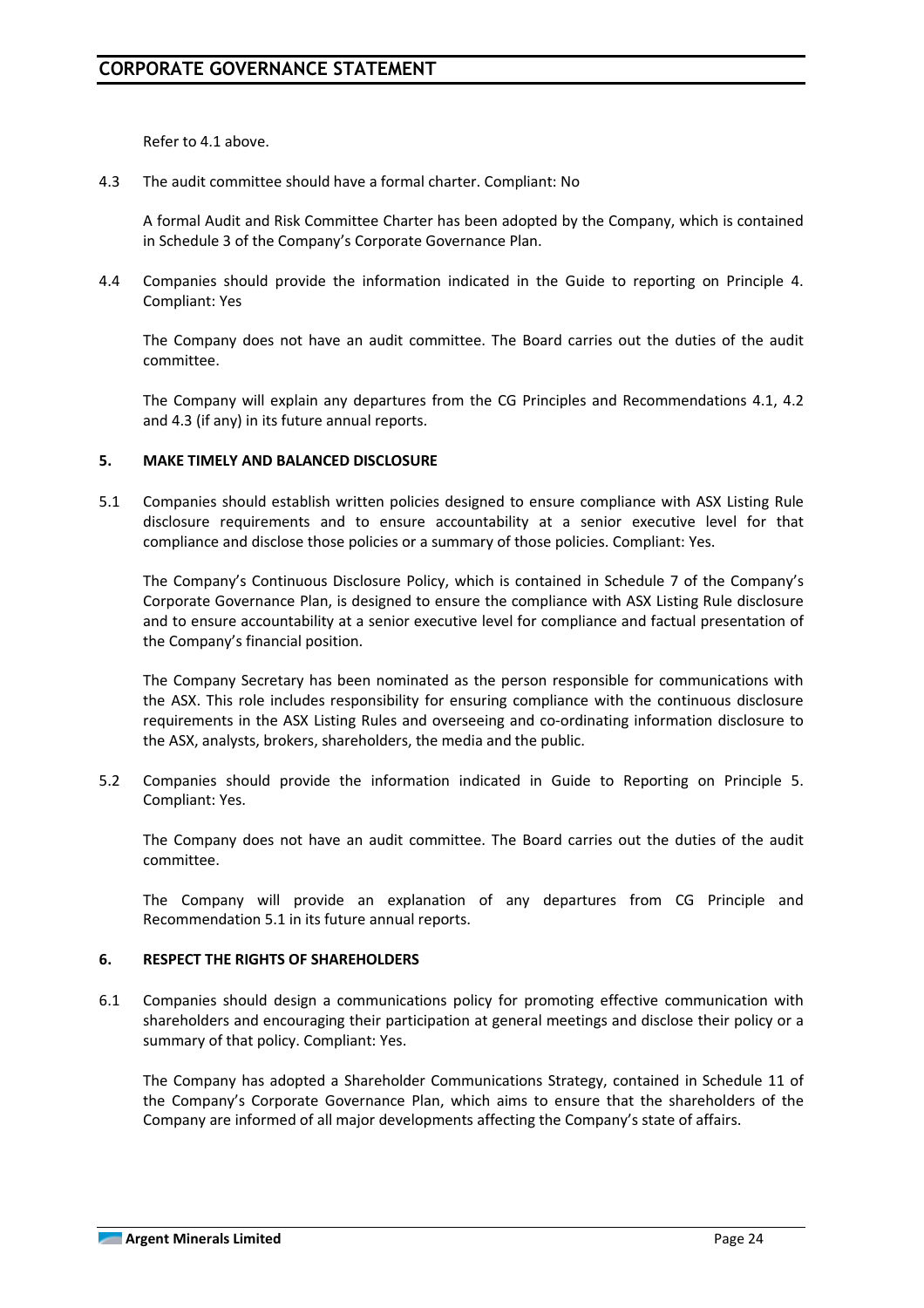The strategy provides that information will be communicated to shareholders through:

- a) the Annual Report which is available on the Company's website;
- b) the half yearly report which is placed on the Company's website;
- c) the quarterly reports which are placed on the Company's website;
- d) disclosures and announcements made to the ASX copies of which are placed on the Company's website;
- e) notices and explanatory memoranda of Annual General Meetings (AGM) and Extraordinary General Meetings (EGM), copies of which are placed on the Company's website;
- f) the Chairman's address and the Managing Director's address made at the AGMs and the EGMs, copies of which are placed on the Company's website;
- g) the Company's website on which the Company posts all announcements which it makes to the ASX; and
- h) the auditor's lead engagement partner being present at the AGM to answer questions from shareholders about the conduct of the audit and the preparation and content of the auditor's report.
- 6.2 Companies should provide the information indicated in the Guide to reporting on Principle 6. Compliant: Yes

The Company will provide an explanation of any departures from CG Principle and Recommendation 6.1 (if any) in its future annual reports.

#### **7. RECOGNISE AND MANAGE RISK**

7.1 Companies should establish policies for the oversight and management of material business risks and disclose a summary of those policies. Compliant: Yes and No.

Given that the Company is in its early stages of development, and given the current size and structure of the Board, the Board has not established a separate audit committee. However the Audit and Risk Committee Charter contained in the Company's Corporate Governance Plan sets out the Company's policies for the oversight and management of material business risks.

The Board will carry out the duties of the audit committee in accordance with the formal terms of reference set out in the Company's Corporate Governance Plan.

The Board will carry out the duties of the audit committee. The Board is responsible for determining the Company's "risk profile" and is responsible for overseeing and approving risk management strategy and policies, internal compliance and internal control.

7.2 The Board should require management to design and implement the risk management and internal control system to manage the Company's material business risks and report to it on whether those risks are being managed effectively. The Board should disclose that management has reported to it as to the effectiveness of the Company's management of its material business risks. Compliant: Yes.

The Board's collective experience will enable accurate identification of the principal risks that may affect the Company's business in addition to those identified by the Audit and Risk Committee (once established). Key operational risks and their management will be recurring items for deliberation at Board Meetings.

7.3 The Board should disclose whether it has received assurance from the chief executive officer (or equivalent) and the chief financial officer (or equivalent) that the declaration provided in accordance with section 295A of the Corporations Act is founded on a sound system of risk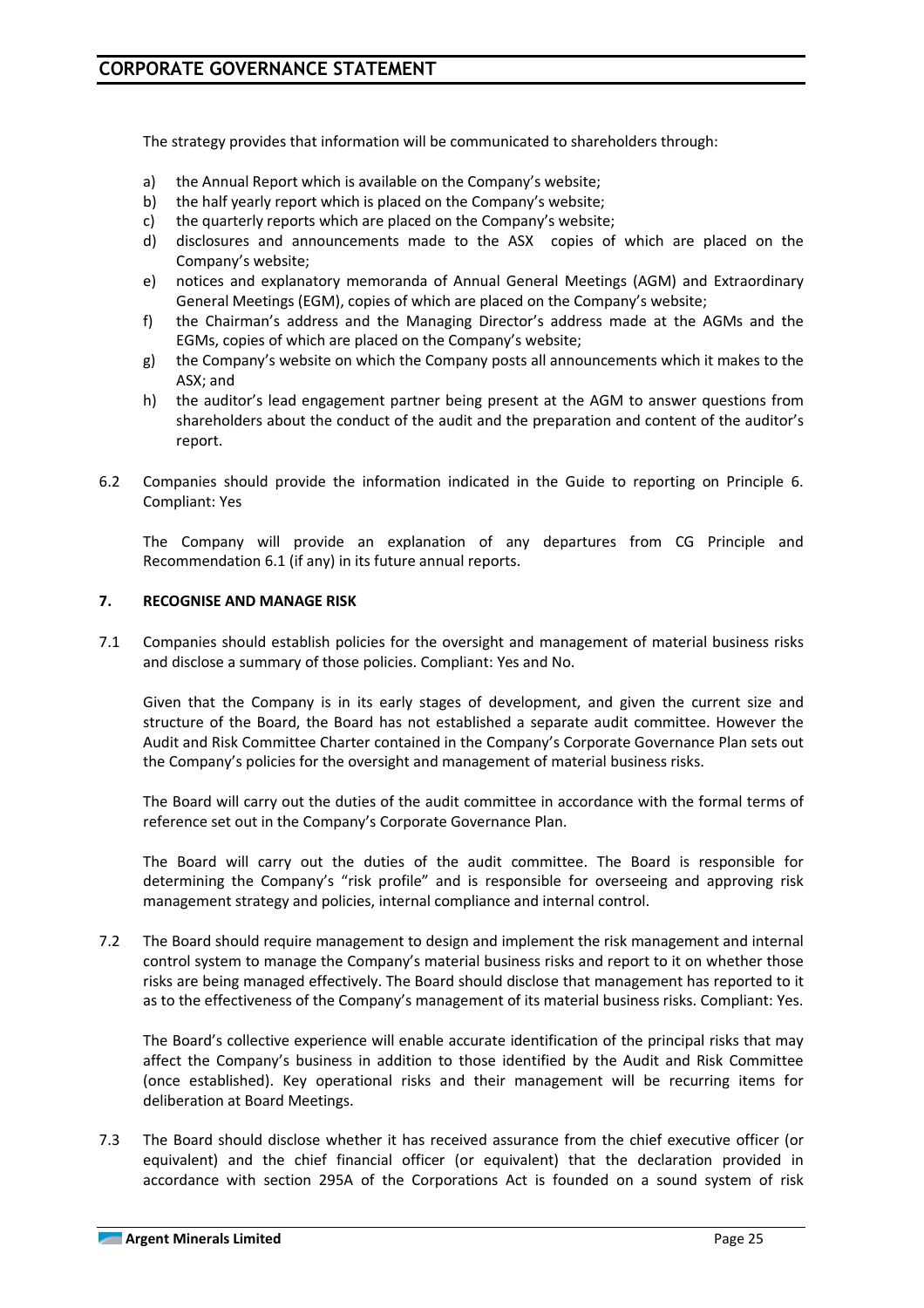management and internal control and that the system is operating effectively in all material respects in relation to financial reporting risks. Compliant: Yes.

The Board will seek the relevant assurance from the chief executive officer and chief financial officer (or their equivalents) at the relevant time.

7.4 Companies should provide the information indicated in Guide to Reporting on Principle 7. Compliant: Yes.

The Company will provide an explanation of any departures from CG Principles and Recommendations 7.1, 7.2 and 7.3 (if any) in its future annual reports.

#### **8. REMUNERATE FAIRLY AND RESPONSIBLY**

8.1 The Board should establish a remuneration committee. Compliant: No.

A formal Remuneration Committee Charter has been adopted by the Company, which is contained in Schedule 4 of the Company's Corporate Governance Plan. However, given that the Company is in its early stages of development and given the current size and structure of the Board, the Board has not established a separate remuneration committee.

This will be reviewed as the Company's circumstances change.

Until a Remuneration Committee is established, the Board will carry out the duties of the Remuneration Committee in accordance with the formal terms of reference of the Remuneration set out in the Company's Corporate Governance Plan.

- 8.2 The remuneration committee should be structured so that it:
	- consists of a majority of independent directors;
	- is chaired by an independent director; and
	- has at least three members. Compliant: No

Refer to 8.1 above.

8.3 Companies should clearly distinguish the structure of non-executive directors' remuneration from that of executive directors and senior executives. Compliant: Yes

Executive Directors remuneration packages may comprise of:

- fixed salary;
- performance based bonuses;
- participation in any share/option scheme; and
- statutory superannuation.

Non-executive Directors receive fixed directors fees only, and do not participate in any performance-based remuneration. Fixed Director's fees may be paid in the form of cash, share options or a combination of both. Share options are issued on similar terms to previous issues by the entity and are considered to be in lieu of cash, not based on performance of the entity.

Full remuneration disclosure, including superannuation entitlements will be provided by the Company in its future annual reports.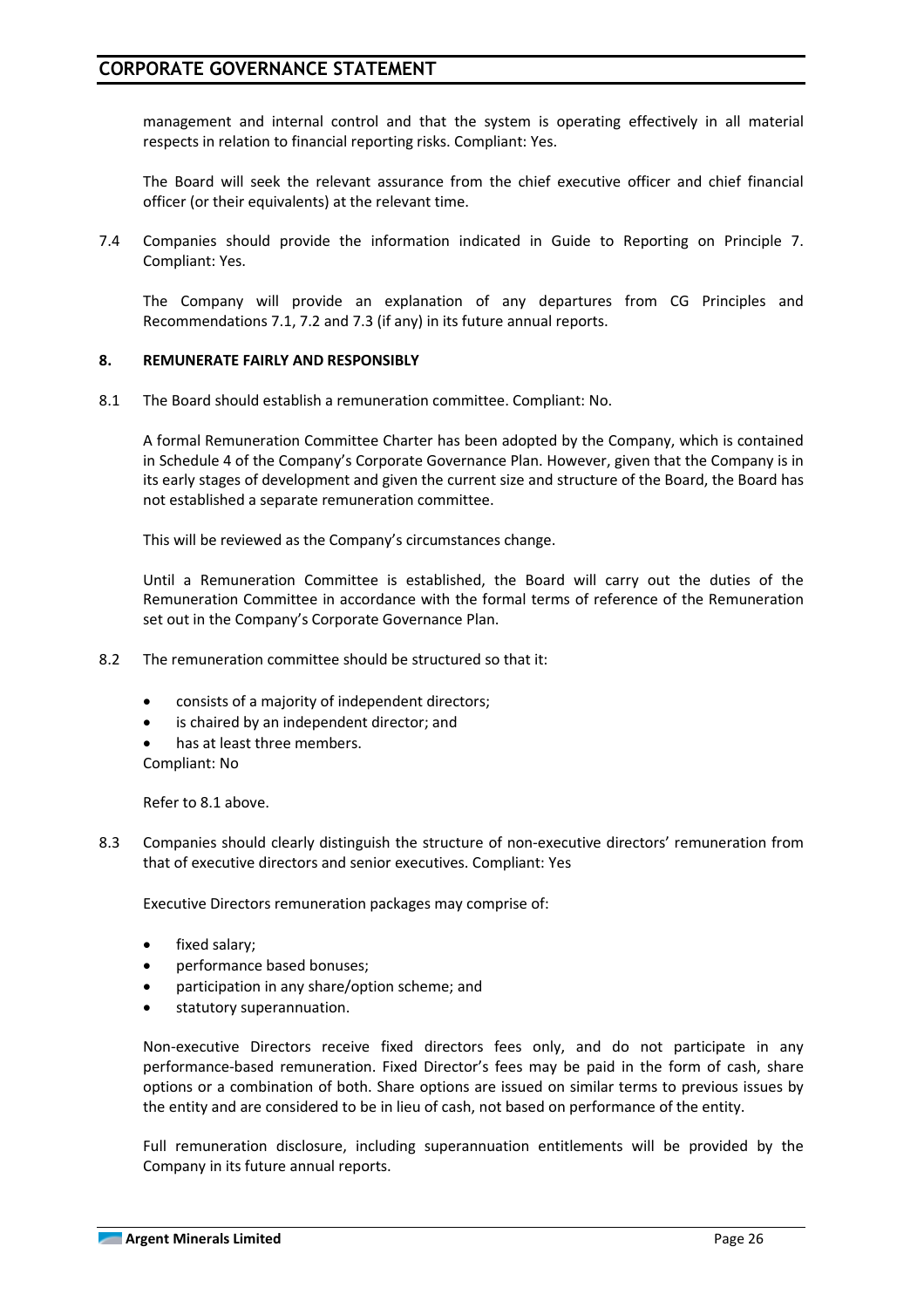8.4 Companies should provide the information indicated in the Guide to reporting on Principle 8. Compliant: Yes.

The Company will provide an explanation of any departures from CG Principles and Recommendations 8.1, 8.2 and 8.3 (if any) in its future annual reports.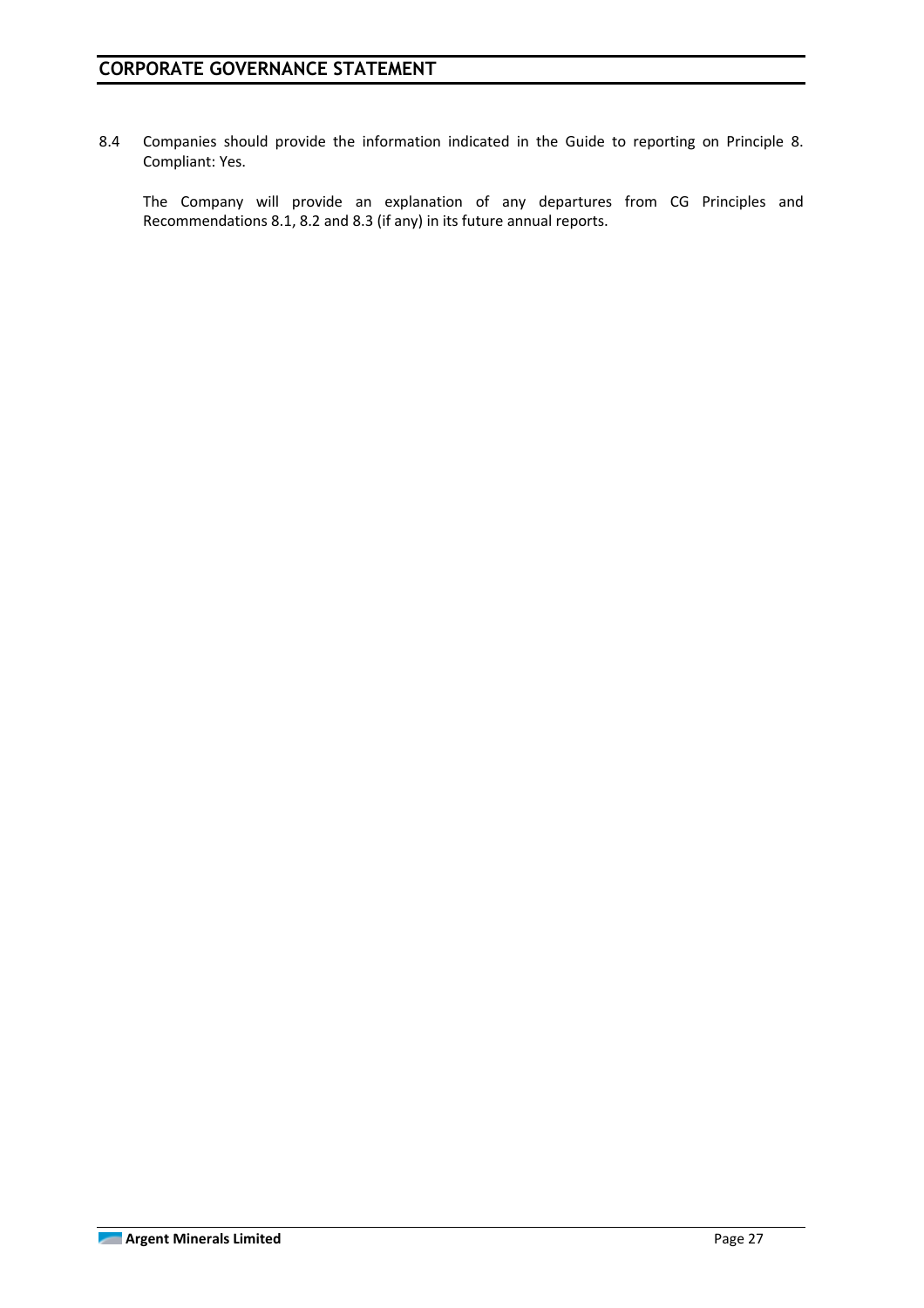#### **STATEMENT OF COMPREHENSIVE INCOME FOR THE YEAR ENDED 30 JUNE 2011**

| Australian Dollar (\$)<br><b>Note</b><br><b>30 JUNE</b><br>2011<br>\$     | 30 JUNE<br>2010<br>\$ |
|---------------------------------------------------------------------------|-----------------------|
| 3<br><b>REVENUE FROM CONTINUING OPERATIONS</b><br>94,650                  | 71,610                |
| <b>EXPENDITURE</b>                                                        |                       |
| Administration expenses<br>990,348                                        | 491,021               |
| Exploration and development expenditure written off<br>3,504,171          | 1,119,089             |
| <b>LOSS FROM CONTINUING OPERATIONS BEFORE</b>                             |                       |
| <b>INCOME TAX</b><br>(4,399,869)                                          | (1,538,500)           |
| Income tax benefit/(expense)<br>5                                         |                       |
| <b>LOSS FROM CONTINUING OPERATIONS AFTER</b>                              |                       |
| <b>INCOME TAX</b><br>(4,399,869)                                          | (1,538,500)           |
| <b>DISCONTINUED OPERATIONS</b>                                            |                       |
|                                                                           |                       |
| Loss from discontinued operations after income tax<br>6(b)<br>(2,828,076) |                       |
| NET LOSS ATTRIBUTABLE TO MEMBERS OF THE                                   |                       |
| <b>COMPANY</b><br>(7, 227, 945)                                           | (1,538,500)           |
|                                                                           |                       |
| Other comprehensive income                                                |                       |
| <b>TOTAL COMPREHENSIVE INCOME (LOSS)</b><br>(7, 227, 945)                 | (1,538,500)           |
|                                                                           |                       |
| <b>TOTAL COMPREHENSIVE INCOME (LOSS)</b>                                  |                       |
| <b>ATTRIBUTABLE TO MEMBERS OF THE COMPANY</b><br>(7, 227, 945)            | (1,538,500)           |
| <b>LOSS PER SHARE</b><br>14                                               |                       |
| From continuing and discontinued operations - cents                       |                       |
| per shares                                                                |                       |
| <b>Basic and diluted</b><br>(8.4)                                         | (3.4)                 |
| From continuing operations<br>(5.1)                                       | (3.4)                 |
| From discontinued operations<br>(3.3)                                     |                       |

The above statement of comprehensive income should be read in conjunction with the accompanying notes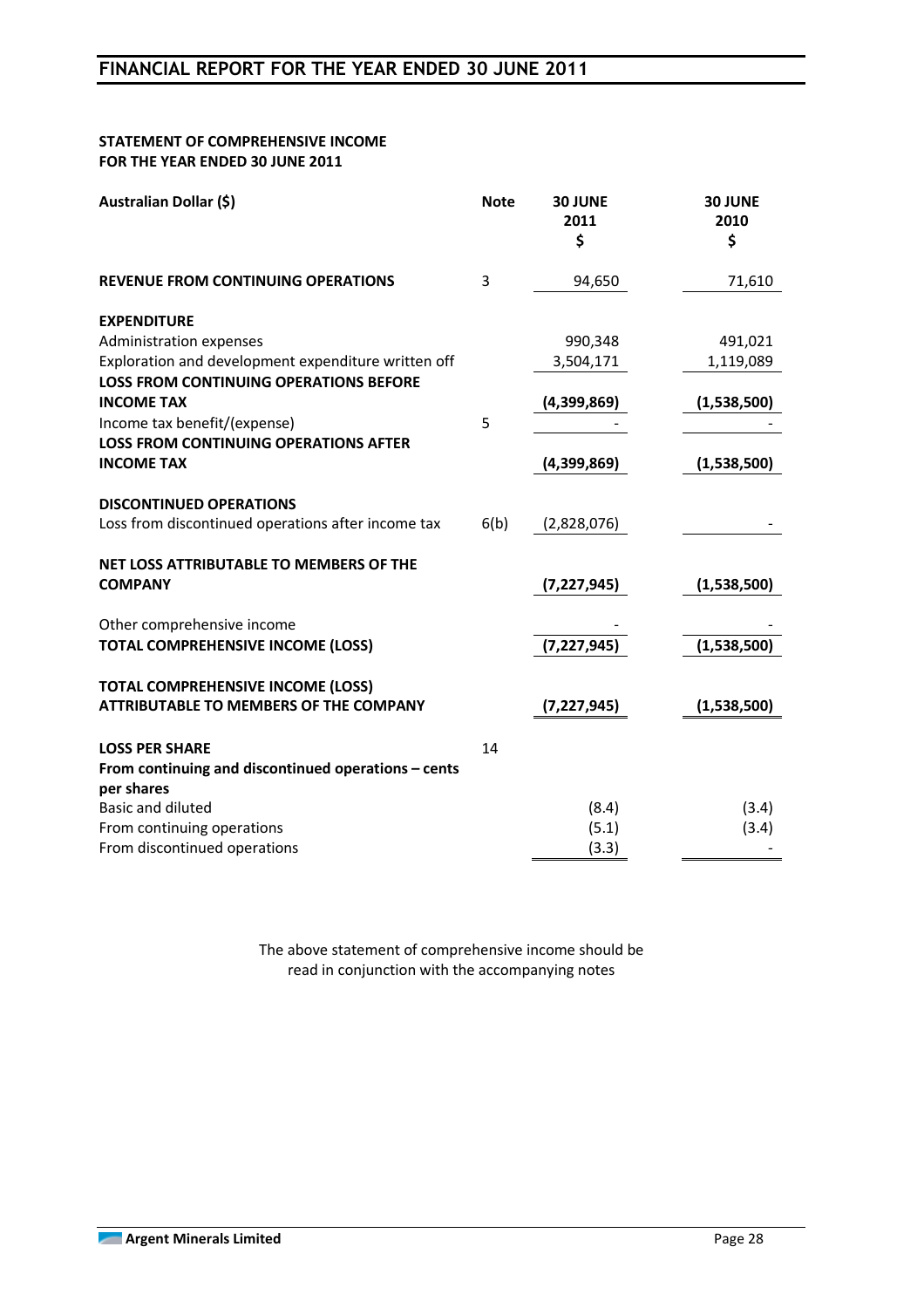#### **STATEMENT OF FINANCIAL POSITION AS AT 30 JUNE 2011**

| Australian Dollar (\$)               | <b>Note</b> | 30 JUNE<br>2011<br>\$ | 30 JUNE<br>2010<br>\$ |
|--------------------------------------|-------------|-----------------------|-----------------------|
| <b>CURRENT ASSETS</b>                |             |                       |                       |
| Cash and cash equivalents            | 15(a)       | 4,744,794             | 1,394,248             |
| Trade and other receivables          | 9(a)        | 5,831,995             | 27,736                |
| Other assets                         | 9(b)        | 10,177                | 5,457                 |
| <b>TOTAL CURRENT ASSETS</b>          |             | 10,586,966            | 1,427,441             |
| <b>NON CURRENT ASSETS</b>            |             |                       |                       |
| Other financial asset - term deposit |             | 38,744                | 36,837                |
| Property, plant and equipment        | 10          | 546,085               | 5,883                 |
| <b>TOTAL NON CURRENT ASSETS</b>      |             | 584,829               | 42,720                |
|                                      |             |                       |                       |
| <b>TOTAL ASSETS</b>                  |             | 11,171,795            | 1,470,161             |
|                                      |             |                       |                       |
| <b>CURRENT LIABILITIES</b>           |             |                       |                       |
| Trade and other payables             | 11          | 2,549,662             | 155,138               |
| <b>TOTAL CURRENT LIABILITIES</b>     |             | 2,549,662             | 155,138               |
| <b>TOTAL LIABILITIES</b>             |             | 2,549,662             | 155,138               |
|                                      |             |                       |                       |
| <b>NET ASSETS</b>                    |             | 8,622,133             | 1,315,023             |
|                                      |             |                       |                       |
| <b>EQUITY</b>                        |             |                       |                       |
| <b>Issued Capital</b>                | 12(a)       | 19,815,502            | 4,998,702             |
| Reserves                             | 12(b)       | 123,991               | 405,736               |
| <b>Accumulated losses</b>            | 13          | (11, 317, 360)        | (4,089,415)           |
| <b>TOTAL EQUITY</b>                  |             | 8,622,133             | 1,315,023             |

The above statement of financial position should be read in conjunction with the accompanying notes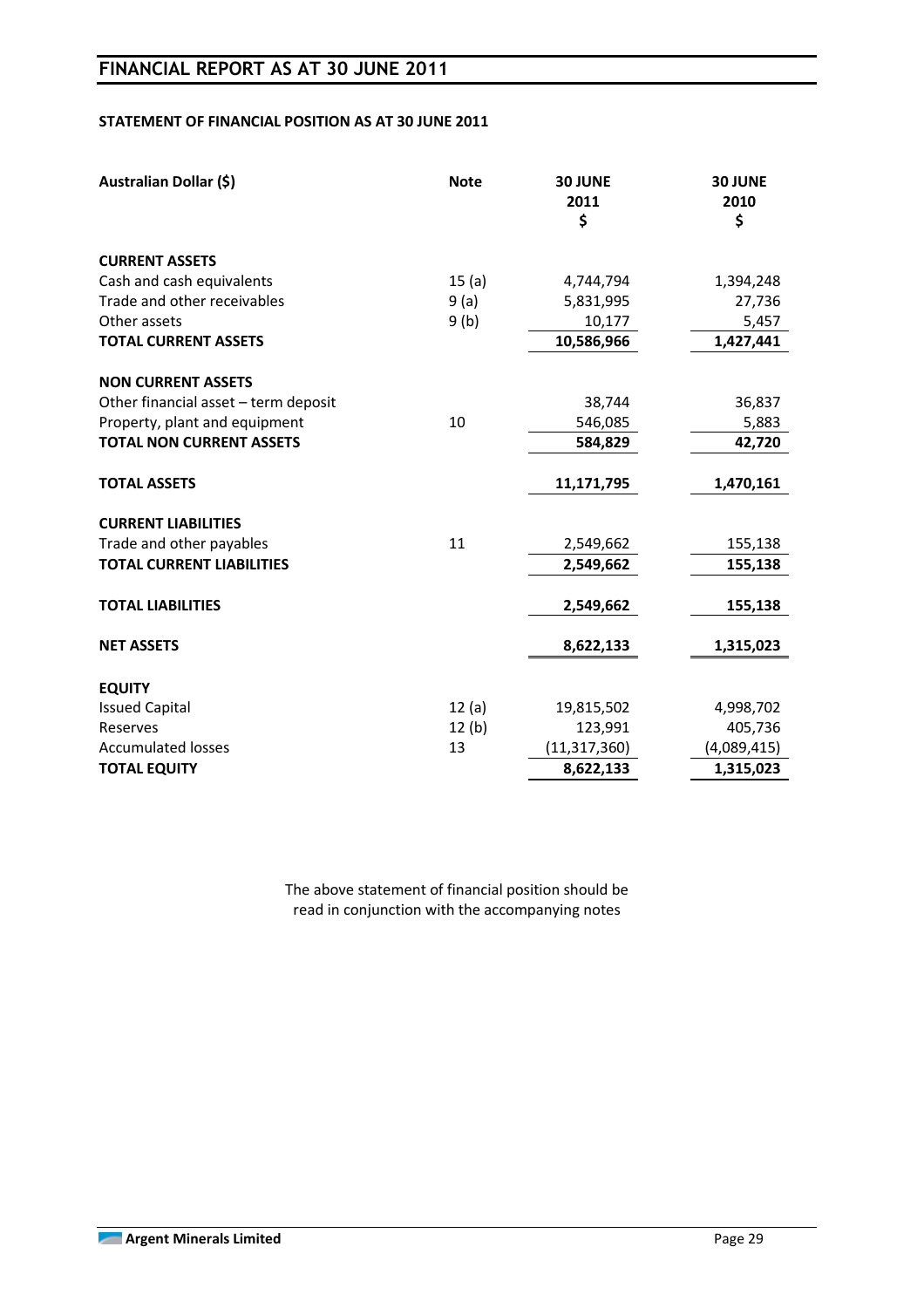## **FINANCIAL REPORT FOR THE YEAR ENDED 30 JUNE 2011**

#### **STATEMENT OF CHANGES IN EQUITY FOR THE YEAR ENDED 30 JUNE 2011**

| Australian Dollar (\$)                                | <b>SHARE</b><br><b>CAPITAL</b> | <b>ACCUMULATED</b><br><b>LOSSES</b> | <b>SHARE OPTION</b><br><b>RESERVE</b> | <b>TOTAL</b><br><b>EQUITY</b> |
|-------------------------------------------------------|--------------------------------|-------------------------------------|---------------------------------------|-------------------------------|
| <b>BALANCE AT 1 JULY 2009</b>                         | 4,405,458                      | (2,550,915)                         | 405,736                               | 2,260,279                     |
| Profit (loss) for the year                            |                                | (1,538,500)                         |                                       | (1,538,500)                   |
| Other comprehensive income                            |                                |                                     |                                       |                               |
| Total comprehensive income (loss)                     |                                | (1,538,500)                         |                                       | (1,538,500)                   |
| Shares issued during the year                         | 629,100                        |                                     |                                       | 629,100                       |
| Shares and options issue expenses                     | (35, 856)                      |                                     |                                       | (35, 856)                     |
| Shares buy back during the year                       |                                |                                     |                                       |                               |
| <b>BALANCE AT 30 JUNE 2010</b>                        | 4,998,702                      | (4,089,415)                         | 405,736                               | 1,315,023                     |
|                                                       |                                |                                     |                                       |                               |
| <b>BALANCE AT 1 JULY 2010</b>                         | 4,998,702                      | (4,089,415)                         | 405,736                               | 1,315,023                     |
| Profit (loss) for the year                            |                                | (7, 227, 945)                       |                                       | (7, 227, 945)                 |
| Other comprehensive income                            |                                |                                     |                                       |                               |
| Total comprehensive income (loss)                     |                                | (7, 227, 945)                       |                                       | (7, 227, 945)                 |
| Shares issued during the year                         | 17,009,958                     |                                     |                                       | 17,009,958                    |
| Shares to be issued on conversion of options          | 3,426,005                      |                                     |                                       | 3,426,005                     |
| Transfer from option reserve on conversion of options | 405,736                        |                                     | (405, 736)                            |                               |
| Share based payments                                  |                                |                                     | 123,991                               | 123,991                       |
| Share and option issue expenses                       | (761, 545)                     |                                     |                                       | (761, 545)                    |
| Share buy back during the year                        | (5,263,354)                    |                                     |                                       | (5,263,354)                   |
| <b>BALANCE AT 30 JUNE 2011</b>                        | 19,815,502                     | (11, 317, 360)                      | 123,991                               | 8,622,133                     |

The above statement of changes in equity should be read in conjunction with the accompanying notes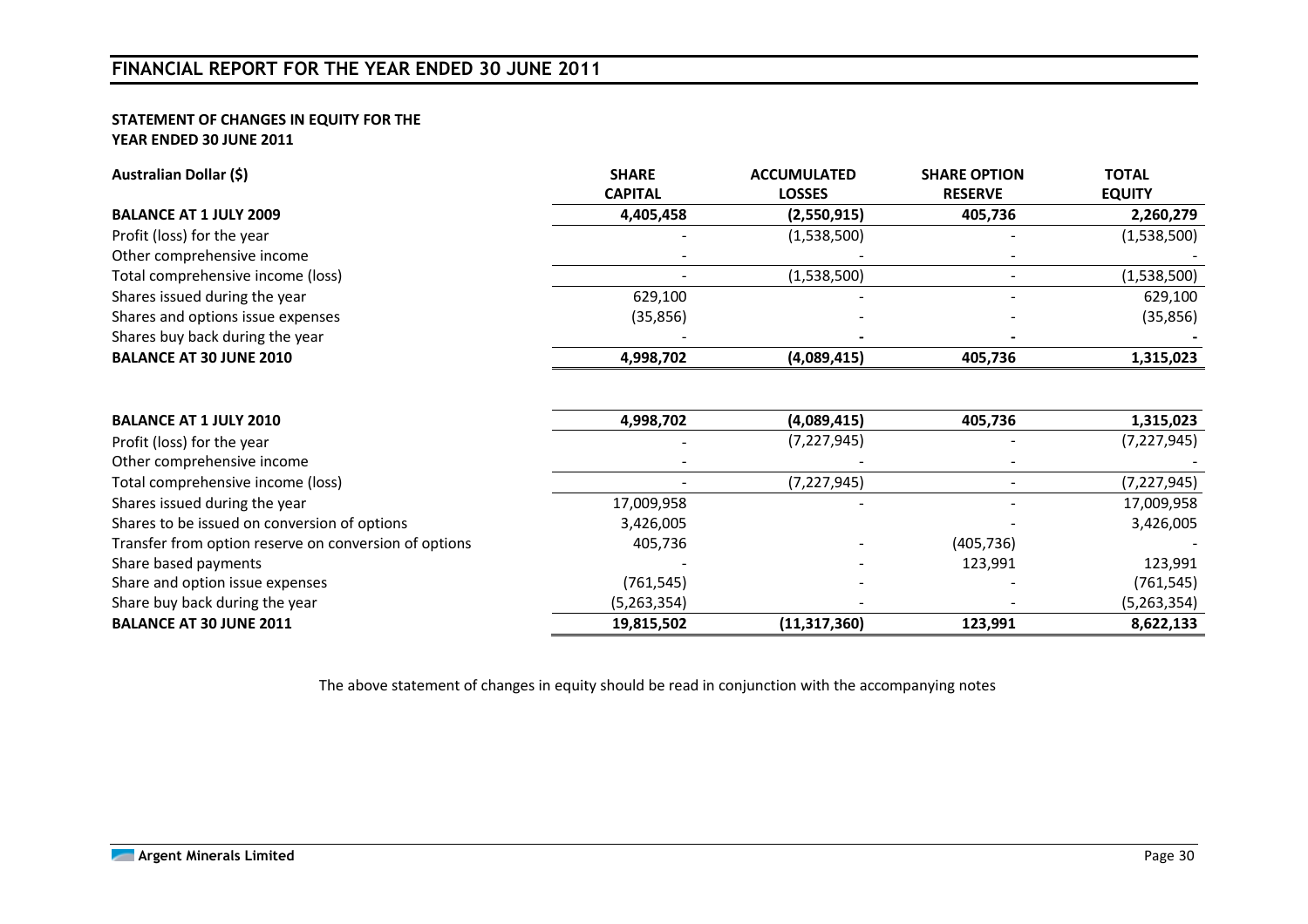## **FINANCIAL REPORT FOR THE YEAR ENDED 30 JUNE 2011**

#### **STATEMENT OF CASH FLOWS FOR THE YEAR ENDED 30 JUNE 2011**

| <b>Australian Dollar (\$)</b>                            | <b>Note</b>       | <b>30 JUNE</b><br>2011<br>\$ | <b>30 JUNE</b><br>2010<br>\$ |
|----------------------------------------------------------|-------------------|------------------------------|------------------------------|
| <b>CASH FLOWS FROM OPERATING ACTIVITIES</b>              |                   |                              |                              |
| Expenditure on mining interests                          |                   | (1,354,091)                  | (1,093,910)                  |
| Payments to suppliers and employees                      |                   | (836, 247)                   | (486, 919)                   |
| Interest received                                        |                   | 79,575                       | 71,610                       |
| Other - GST                                              |                   | (65, 418)                    | 12,177                       |
| Net cash outflows from operating activities              | 15 <sub>(b)</sub> | (2, 176, 181)                | (1,497,042)                  |
| <b>CASH FLOWS FROM INVESTING ACTIVITIES</b>              |                   |                              |                              |
| Purchase of property, plant & equipment                  |                   | (544, 207)                   | (6,600)                      |
| Term deposit                                             |                   | (1,907)                      | (1, 296)                     |
| Subsidiary - Argent (Bullant) Pty Ltd                    |                   | (7,050,432)                  |                              |
| Net cash of disposed subsidiary                          |                   | (970, 998)                   |                              |
| Net cash outflow from investing activities               |                   | (8, 567, 544)                | (7,896)                      |
| <b>CASH FLOW FROM FINANCING ACTIVITIES</b>               |                   |                              |                              |
| Issue of shares and options net of capital raising costs |                   | 14,094,271                   | 593,244                      |
| Net cash flows from financing activities                 |                   | 14,094,271                   | 593,244                      |
| Net increase (decrease) in cash and cash equivalents     |                   | 3,350,546                    | (911, 694)                   |
| Cash and cash equivalents at the beginning of the        |                   |                              |                              |
| financial year                                           |                   | 1,394,248                    | 2,305,942                    |
| CASH AND CASH EQUIVALENTS AT THE END OF THE              |                   |                              |                              |
| <b>FINANCIAL YEAR</b>                                    | 15(a)             | 4,744,794                    | 1,394,248                    |

The above statement of cash flows should be read in conjunction with the accompanying notes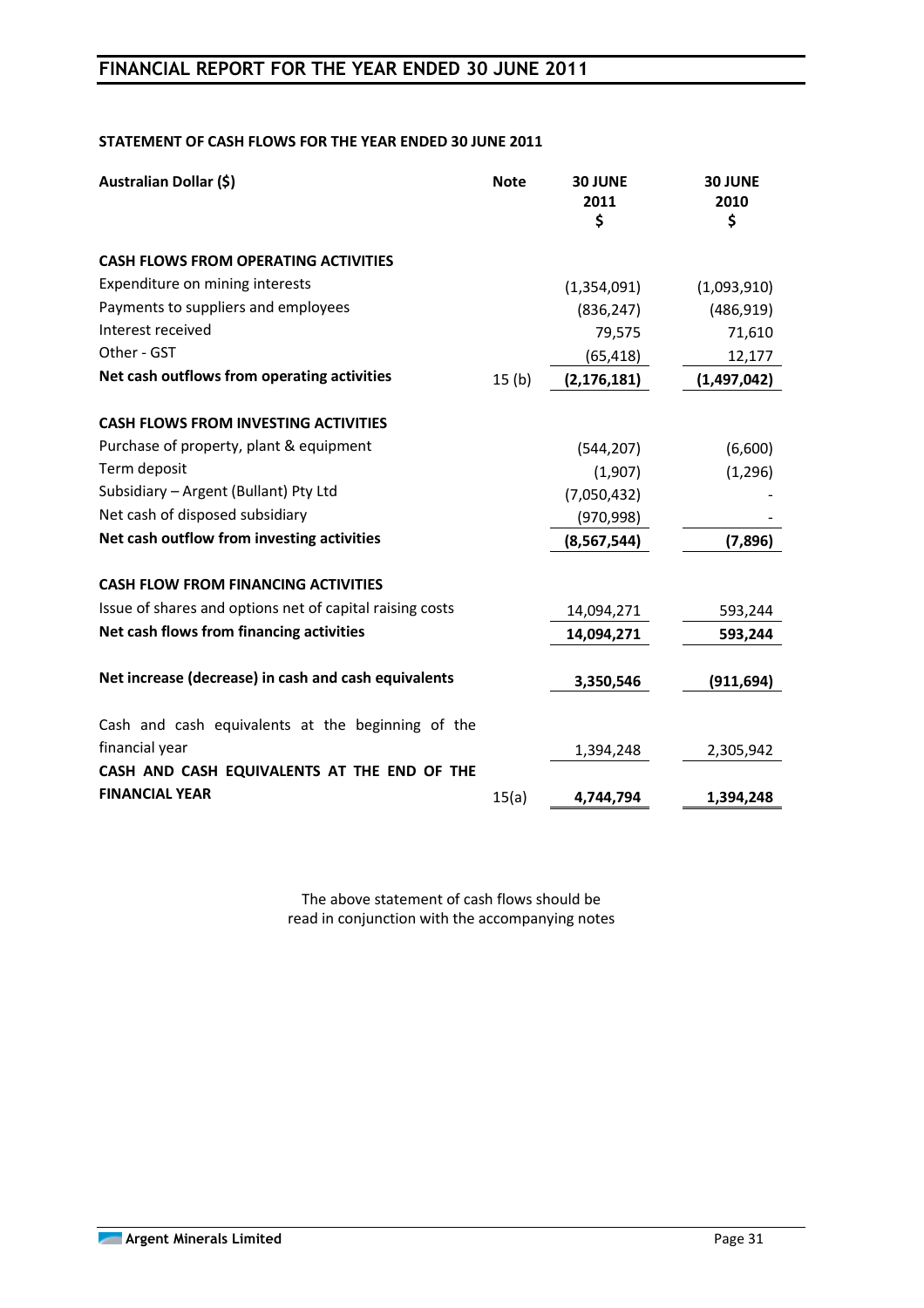#### **1 CORPORATE INFORMATION**

The financial report of Argent Minerals Limited (the Company) for the year 1 July 2010 to 30 June 2011 was authorized for issue in accordance with a circular resolution of the directors on 15 September 2011.

Argent Minerals Limited is a Company limited by shares, incorporated in Australia. The Company's shares are publicly traded on the Australian Securities Exchange.

The nature of the operations and principal activity of the Company is mineral exploration.

#### **2 SUMMARY OF SIGNIFICANT ACCOUNTING POLICIES**

#### *(a) Basis of Preparation of the Financial Report*

The financial report is a general purpose financial report, which has been prepared in accordance with the requirements of the Corporations Act 2001, Accounting Standards and Interpretations and complies with other requirements of the law. The financial report has also been prepared on a historical cost basis.

The financial report is presented in Australian dollars.

#### *(b) Going Concern*

The directors have prepared the financial statements on a going concern basis, which contemplates continuity of normal business activities and the realisation of assets and extinguishment of liabilities in the ordinary course of business.

The Company has recorded a net accounting loss of \$7,227,945 and net operating cash outflow of \$2,176,181 for the year ended 30 June 2011. The directors believe the going concern basis is appropriate as:

The cash assets of the Company at 30 June 2011 were \$4,744,794.

As a result of the above, the Board is confident that the Company will have sufficient funds to finance its operations in the 2011/2012 Financial Year.

#### *(c) Adoption of new and revised standards*

The following new standards and amendments to standards are mandatory for the financial year beginning 1 July 2010.

- AASB 2009-5 Further Amendments to Australian Accounting Standards arising from the Annual Improvements Project (AASB 5, 8, 101, 107, 117, 118, 136, and 139);
- AASB 2010-3 Amendments to Australian Accounting Standards arising from the Annual Improvements Project (AASB 3, 7, 121, 128, 131, 132 and 139); and
- AASB Interpretation 19 Extinguishing Financial Liabilities with Equity Instruments and AASB 2009-13 Amendments to Australian Accounting Standards arising from Interpretation 19.

The adoption of these standards did not have any impact in the current period or any prior period and is unlikely to affect future periods.

#### *(d) Statement of compliance*

The financial report complies with Australian Accounting Standards, which include Australian equivalents to International Financial Reporting Standards ("AIFRS"). Compliance with AIFRS ensures that the financial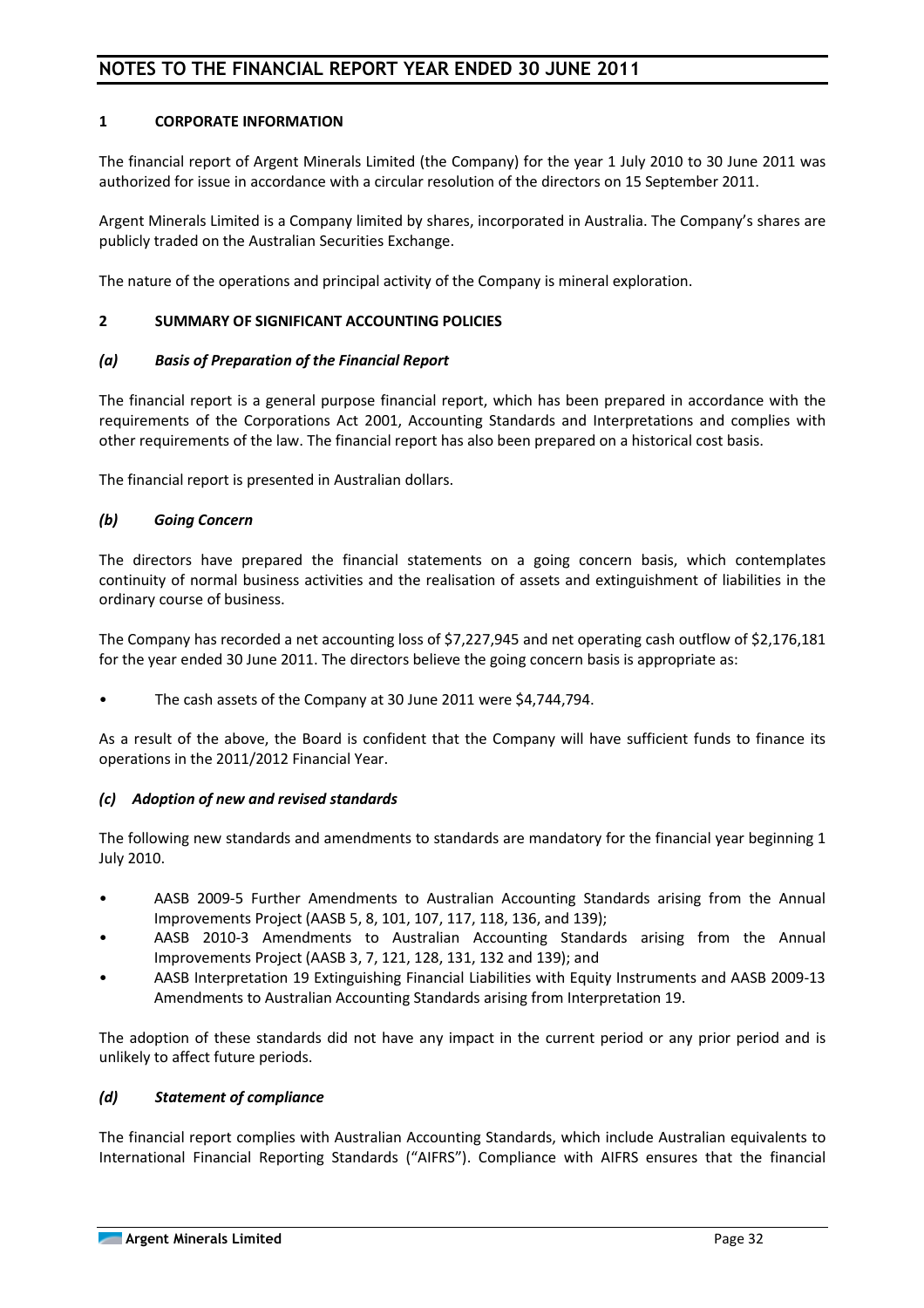report, comprising the financial statements and notes thereto, complies with International Financial Reporting Standards ("IFRS").

#### *(e) Income Tax*

Deferred income tax is provided on all temporary differences at the balance sheet date between the tax bases of assets and liabilities and their carrying amounts for financial reporting purposes.

Deferred income tax liabilities are recognised for all taxable temporary differences:

- except where the deferred income tax liability arises from the initial recognition of an asset or liability in a transaction that is not a business combination and, at the time of the transaction, affects neither that accounting profit nor taxable profit or loss; and
- in respect of taxable temporary differences associated with investments in subsidiaries, associates and interests in joint ventures, except where the timing of the reversal of the temporary differences will not reverse in the foreseeable future.

Deferred income tax assets are recognised for all the deductible temporary differences, carry-forward of unused tax assets and unused tax losses, to the extent that it is probable that taxable profit will be available against which the deductible temporary differences, and the carry-forward of unused tax assets and unused tax losses can be utilized:

- except where the deferred income tax asset relating to the deductible temporary difference arises from the initial recognition of an asset or liability in a transaction that is not a business combination and, at the time of the transaction, affects neither the accounting profit nor taxable profit or loss; and
- in respect of deductible temporary differences with investments in subsidiaries, associates and interest in joint ventures, deferred tax assets in the foreseeable future and taxable profit will be available against which the temporary differences can be utilized.

The carrying amount of deferred income tax is reviewed at each balance sheet date and reduced to the extent that is no longer probable that sufficient taxable profit will be available to allow all or part of the deferred income tax asset to be utilized.

Deferred income tax assets and liabilities are measured at the tax rates that are expected to apply to the year when the asset is realised or the liability is settled, based on tax rates (and tax laws) that have been enacted or substantively enacted at the balance sheet date.

Income taxes relating to items recognised directly in equity are recognised in equity are not in the income statement.

### *(f) Exploration and evaluation expenditure*

Expenditure on exploration and evaluation is accounted for in accordance with the 'area of interest' method and with AASB 6 Exploration for and Evaluation of Mineral Resources.

For each area of interest, exploration and evaluation expenditure is written off in the period in which the expenditure is incurred. Expenditure incurred in the acquisition of tenements and rights to explore may be capitalised and recognised as an exploration and evaluation asset. Exploration and evaluation assets are initially measured at cost at recognition. Exploration and evaluation expenditure incurred by the Company subsequent to acquisition of the rights to explore is expensed as incurred.

Capitalised acquisition costs are assessed for impairment when facts and circumstances suggest that the carrying amount of an exploration and evaluation asset may exceed its recoverable amount. The recoverable amount of the exploration and evaluation asset to which it has been allocated, being no larger than the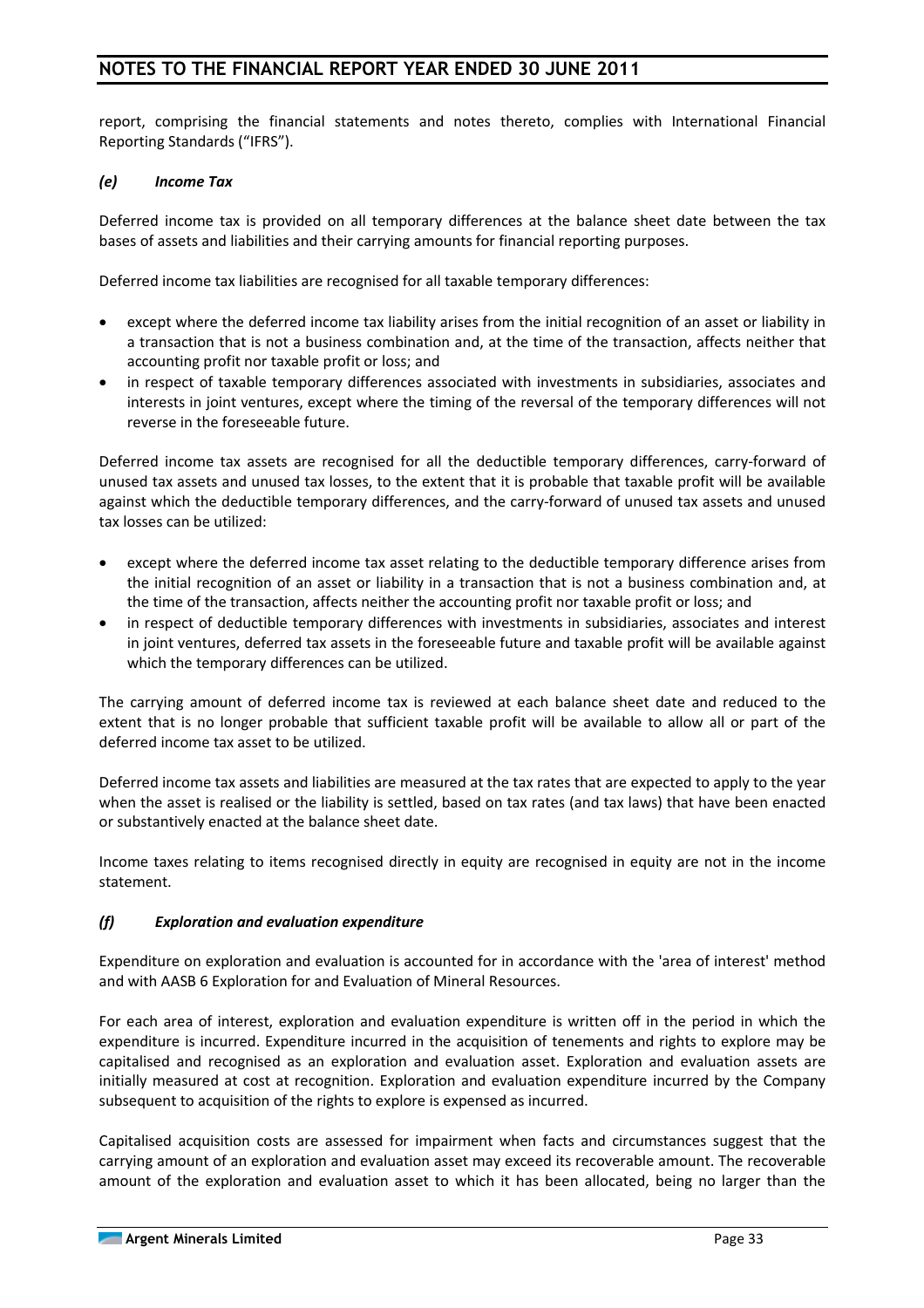relevant area of interest is estimated to determine the extent of the impairment loss (if any). Where an impairment loss subsequently reverses, the carrying amount of the asset is increased to the revised estimate of its recoverable amount, but only to the extent that the increased carrying amount does not exceed the carrying amount that would have been determined had no impairment loss been recognised for the asset in previous years.

Where a decision is made to proceed with development in respect of a particular area of interest, the relevant exploration and evaluation asset is tested for impairment and the balance is then reclassified to development costs.

#### **Development**

Development expenditure is recognised at cost less accumulated amortisation and any impairment losses. Where commercial production in an area of interest has commenced, the associated costs are amortised over the estimated economic life of the mine on a units-of-production basis. Changes in factors such as estimates of proved and probable reserves that affect unit-of production calculations are dealt with on a prospective basis.

#### *(g) Revenue*

Revenue is recognised to the extent that it is probable that the economic benefits will flow to the Company and the revenue can be reliably measured. The following specific recognition criteria must also be met before revenue is recognised:

#### *(h) Interest*

Revenue is recognised as the interest accrues (using the effective interest method, which is the rate that exactly discounts estimated future cash receipts through the expected life of the financial instrument) to the net carrying amount of the financial asset.

### *(i) Cash and cash equivalents*

Cash and short-term deposits in the Company's statement of financial position comprises of cash at bank and in hand and short-term deposits with an original maturity of three months or less.

For the purposes of the Company's statement of cash flows, cash and cash equivalents consist of cash and cash equivalents as defined above, net of outstanding bank overdrafts.

### *(j) Employee benefits*

Provision is made for the Company's liability for employee benefits arising from services rendered by employees to balance date. Employee benefits expected to be settled within one year together with entitlements arising from wages and salaries and annual leave which will be settled after one year, have been measured at the amounts expected to be paid when the liability is settled, plus related on-costs. Other employee benefits payable later than one year have been measured at the present value of the estimated cash outflows to be made to those benefits

Contributions are made by the Company to employee superannuation funds and are charged as expenses when incurred.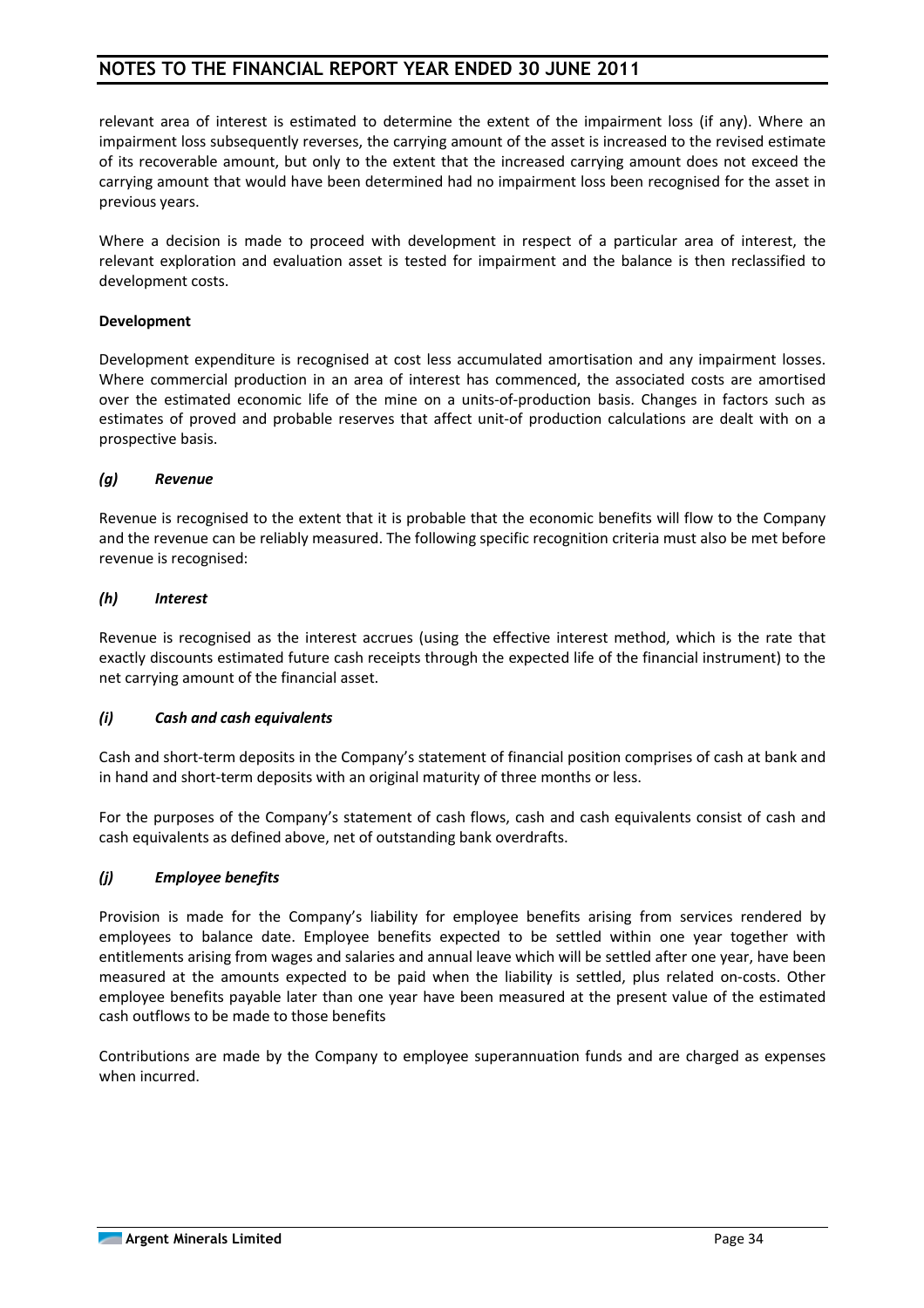#### *(k) Impairment of assets*

The Company assesses at each reporting date whether there is an indication that an asset may be impaired. If any such indication exists, or when annual impairment testing for an asset is required, the Company makes an estimate of the asset's recoverable amount. As asset's recoverable amount is the higher of its fair value; less costs to sell and its value in use and is determined for an individual asset, unless the asset does not generate cash inflows that are largely independent of those from other assets or groups of assets and the asset's value in use cannot be estimated to be close to its fair value. In such cases the asset is tested for impairment as part of the cash-generating unit to which it belongs. When the carrying amount of an asset or cash-generating unit exceeds its recoverable amount, the asset or cash-generating unit is considered impaired and it written down to its recoverable amount.

In assessing the value in use, the estimated future cash flows are discounted to their present value using a pre-tax discount rate that reflects current market assessments of the time value of money and the risks specific to the asset. Impairment losses relating to continuing operations are recognised in those expense categories consistent with the function of the impaired asset unless the asset is carried at revalued amount (in which case the impairment loss is treated as a revaluation decrease).

An assessment is also made at each reporting date as to whether there is any indication that previously recognised impairment losses may no longer exist or may have decreased. If such indication exists, the recoverable amount is estimated. A previously recognised impairment loss is reversed only if there has been a change in the estimates used to determine the asset's recoverable amount since the last impairment loss was recognised. If that is the case the carrying amount of the asset is increased to its recoverable amount. That increased amount cannot exceed the carrying amount that would have been determined, net of depreciation, had no impairment loss been recognised for the asset in prior years. Such reversal is recognised in profit or loss unless the asset is carried at revalued amount, in which case the reversal is treated as a revaluation increase. After such a reversal the depreciation charge is adjusted in future periods to allocate the asset's revised carrying amount, less any residual value, on a systemic basis over its remaining useful life.

#### *(l) Earnings per share*

Basic earnings per share is calculated as net loss attributable to members of the Company, adjusted to exclude any costs of servicing equity (other than dividends) and preference share dividends, divided by the weighted average number of ordinary shares, adjusted for any bonus element.

#### *(m) Goods and services tax (GST)*

Revenues, expenses and assets are recognised net of the amount of GST, except where the amount of GST incurred is not recoverable from the Australian Taxation Office ("ATO"). In these circumstances the GST is recognised as part of the cost of acquisition of the asset or as part of an item of the expense. Receivables and payables in the statement of financial position are shown inclusive of GST.

The net amount of GST recoverable from, or payable to, the ATO is included as a current asset or liability in the statement of financial position.

Cash Flows are included in the statement of cash flows on a gross basis. The GST components of cash flows arising from investing and financial activities which are recoverable from, or payable to, the ATO are classified as operating cash flows.

#### *(n) Investments*

All investments are initially recognised at cost, being the fair value of the consideration given and including acquisition charges associated with the investment.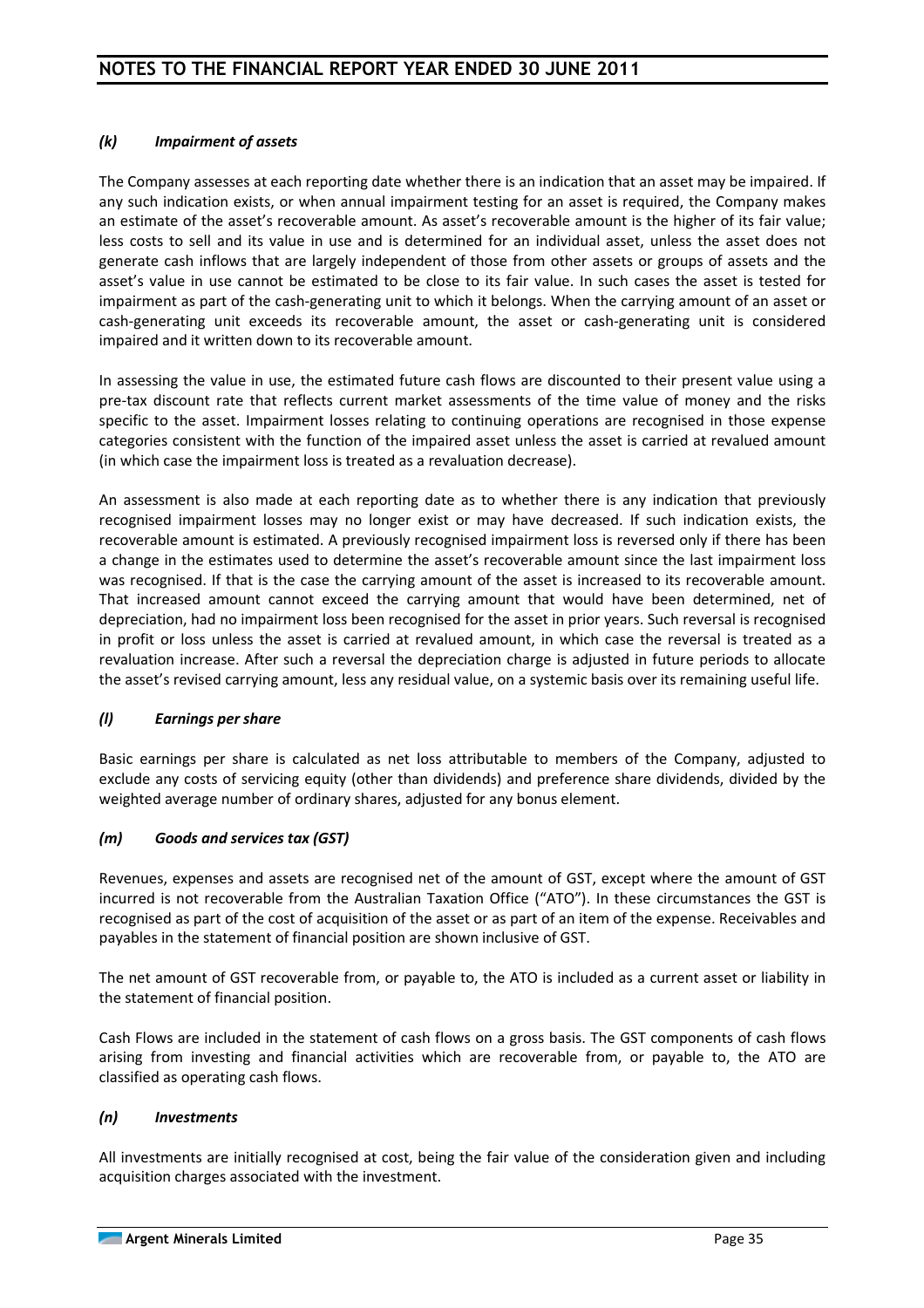After initial recognition, investments, which are classified as held for trading and available-for-sale, are measured at fair value. Gains or losses on investments held for trading are recognised in the statement of comprehensive income.

Gains or losses on available-for-sale investments are recognised as a separate component of equity until the investment is sold, collected or otherwise disposed of, or until the investment is determined to be impaired, at which time the cumulative gain or loss previously reported in equity is included in the statement of comprehensive income.

#### *(o) Financial assets*

Financial assets and financial liabilities are recognised in the statement of financial position when the Company becomes party to the contractual provisions of the financial instrument. A financial asset is derecognised when the contractual rights to the cash flows from the financial assets expire or are transferred and no longer controlled by the entity. A financial liability is removed from the balance sheet when the obligation specified in the contract is discharged or cancelled or expires.

Financial assets and financial liabilities classified as held for trading are measured at fair value through profit or loss.

Upon initial recognition a financial asset or financial liability is designated as at fair value through profit or loss when:

- (a) an entire contract containing one or more embedded derivatives is designated as a financial asset or financial liability at fair value through profit or loss;
- (b) doing so results in more relevant information, because either:
	- (i) it eliminates or significantly reduces a measurement or recognition inconsistency that would otherwise arise from measuring assets or liabilities or recognizing gains or losses on them on different bases; or
	- (ii) a group of financial assets, financial liabilities or both is managed and its performance is evaluated on a fair value basis, in accordance with a documented risk management or investment strategy, and information about the Company is provided internally on that basis to key management personnel.

Investments in equity instruments that do not have a quoted market price in an active market, and whose fair value cannot be reliably measured are not designated as at fair value through profit or loss.

A gain or loss arising from a change in the fair value of a financial asset or financial liability classified as at fair value through profit or loss is recognised in profit or loss.

Financial assets not measured at fair value comprise:

- (a) loans and receivables being non-derivative financial assets with fixed or determinable payments that are not quoted in an active market. These are measured at amortised cost using the effective interest rate method;
- (b) held-to maturity investments being non-derivative financial assets with fixed or determinable payments and fixed maturity that will be held to maturity. These are measured at amortised cost using the effective interest method; and
- (c) investments in equity instruments that do not have a quoted market price in an active market and who fair value cannot be reliably measured. These are measured at cost together with derivatives that are linked to and must be settled by the delivery of such investments.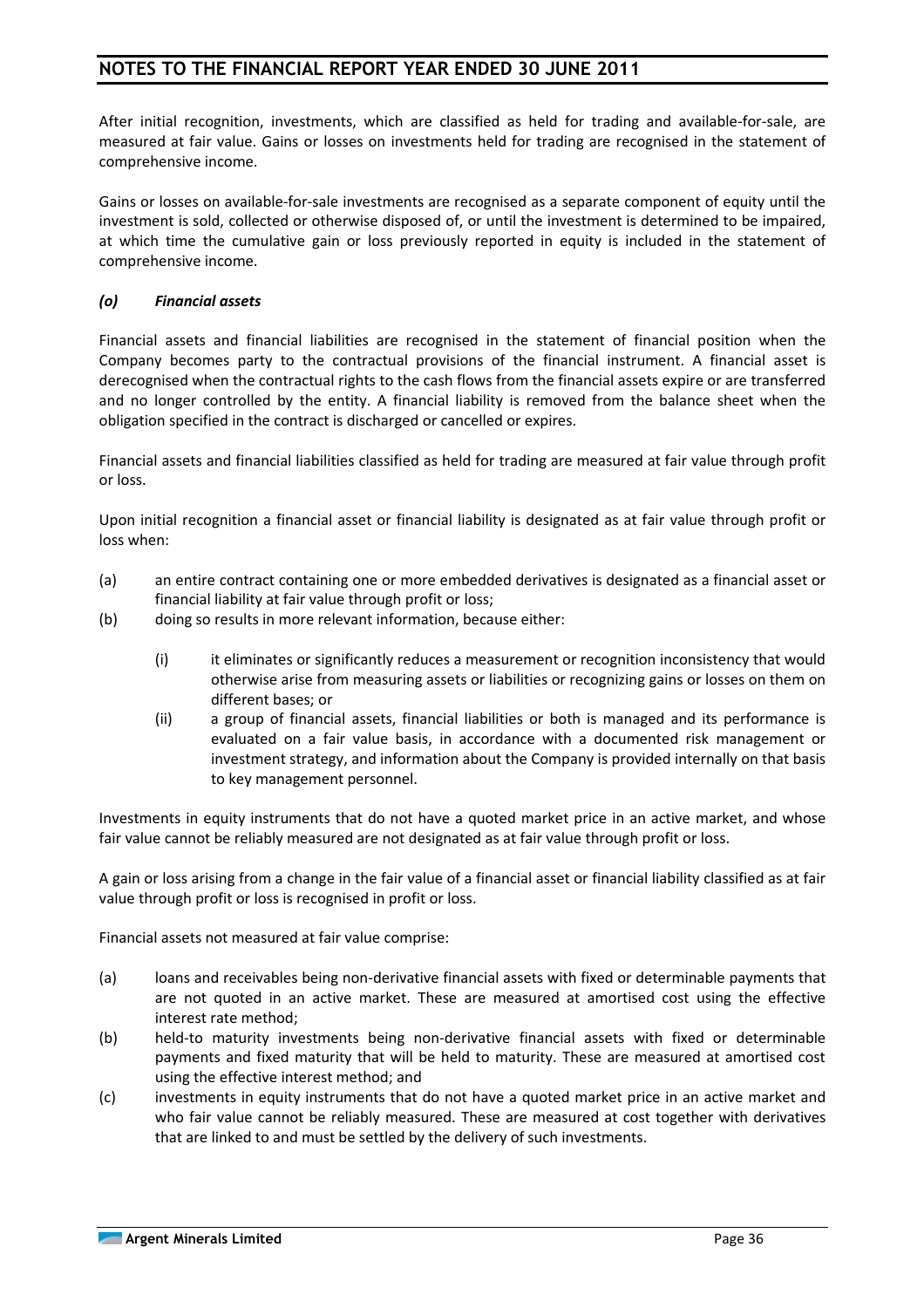Available-for-sale financial assets are non-derivative financial assets, which are designated as available-forsale or that are not classified as loans and receivables, held-to-maturity investments or financial assets as at fair value through profit or loss.

A gain or loss arising from a change in the fair value of an available-for-sale financial asset is recognised directly in equity, through the statement of changes in equity (except for impairment losses and foreign exchange gains or losses) until the financial asset is derecognised at which time the cumulative gain or loss previously recognised in equity is recognised in profit or loss.

Regular way purchases of financial assets are accounted for as follows:

- financial assets held for trading  $-$  at trade date
- held-to-maturity investments at trade date
- loans and receivables at trade date
- available-for-sale financial assets at trade date

Except for the following all financial liabilities are measured at amortised cost using the effective interest rate method:

- (a) financial liabilities at fair value through profit or loss and derivatives that are liabilities measured at fair value.; and
- (b) financial liabilities that arise when a transfer of financial asset does not qualify for derecognition or are accounted for using the continuing involvement approach.

The amortised cost of a financial asset or a financial liability is the amount initially recognised minus principal repayments, plus or minus cumulative amortisation of any difference between the initial amount and maturity amount and minus any write-down for impairment or uncollectability.

#### *(p) Plant and equipment*

Plant and equipment is stated at cost less accumulated depreciation and any accumulated impairment losses.

Depreciation is calculated on a diminishing value basis over the estimated useful life of the assets as follows:

Plant and equipment – 4 years

The assets' residual values, useful lives and amortisation methods are reviewed, and adjusted if appropriate, at each financial year end.

#### *(q) Contributed equity*

Ordinary shares and options are classified as contributed equity. Incremental costs directly attributable to the issue of new shares or options are shown in equity as a deduction, net of tax, from the proceeds.

#### *(r) Significant accounting estimates and judgements*

The carrying amount of certain assets and liabilities are often determined based on estimates and assumptions of future events. The key estimates and assumptions that have a significant risk of causing a material adjustment to the carrying amounts of certain assets and liabilities within the next annual reporting period are:

#### *Deferred taxation*

The potential deferred tax asset arising from the tax losses and temporary differences have not been recognised as an asset because recovery of the tax losses is not yet considered probable (refer note 5).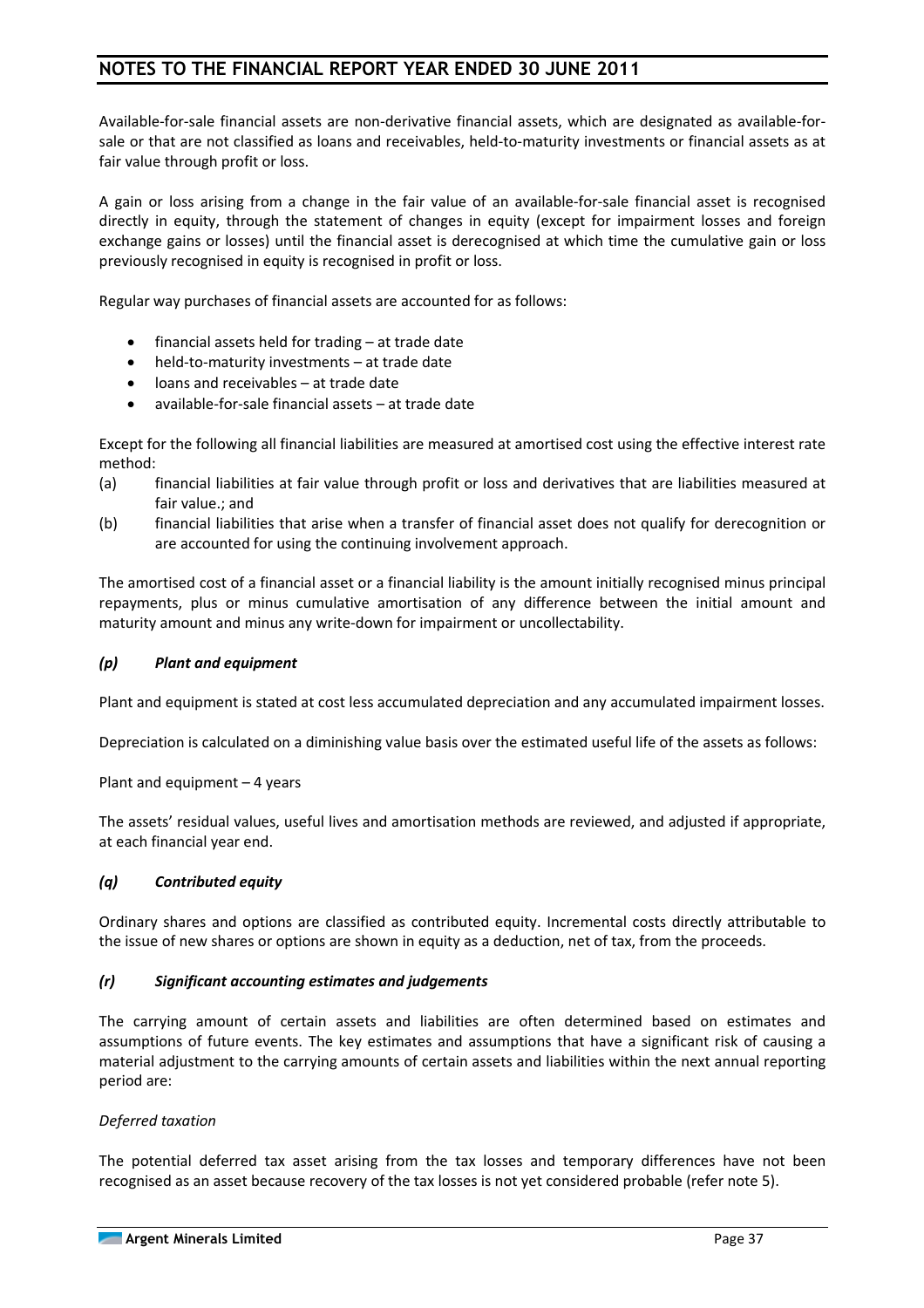#### *(t) Comparative information*

Comparative information has been amended where necessary to ensure compliance with current year disclosures.

#### **3 REVENUE**

|                 | <b>30 JUNE</b> | <b>30 JUNE</b> |
|-----------------|----------------|----------------|
|                 | 2011           | 2010           |
| Other revenue   |                |                |
| Interest income | 94,650         | 71,610         |

#### **4 EXPENSES**

Administration expenses include the following expenses:

|                                                       | <b>30 JUNE</b><br>2011 | <b>30 JUNE</b><br>2010 |
|-------------------------------------------------------|------------------------|------------------------|
| <b>Employee benefit expense</b><br>Wages and salaries | 522,967                | 348,530                |
| Employee share based payments                         | 123,991                |                        |
| Defined contribution superannuation expense           | 46,283                 | 29,450                 |
|                                                       | 693,241                | 377,980                |

## **5 INCOME TAX**

#### **(a) Prima facie income tax benefit at 30% on loss from ordinary activities is reconciled to the income tax provided in the financial statements**

|                                                  | <b>30 JUNE</b><br>2011<br>\$ | <b>30 JUNE</b><br>2010<br>S |
|--------------------------------------------------|------------------------------|-----------------------------|
| Loss before income tax                           | (7, 227, 945)                | (1,538,500)                 |
| Income tax calculated at 30%                     | (2, 168, 384)                | (461,550)                   |
| Tax effect of :-                                 |                              |                             |
| - Expenses not allowed                           | 133                          | 315                         |
| - Sundry - Temporary differences                 | 79,222                       | (2,744)                     |
| - Section 40-880 deduction                       | (54,934)                     | (29, 728)                   |
| Future income tax benefit not brought to account | 2,143,963                    | 493,707                     |
| Income tax attributable to operating losses      |                              |                             |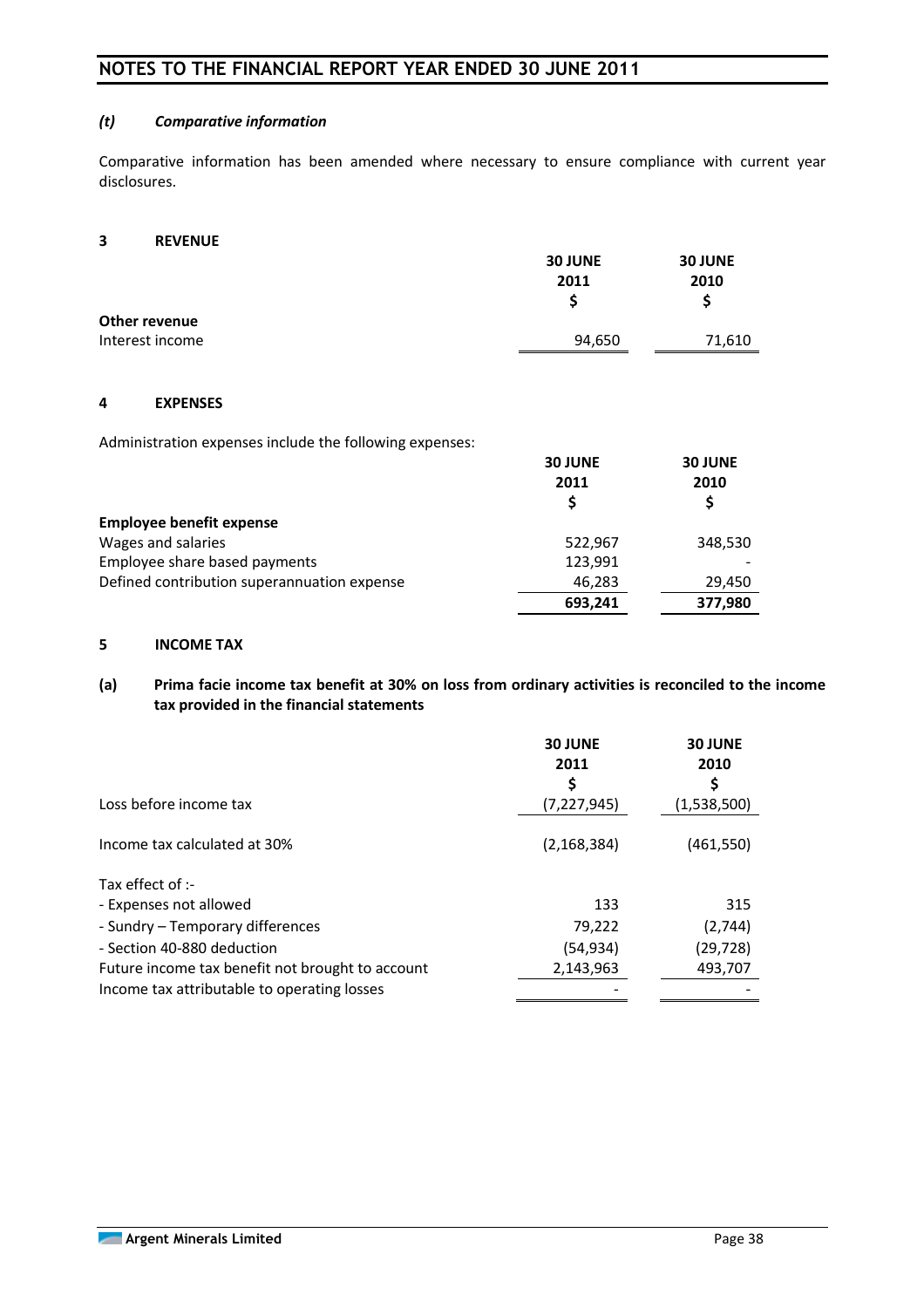#### **(b) Deferred tax assets**

The potential deferred tax asset arising from the tax losses and temporary differences have not been recognised as an asset because recovery of tax losses is not yet probable.

|                                                                                 | <b>30 JUNE</b><br>2011 | <b>30 JUNE</b><br>2010 |
|---------------------------------------------------------------------------------|------------------------|------------------------|
| Australian tax losses                                                           | 3,435,205              | 1,291,242              |
| Provisions net of prepayments                                                   | (103, 483)             | 11,286                 |
| Section 40-880 deduction                                                        | 136,225                | 65,126                 |
| Unrecognised deferred tax assets relating<br>to the above temporary differences | 3,467,947              | 1,367,654              |

The benefits will only be obtained if;

- (i) The Company derives future assessable income of a nature and of an amount sufficient to enable the benefit from the deduction for the losses to be realised.
- (ii) The Company continues to comply with the conditions in deductibility imposed by the Law; and
- (iii) No change in tax legislation adversely affected the Company in realising the benefits from the deductions or the losses.

#### **6 DISCONTINUED OPERATIONS**

#### **(a) Details of operations disposed**

On 9 December 2010 the Company agreed to sell the Bullant Gold Project to US Nickel Limited ("US Nickel")in return for US Nickel issuing 44,000,000 fully paid ordinary shares and cancellation of 19,500,000 Argent shares held by US Nickel. The US Nickel shares was distributed to Argent Minerals' shareholders on 7 April 2011.

On 31 March 2011, the Company announced the completion of the sale of Argent (Bullant) Pty Ltd, a subsidiary of Argent Minerals, to US Nickel Limited ("US Nickel"), thereby discontinuing its operations.

#### **(b) Financial performance of operations disposed**

The loss related to the discontinued operation to the date of the sale, which is included in profit/(loss) from discontinued operations per the statement of comprehensive income, is as follows:

|                                                             | <b>30 JUNE</b><br>2011 | <b>30 JUNE</b><br>2010<br>Ş |
|-------------------------------------------------------------|------------------------|-----------------------------|
| Revenue                                                     |                        |                             |
| Expenses                                                    | (168,096)              |                             |
| Loss recognised on re-measurement to fair value             | (2,659,980)            |                             |
| Loss before tax for the period from discontinued operations | (2,828,076)            |                             |
| Income tax (benefit)/expense                                |                        |                             |
| Loss for the period from discontinued operations            | (2,828,076)            |                             |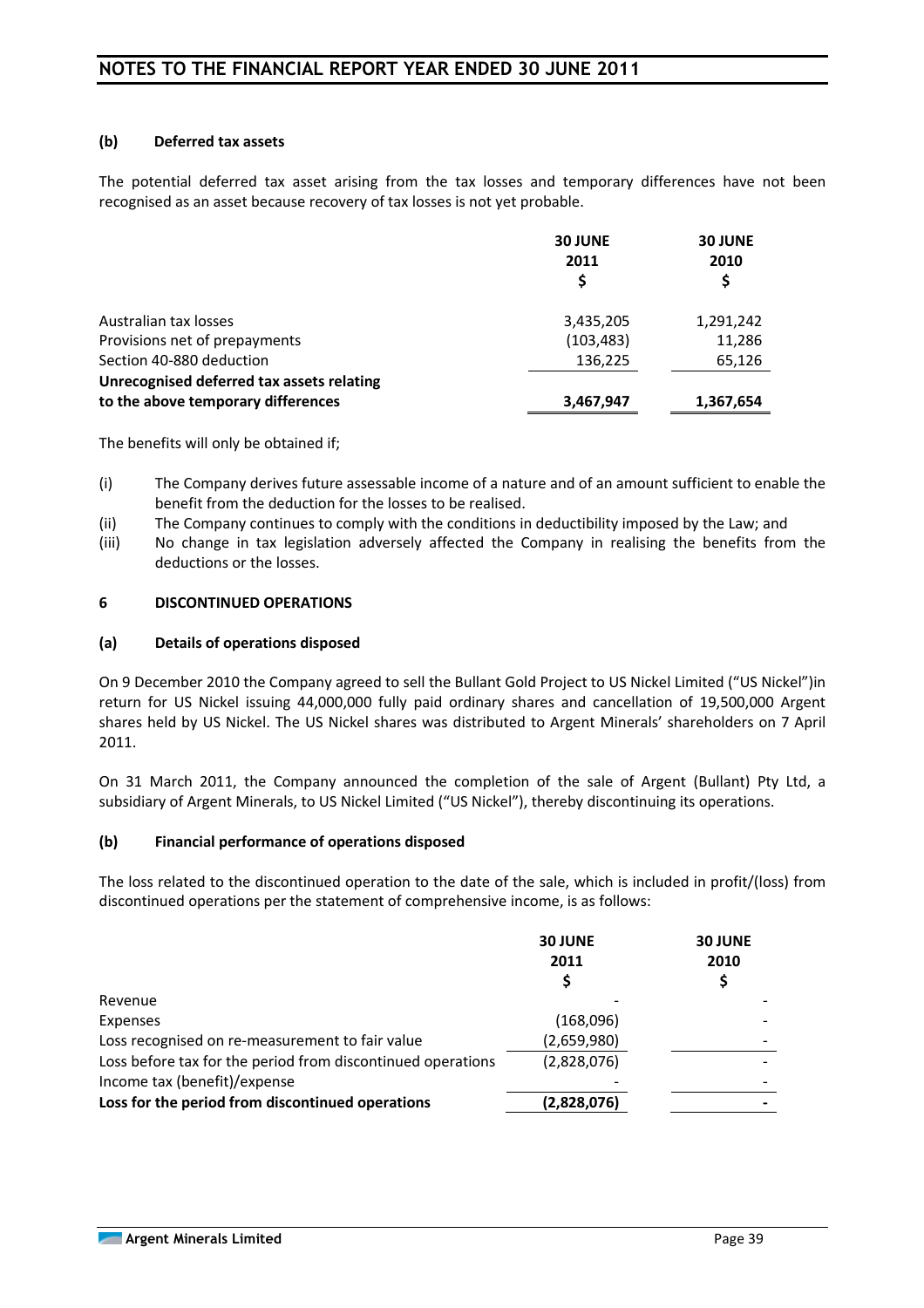#### **(c) Assets and liabilities of discontinued operations**

The carrying value after impairment of classes of assets and liabilities of Argent (Bullant) Pty Ltd disposed of during the year is as follows:

|                                                | <b>30 JUNE 2011</b> | <b>30 JUNE</b><br>2010 |
|------------------------------------------------|---------------------|------------------------|
| <b>ASSETS</b>                                  | \$                  | \$                     |
| Cash and cash equivalents                      | 802,919             |                        |
| Trade and other receivables                    | 105,695             |                        |
| Property, plant and equipment                  | 2,179,727           |                        |
| <b>Tenements</b>                               | 4,184,699           |                        |
| Tenement bonds                                 | 909,773             |                        |
| Other assets                                   | 13,351              |                        |
| <b>Assets of discontinued operations</b>       | 8,196,164           |                        |
| <b>LIABILITIES</b>                             |                     |                        |
| Trade and other payables                       | (358, 042)          |                        |
| Loans and borrowings                           | (2,550,000)         |                        |
| Liabilities directly associated with assets of |                     |                        |
| discontinued operations                        | (2,908,042)         |                        |
|                                                |                     |                        |
| Net assets attributable to discontinued        |                     |                        |
| operations                                     | 5,288,122           |                        |

#### **(d) Consideration received**

Consideration received for sale of subsidiary Argent (Bullant) Pty Ltd returned as capital

|                                                                                                                                                                                                                     | <b>30 JUNE</b><br>2011<br>\$ | <b>30 JUNE</b><br>2010<br>\$ |
|---------------------------------------------------------------------------------------------------------------------------------------------------------------------------------------------------------------------|------------------------------|------------------------------|
| Fair market value of 44 million US Nickel Share at a per US<br>Nickel share of \$0.0446 on a significant influence basis as<br>assessed by independent experts distributed to shareholders<br>of Argent.            | 1,956,197                    |                              |
| Fair market value of 19.5 million Argent Minerals' shares at a<br>value per Argent share of \$0.169 on a controlling interest<br>basis as assessed by independent experts distributed to<br>shareholders of Argent. | 3,307,157                    |                              |
| <b>Total consideration receivable</b>                                                                                                                                                                               | 5,263,354                    |                              |

The net cash flows of the discontinued entity, which have been incorporated into the statement of cash flows, are as follows:

|                                                   | <b>30 JUNE</b> | <b>30 JUNE</b> |
|---------------------------------------------------|----------------|----------------|
|                                                   | 2011           | 2010           |
| Net cash inflow (outflow) disposal                |                |                |
| Cash and cash equivalents consideration           |                |                |
| Less cash and cash equivalent balance disposed of | (970, 998)     |                |
| Reflected on the statement of cash flows          | (970, 998)     |                |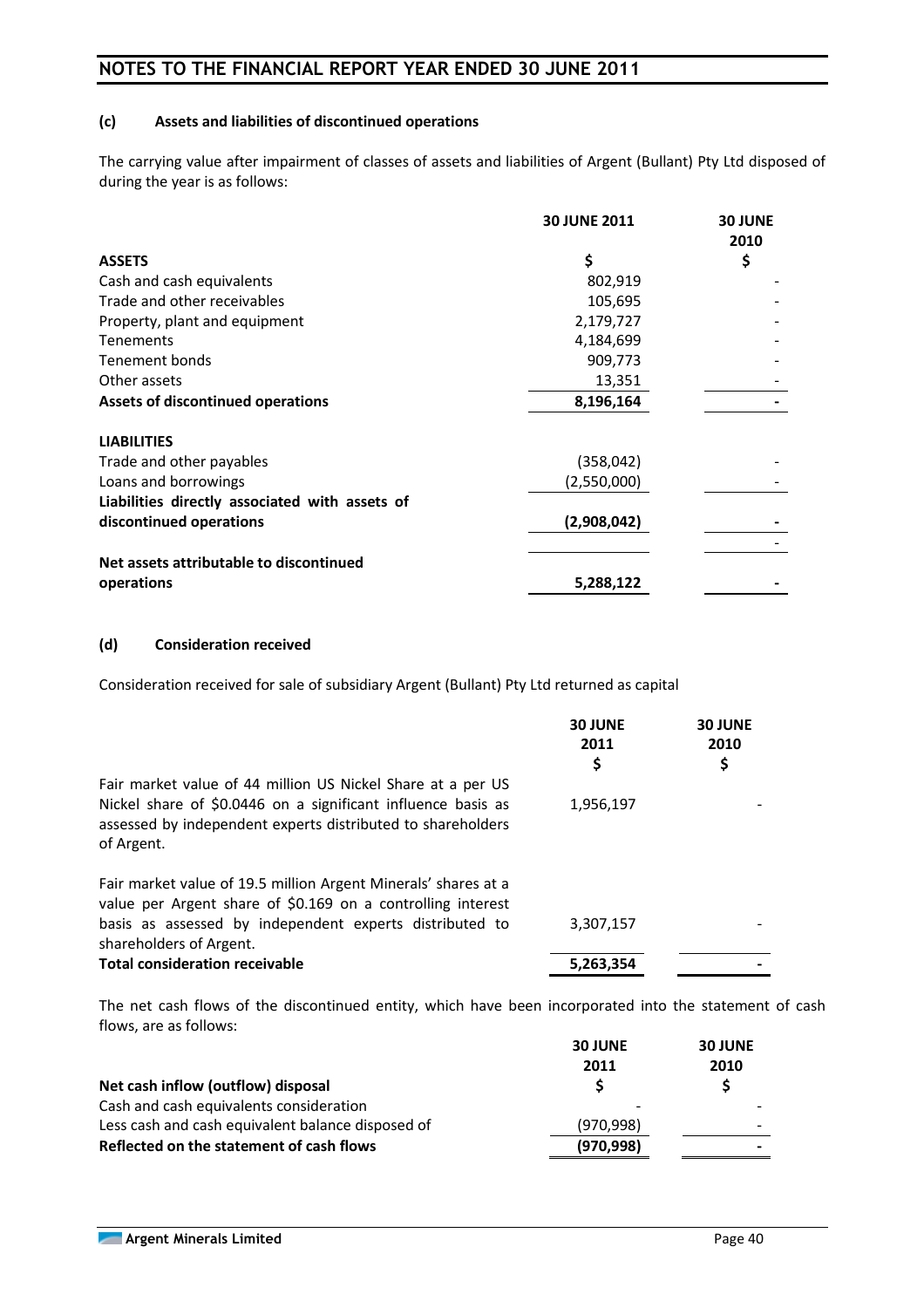Loss on disposal of the subsidiary is included in loss from discontinued operations per the statement of comprehensive income.

#### **7 AUDITOR'S REMUNERATION**

Amounts received or due and receivable by the Company's Auditors for;

|                                                           | <b>30 JUNE</b><br>2011 | <b>30 JUNE</b><br>2010 |
|-----------------------------------------------------------|------------------------|------------------------|
|                                                           |                        |                        |
| Auditing and review of the Company's financial statements | 38.064                 | 18,076                 |
| Other services to the company                             |                        |                        |
| Under provisions from the prior year                      | 4,540                  |                        |
|                                                           | 42.604                 | 18,076                 |

#### **8 KEY MANAGEMENT PERSONNEL**

#### **(a) Details of key management personnel**

#### **Directors**

Kerry McHugh Marcus Michael Steve Gemell Ross Smyth-Kirk Douglas Daws Christopher Daws Jamie Ogilvie

#### **Executive**

Kerry McHugh – Executive Chairman Marcus Michael – Executive Director and Company Secretary

#### **(b) Compensation of key management personnel**

|                                                           | <b>30 JUNE</b> | <b>30 JUNE</b> |  |
|-----------------------------------------------------------|----------------|----------------|--|
|                                                           | 2011           | 2010           |  |
|                                                           |                |                |  |
| Salary, fees and leave                                    | 372,176        | 239,967        |  |
| Non monetary                                              | 13,908         | 15,205         |  |
| Post employment benefits - superannuation                 | 26.514         | 20,915         |  |
| Equity settled share based payments $-$ share and options | 123,990        |                |  |
|                                                           | 536,588        | 276,087        |  |

The Company has applied the option under Corporations Amendments Regulation 2006 to transfer key management personnel remuneration disclosures required by AASB 124 Related Party Disclosures paragraphs Aus 25.4 to Aus 25.7.2 to the Remuneration Report section of the Directors' Report. These transferred disclosures have been audited.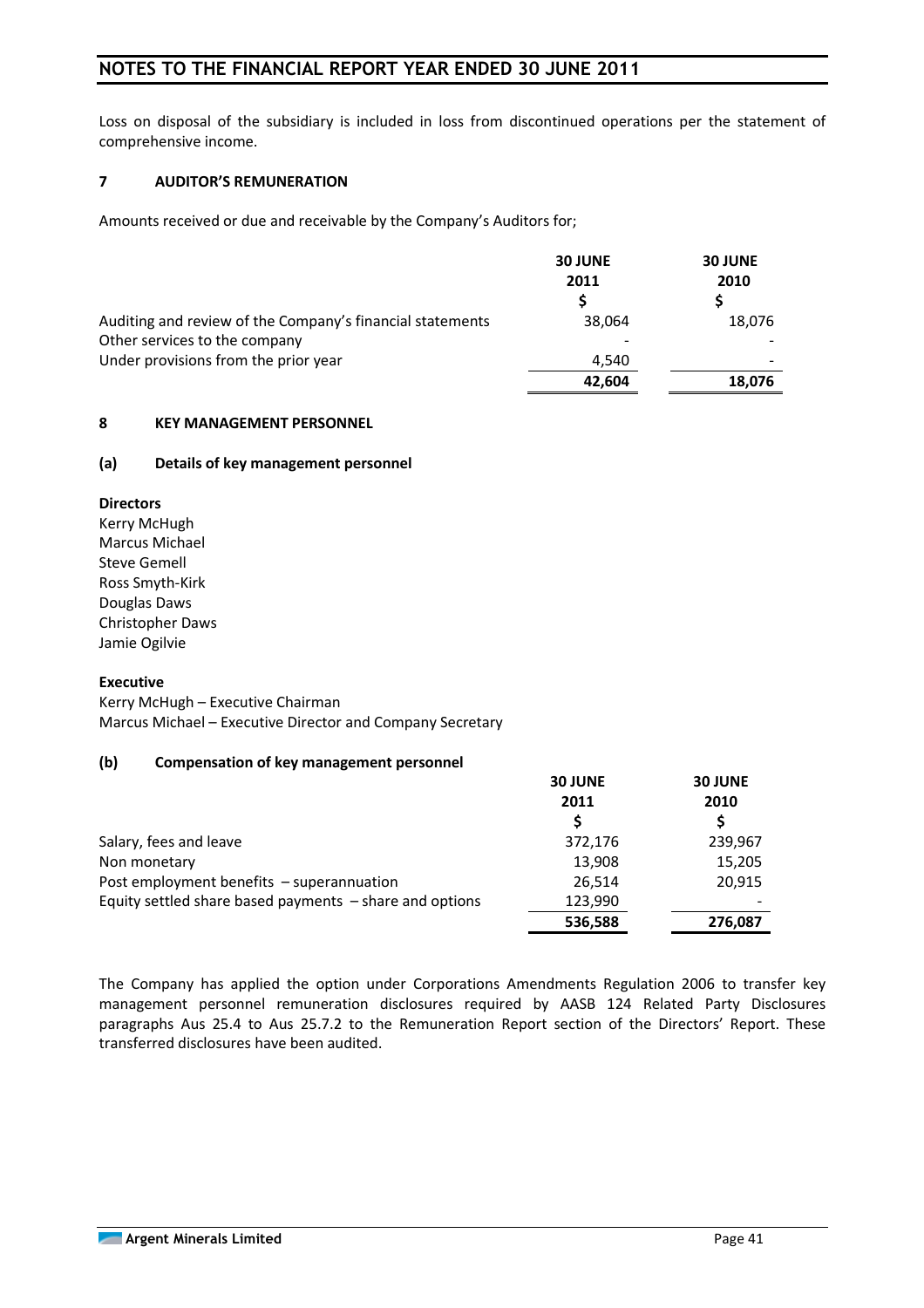| <b>Directors</b>      | <b>Balance at 1</b><br><b>July 2009</b> | <b>Granted as</b><br>remuneration | <b>Options</b><br>exercised<br>during the<br>year (ii) | Net other<br>change (iii) | <b>Balance at</b><br>30 June<br>2010 |
|-----------------------|-----------------------------------------|-----------------------------------|--------------------------------------------------------|---------------------------|--------------------------------------|
| Kerry McHugh          | 520,000                                 | $\qquad \qquad \blacksquare$      |                                                        | 39,972                    | 559,972                              |
| <b>Marcus Michael</b> | 2,635,000                               | ۰                                 | $\overline{\phantom{0}}$                               |                           | 2,635,000                            |
| Jamie Ogilvie         | 310,000                                 | $\qquad \qquad \blacksquare$      |                                                        |                           | 310,000                              |
| <b>Total</b>          | 3,465,000                               | $\blacksquare$                    |                                                        | 39,972                    | 3,504,972                            |

#### **(c) Ordinary shareholdings of key management personnel**

| <b>Directors</b> | <b>Balance at 1</b> | <b>Granted as</b> | <b>Options</b> | Net other    | <b>Balance at</b> |
|------------------|---------------------|-------------------|----------------|--------------|-------------------|
|                  | <b>July 2010</b>    | remuneration      | exercised      | change (iii) | 30 June           |
|                  | (i)                 |                   | during the     |              | 2011              |
|                  |                     |                   | year (ii)      |              | (iv)              |
| Kerry McHugh     | 559,972             |                   | 520,000        | 40,000       | 1,119,972         |
| Marcus Michael   | 2,635,000           |                   | 2,010,000      | (33,000)     | 4,612,000         |
| Jamie Ogilvie    | 310,000             |                   |                |              | 310,000           |
| Christopher Daws | 4,635,013           |                   |                | 100,000      | 4,735,013         |
| Douglas Daws     | 2,055,000           |                   |                | (176, 809)   | 1,878,191         |
| Stephen Gemell   |                     |                   | 250,000        | 150,000      | 400,000           |
| Ross Smyth-Kirk  | 3,579,545           |                   |                |              | 3,579,545         |
| <b>Total</b>     | 13,774,530          |                   | 2,780,000      | 80,191       | 16,634,721        |

(i) Balance at 1 July 2010 or at the date the Director was appointed by the Company if appointed after 1 July 2010.

(ii) Listed options expiring 30 June 2011 exercised at \$0.20 on or before 1 April 2011 or exercisable at \$0.178 per option between 1 April 2011 and 30 June 2011. All options exercised resulted in the issue of ordinary shares in Argent Minerals on a 1:1 basis.

- (iii) On market transactions for cash consideration.
- (iv) Balance at 30 June 2011 or at date of retirement for Directors who retired before 30 June 2011.

#### **(d) Listed Option holdings of key management personnel**

| <b>Directors</b> | <b>Balance at 1</b> | <b>Granted as</b>            | <b>Net other</b>         | <b>Balance at 30</b> |
|------------------|---------------------|------------------------------|--------------------------|----------------------|
|                  | <b>July 2009</b>    | remuneration                 | change (i)               | <b>June 2010</b>     |
| Kerry Mchugh     | 520,000             | $\overline{\phantom{a}}$     |                          | 520,000              |
| Marcus Michael   | 2,010,000           | $\qquad \qquad \blacksquare$ | -                        | 2,010,000            |
| Jamie Ogilvie    | 310,000             | $\overline{\phantom{a}}$     | -                        | 310,000              |
| <b>Total</b>     | 2,840,000           | ٠                            | $\overline{\phantom{0}}$ | 2,840,000            |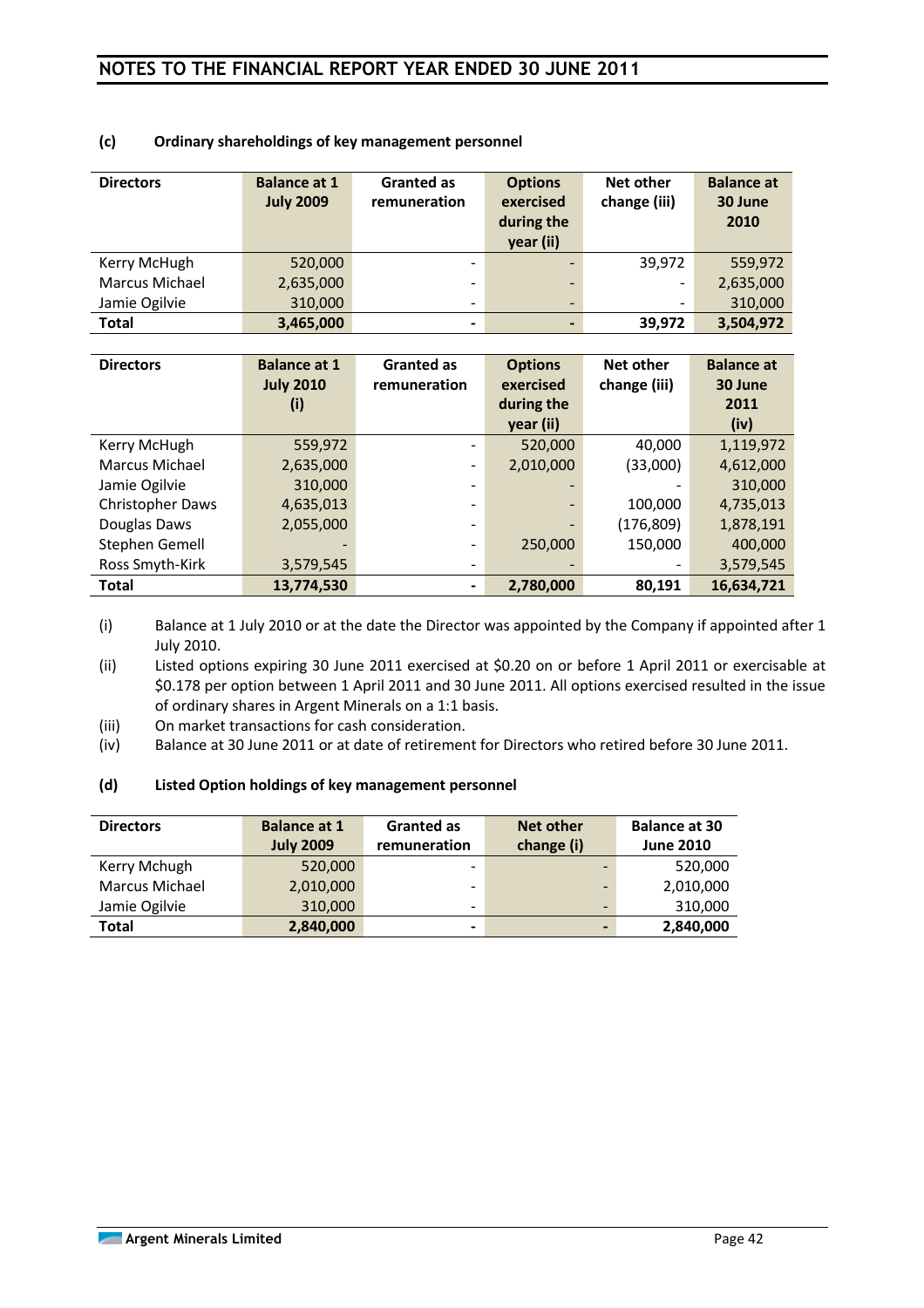| <b>Directors</b> | <b>Balance at 1</b> | <b>Granted as</b>            | <b>Net other</b> | <b>Balance at 30</b> |
|------------------|---------------------|------------------------------|------------------|----------------------|
|                  | <b>July 2010</b>    | remuneration                 | change           | <b>June 2011</b>     |
|                  | (i)                 |                              | (iii)            | (iii)                |
| Kerry McHugh     | 520,000             |                              | (520,000)        |                      |
| Marcus Michael   | 2,010,000           | $\qquad \qquad \blacksquare$ | (2,010,000)      |                      |
| Jamie Ogilvie    | 310,000             |                              |                  | 310,000              |
| Christopher Daws | 1,700,000           | -                            | (306,001)        | 1,393,999            |
| Douglas Daws     | 5,000,000           | -                            | (1,887,355)      | 3,112,645            |
| Stephen Gemell   | 250,000             |                              | (250,000)        |                      |
| Ross Smyth-Kirk  |                     |                              |                  |                      |
| <b>Total</b>     | 9,790,000           |                              | (4, 973, 356)    | 4,816,644            |

(i) Balance at 1 July 2010 or at the date the Director was appointed by the Company if appointed after 1 July 2010.

(ii) On market transactions for cash consideration. The options exercise price was reduced by \$0.022 from \$0.20 to \$0.178 for those options exercised after 1 April 2011.

(iii) Balance at 30 June 2011 or at date of retirement for Directors who retired before 30 June 2011.

#### **(e) Unlisted option holdings of key management personnel**

| <b>Directors</b> | <b>Balance at 1 July</b> | <b>Granted as</b> | <b>Net other</b> | <b>Balance at 30</b> |
|------------------|--------------------------|-------------------|------------------|----------------------|
|                  | 2010                     | remuneration (i)  | change           | <b>June 2011</b>     |
| Kerry Mchugh     |                          | 1,000,000         |                  | 1,000,000            |
| Marcus Michael   |                          | 1,000,000         |                  | 1,000,000            |
| Jamie Ogilvie    |                          |                   |                  |                      |
| Christopher Daws |                          |                   |                  |                      |
| Douglas Daws     |                          |                   |                  |                      |
| Stephen Gemell   | -                        |                   |                  |                      |
| Ross Smyth-Kirk  |                          |                   |                  |                      |
| Total            |                          | 2,000,000         |                  | 2,000,000            |

(i) The Shareholder's passed a resolution at the General Meeting held on the 28 February 2011 that 1,000,000 unlisted options be issued to Mr McHugh and Mr Michael for extra services to the Company over and beyond the services contemplated by their employment contract. The options are exercisable on or before 28 February 2013 at an exercise price of \$0.20, options exercise after the 1 April 2011 are exercisable at the reduced price of \$0.178. Details of the value of the options granted are disclosed in note 16.

#### **(f) Other key management personnel transactions**

Accounting, bookkeeping and secretarial service fees of \$135,287 and \$105,710 were paid or payable, for services rendered to Argent Minerals and Argent (Bullant) Pty Ltd respectively, on ordinary commercial terms during the period to Marshall Michael Pty Ltd Chartered Accountants, a company in which Mr Michael is a director and has a beneficial interest.

Engineering consulting fees of \$28,568 were paid or payable on ordinary commercial terms during the period to Gemell Mining Engineers, a company in which Mr Gemell has a beneficial interest.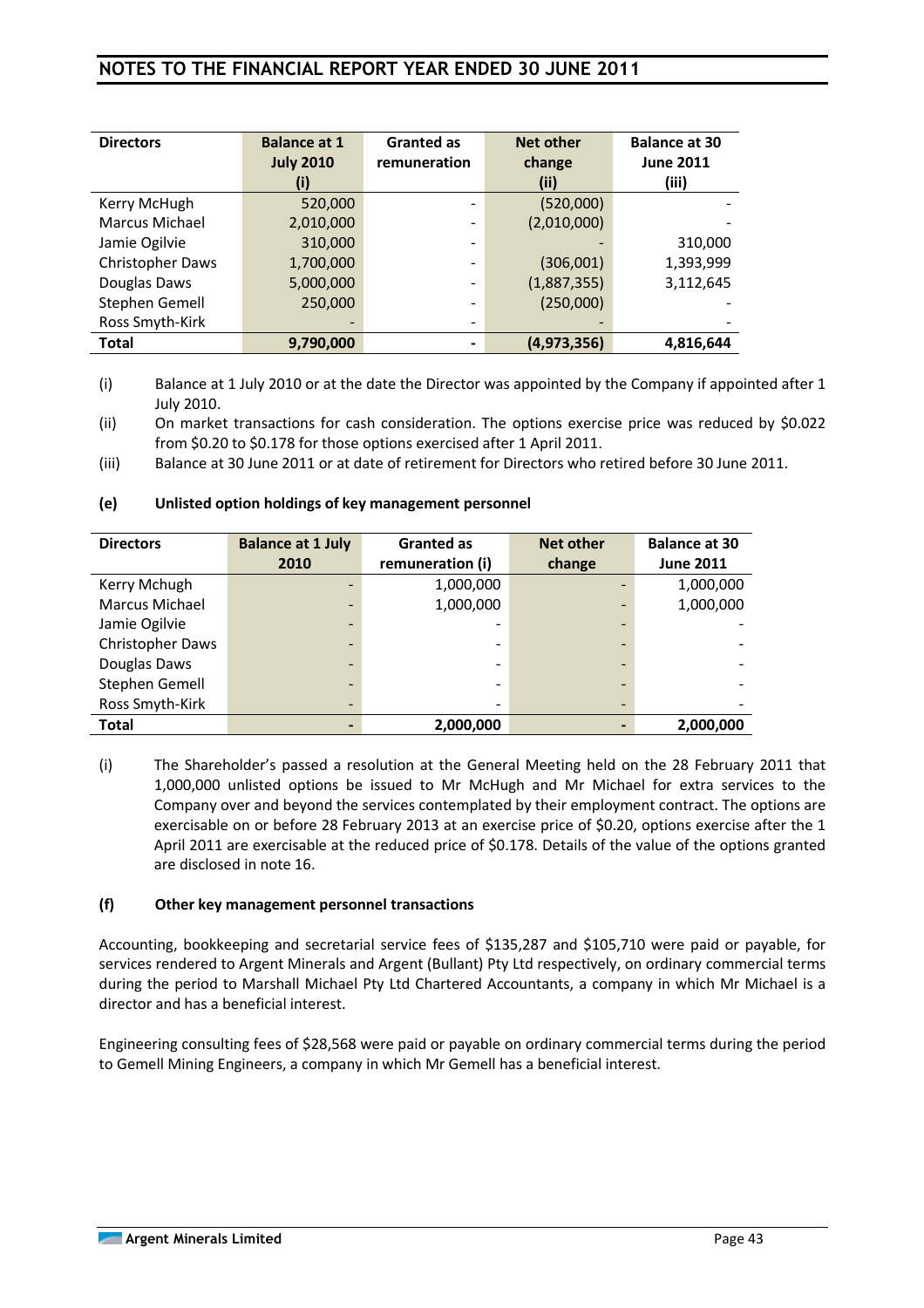#### **9 RECEIVABLES AND OTHER ASSETS**

#### **(a) Trade and Other Receivables**

|         | <b>30 JUNE</b> | <b>30 JUNE</b> |
|---------|----------------|----------------|
|         | 2011           | 2010           |
|         |                |                |
| Current | 5,831,995      | 27,736         |
|         | 5,831,995      | 27,736         |

Other receivables include amounts outstanding for goods and services tax (GST) of \$93,155 (2010: \$27,736), accrued interest of \$15,075 (2010: NIL) and funds not yet received for options exercised at 30 June 2011 of \$5,723,765 (2010: NIL). GST amounts are non-interest bearing and have repayment terms applicable under the relevant government authorities. \$2,297,760, \$3,004,990 and \$421,015 was deposited to the Argent Minerals bank account on 1 July 2011, 6 July 2011 and 7 July 2011 respectively in relation to the funds received from the exercise of options.

At year end there are no receivables that are overdue of impaired.

#### **(b) Other Assets**

|                                              | <b>30 JUNE</b><br>2011<br>\$ | <b>30 JUNE</b><br>2010<br>\$ |
|----------------------------------------------|------------------------------|------------------------------|
| Prepayment                                   | 10,177                       | 5,457                        |
|                                              | 10,177                       | 5,457                        |
| 10<br>PROPERTY, PLANT AND EQUIPMENT          |                              |                              |
|                                              | 30 JUNE                      | 30 JUNE                      |
|                                              | 2011                         | 2010                         |
|                                              | \$                           | \$                           |
| <b>Land and Buildings</b>                    |                              |                              |
| Freehold land and buildings:                 |                              |                              |
| At cost                                      | 500,278                      |                              |
| Accumulated depreciation                     |                              |                              |
| <b>Total land and buildings</b>              | 500,278                      |                              |
| Plant and Equipment:                         |                              |                              |
| At cost                                      | 50,529                       | 6,600                        |
| Less: accumulated depreciation               | (4, 722)                     | (717)                        |
| <b>Total plant and equipment</b>             | 45,807                       | 5,883                        |
| Total property, plant and equipment          | 546,085                      | 5,883                        |
|                                              |                              |                              |
|                                              |                              |                              |
| Plant and equipment                          | <b>30 JUNE</b><br>2011       | <b>30 JUNE</b>               |
|                                              | \$                           | 2010<br>\$                   |
| Carrying amount at the beginning of the year | 5,883                        |                              |
| Additions                                    | 43,929                       | 6,600                        |
| <b>Disposals</b>                             |                              |                              |
| Depreciation expense                         | (4,005)                      | (717)                        |
| Total carrying amount at end of the year     | 45,807                       | 5,883                        |
|                                              |                              |                              |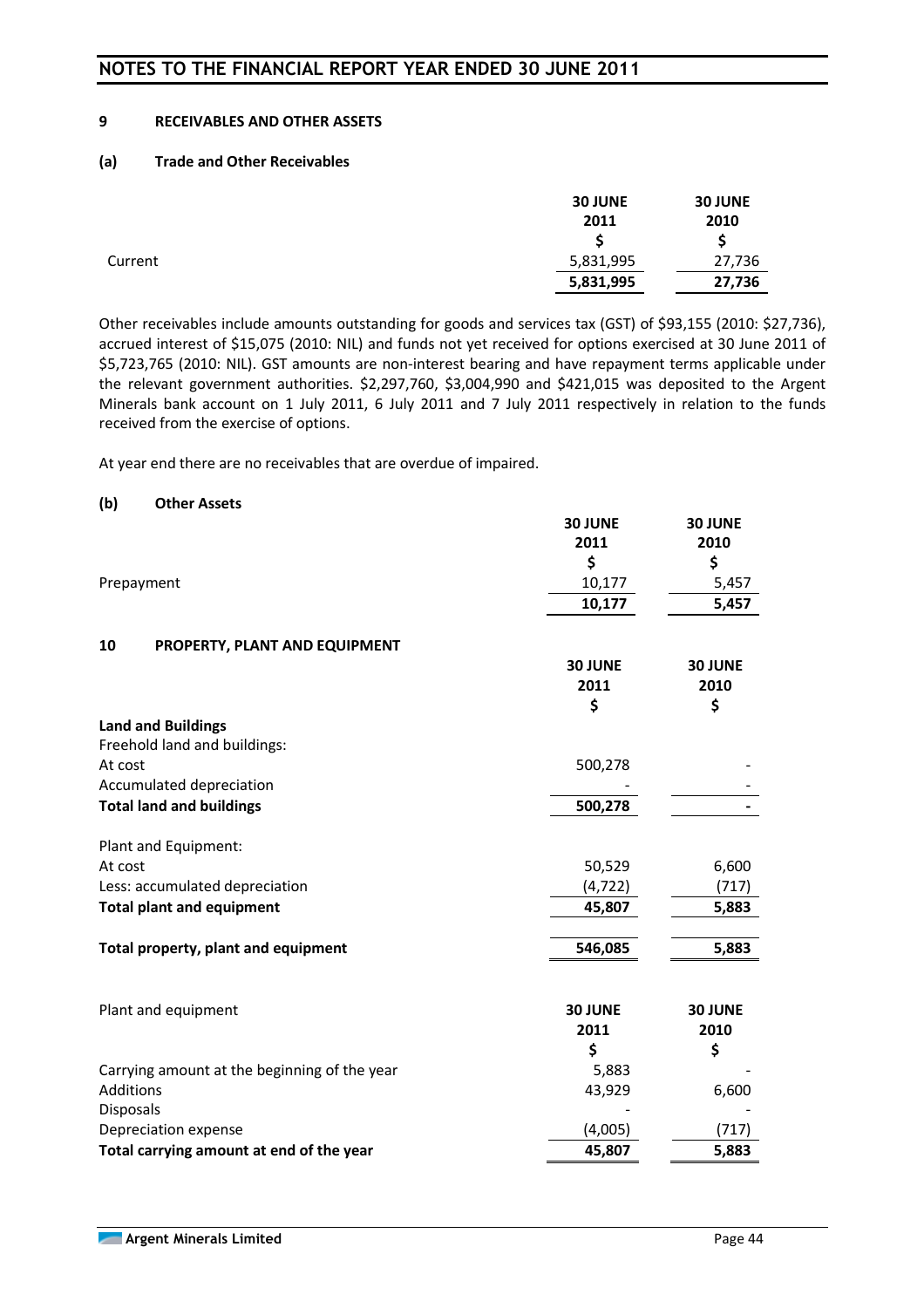#### **11 TRADE AND OTHER PAYABLES**

|                                                          | <b>30 JUNE</b><br>2011 | <b>30 JUNE</b><br>2010 |
|----------------------------------------------------------|------------------------|------------------------|
| Trade and other payables (i)                             | 549,662                | 155,138                |
| Accrual for acquisition of Kempfield Silver Project (ii) | 2,000,000              |                        |
|                                                          | 2,549,662              | 155,138                |

- (i) Trade and other payables amounts represent liabilities for goods and services provided to the Company prior to the end of the financial year which are yet to be paid. The amounts are unsecured and are usually paid within 30 days of recognition.
- (ii) Argent Minerals reached an agreement with GCR to acquire GCR's 30% interest in the Kempfield Silver Project. The accrual for acquisition of Kempfield Silver Project represents the following payable to GCR:
	- \$1,000,000 payable in cash at settlement, paid on 12 September 2011; and
	- \$1,000,000 of fully paid Argent shares at settlement, issued at the VWAP over the 5 days prior to signing the agreement. 4,280,309 shares were issued to GCR at approximately \$0.234c per share on 12 September 2011.

#### **12 ISSUED CAPITAL**

| Australian Dollar (\$)                                     | <b>30 JUNE</b><br>2011 | <b>30 JUNE</b><br>2010 |
|------------------------------------------------------------|------------------------|------------------------|
|                                                            | \$                     | \$                     |
| Issued and paid up capital<br>(a)                          |                        |                        |
| At the beginning of reporting year                         | 4,998,702              | 4,405,458              |
| Shares issued during the year                              | 11,696,400             | 629,100                |
| Shares issued pursuant to exercise of options              | 5,313,558              |                        |
| Shares cancelled during the year                           | (5,263,354)            |                        |
| Transfer from option reserve on exercise of options        | 405,736                |                        |
| Transations costs arising from issue of shares             | (761, 545)             | (35, 856)              |
| At reporting date 118,172,966 (30 June 2010: 48,231,251)   |                        |                        |
| fully paid ordinary shares                                 | 16,389,497             | 4,998,702              |
| Shares issued after the reporting date pursant to exercise |                        |                        |
| of options which expired at 30 June 2011                   | 3,426,005              |                        |
|                                                            | 19,815,502             | 4,998,702              |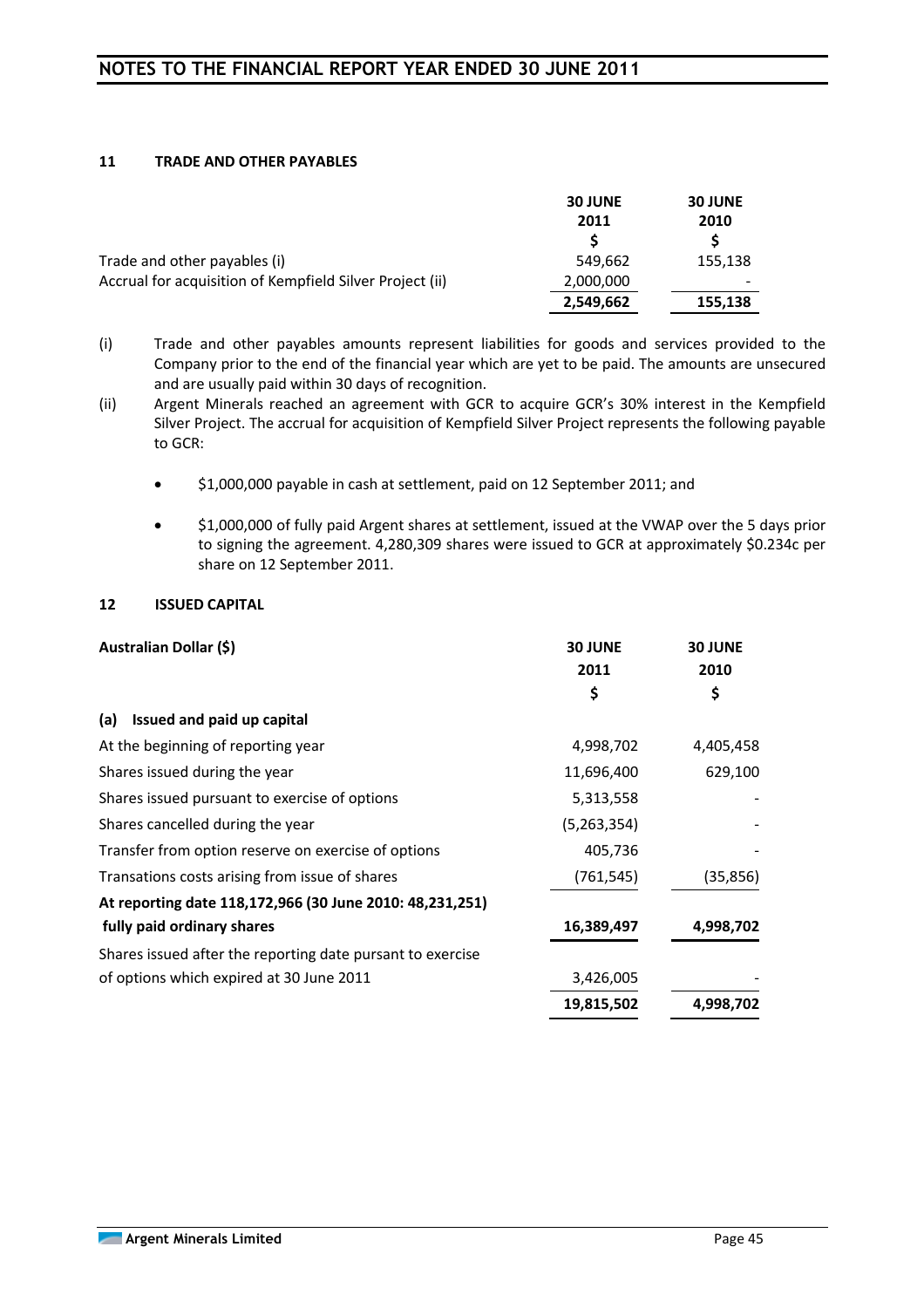#### **Movements in Ordinary Shares**

|                                                    | <b>Number</b> | <b>Number</b> |
|----------------------------------------------------|---------------|---------------|
| At the beginning of reporting year                 | 48,231,251    | 41,940,251    |
| Shares issued during the year (i) (ii) (iii) (v)   | 60,458,182    | 6,291,000     |
| Shares issued pursuant to exercise of options      | 28,983,533    |               |
| Shares cancelled during the year (iv)              | (19,500,000)  |               |
| At reporting date                                  | 118,172,966   | 48,231,251    |
| Shares issued after the reporting date pursuant to |               |               |
| exercise of options which expired at 30 June 2011  | 19,247,218    |               |
|                                                    | 137,420,184   | 48,231,251    |

(i) On the 29 September 2010 the Company issued 40,000,000 ordinary shares at \$0.20 per shares to Sophisticated Investors.

(ii) On the 29 September 2010 the Company issued 350,000 ordinary shares with a market value price of \$0.20 per share to Barrick (PD) Australia Ltd, a wholly owned subsidiary of Barrick Gold Corporation for the acquisition of the Bullant Gold Mine.

(iii) On the 15 December 2010 the Company issued 13,290,000 ordinary shares at \$0.16 per share to Sophisticated Investors.

(iv) On 25 March 2011 the Company cancelled 19,500,000 ordinary shares held by US Nickel Limited for the sale of the Bullant Gold Mine to US Nickel. The shares were cancelled on the 25 March 2011.

(v) On 18 May 2011 the Company issued 6,818,182 ordinary shares at \$0.22 per share to sophisticated investors.

#### **(b) Reserves**

| <b>30 JUNE</b> | <b>30 JUNE</b> |  |
|----------------|----------------|--|
| 2011           | 2010           |  |
|                |                |  |
| 405,736        | 405,736        |  |
| (405, 736)     |                |  |
| 123,991        |                |  |
| 123,991        | 405,736        |  |
|                |                |  |

During the year 48,230,751 listed options, expiring at 30 June 2011, were exercised or taken up under an underwriting agreement. In respect of the 48,230,751 listed options converted into shares, 28,983,533 shares were issued during the year and 19,247,218 share were issued after year end.

Unlisted options to take up ordinary shares in the capital of the Company have been granted as follows:

| <b>Exercise period</b> | <b>Note</b> | <b>Exercise</b><br>Price | <b>Opening</b><br><b>Balance</b><br><b>Number</b> | <b>Options</b><br><b>Issued</b><br><b>Number</b> | <b>Closing Balance</b><br>30 June 2011<br><b>Number</b> |
|------------------------|-------------|--------------------------|---------------------------------------------------|--------------------------------------------------|---------------------------------------------------------|
| On or before 28        |             |                          |                                                   |                                                  |                                                         |
| February 2013          | (i)         | \$0.178                  | $\overline{\phantom{a}}$                          | 2,000,000                                        | 2,000,000                                               |

On 28 February 2011 1,000,000 unlisted options were issued to both Mr McHugh and Mr Michael at an exercise price of \$0.20. Options exercised after 1 April 2011 are exercisable at the reduce price of \$0.178.

During the year no unlisted options were exercised.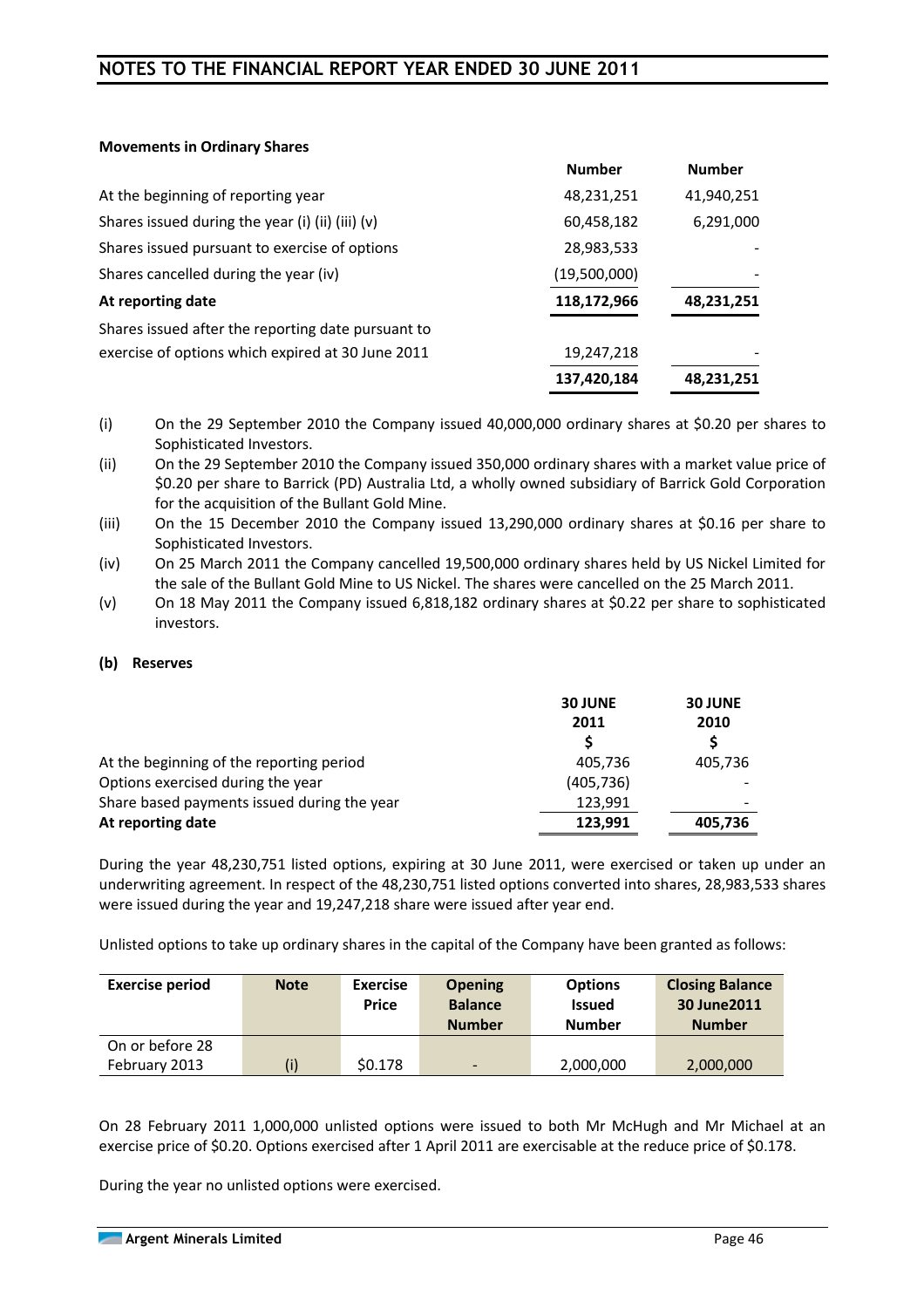#### **13 ACCUMULATED LOSSES**

|                                                                    | <b>30 JUNE</b><br>2011 | <b>30 JUNE</b><br>2010 |
|--------------------------------------------------------------------|------------------------|------------------------|
|                                                                    | \$                     | \$                     |
| Accumulated losses at the beginning of the year                    | (4,089,415)            | (2,550,915)            |
| Loss for the year                                                  | (7, 227, 945)          | (1,538,500)            |
| Accumulated losses at the end of the year                          | (13, 317, 360)         | (4,089,415)            |
| 14<br><b>LOSS PER SHARE</b>                                        |                        |                        |
|                                                                    | <b>30 JUNE</b>         | <b>30 JUNE</b>         |
|                                                                    | 2011                   | 2010                   |
|                                                                    | \$                     | \$                     |
| Net loss after income tax attributable to                          |                        |                        |
| members of the Company                                             | 7,227,945              | 1,538,500              |
| From continuing operations                                         | 4,399,869              | 1,1538,000             |
| From discontinued operations                                       | 2,828,076              |                        |
|                                                                    | 2011                   | 2010                   |
|                                                                    | <b>Number</b>          | <b>Number</b>          |
| Weighted average number of shares on issue during the              |                        |                        |
| financial year used in the calculation of Basic earnings per share | 85,709,087             | 45,626,799             |
| Weighted average number of ordinary shares for                     |                        |                        |
| diluted earnings per share                                         | 85,709,087             | 45,626,799             |

This calculation does not include shares under option that could potentially dilute basic earnings per share in the future as the options on issue are out of the money and the Company has incurred a loss for the year.

#### **15 NOTES TO THE STATEMENT OF CASH FLOWS**

#### **(a) Reconciliation of cash and cash equivalents**

For the purposes of the statement of cash flows, cash and cash equivalents consist of cash and bank and in hand and short-term deposits with an original maturity of three months or less, net of outstanding bank overdrafts.

|                        | <b>30 JUNE</b> | <b>30 JUNE</b> |
|------------------------|----------------|----------------|
|                        | 2011           | 2010           |
|                        |                |                |
| Current - Cash at bank | 4,744,794      | 1,394,248      |
|                        | 4,744,794      | 1,394,248      |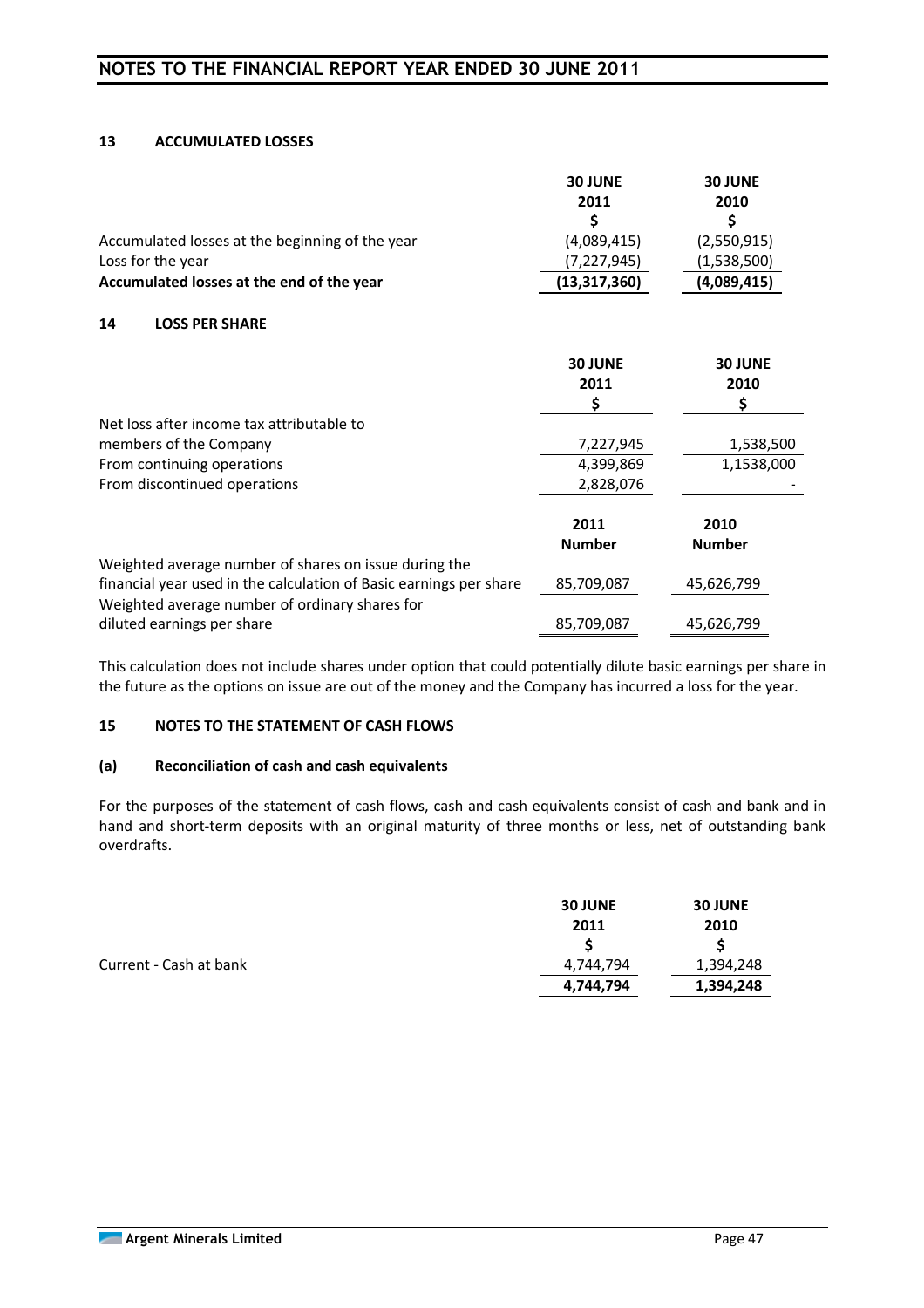#### **(b) Reconciliation of loss after tax to net cash flows from operations**

|                                                  | <b>30 JUNE</b><br>2011<br>\$ | <b>30 JUNE</b><br>2010<br>S |
|--------------------------------------------------|------------------------------|-----------------------------|
| Loss after income-tax from continuing activities | (4,399,869)                  | (1,538,500)                 |
| Depreciation                                     | 4,005                        | 717                         |
| (Increase) / decrease in assets                  |                              |                             |
| - Trade and other receivables                    | (80, 494)                    | 12,079                      |
| - Prepayments                                    | (4,720)                      | (2,091)                     |
| Increase / (decrease) in liabilities             |                              |                             |
| - Trade and other payables                       | 2,304,897                    | 30,753                      |
| Net cash outflows from operating activities      | (2, 176, 181)                | (1, 497, 042)               |

#### **16 SHARE BASED PAYMENTS**

The Company provides benefits to employees (including directors) of the Company in the form of sharebased payment transactions, whereby options to acquire ordinary shares are issued as an incentive to improve shareholder value.

On 28 February 2011, 2,000,000 unlisted options were granted to the Mr McHugh and Mr Michael for the extra services to the Company over and beyond the services contemplated by their employment contracts and that it was appropriate and in the best interests of the Company and its shareholders that they be paid for those extra services by being issued 1,000,000 options each, with an option entitling the holder to subscribe to one fully paid ordinary share in the Company at an exercise price of \$0.20 per share at any time within 2 years after the issue of the options. The options are not quoted on the ASX. The other terms of the options will be the same as the terms of the listed options (ASX code ARDO).

On the 1 April 2011 the option exercise price was reduced by \$0.022 from \$0.20 to \$0.178. Share options granted under the Company's employee share option plan carry no rights to dividends and no voting rights.

#### **Movements in shares options during the year**

The following reconciles the unlisted share options outstanding at the beginning and end of the year.

|                                          |                             | 2011                                  |                          | 2010                                  |
|------------------------------------------|-----------------------------|---------------------------------------|--------------------------|---------------------------------------|
|                                          | Number of<br><b>Options</b> | Weighted<br>average<br>exercise price | Number of<br>options     | Weighted<br>average<br>exercise price |
| Outstanding at the beginning of the year | -                           |                                       | $\overline{\phantom{a}}$ | -                                     |
| Granted                                  | 2,000,000                   | \$0.178                               | $\overline{\phantom{a}}$ |                                       |
| Exercised                                |                             |                                       | -                        |                                       |
| Cancelled/lapsed                         |                             |                                       | $\overline{\phantom{a}}$ |                                       |
| <b>Outstanding at year end</b>           | 2,000,000                   | \$0.178                               | $\blacksquare$           | -                                     |
| <b>Exercisable at year end</b>           | 2,000,000                   | \$0.178                               | ٠                        |                                       |

The weighted average remaining contractual life of share options outstanding at the end of the period was 1.67 years (2010: Nil), and the exercise price was \$0.178.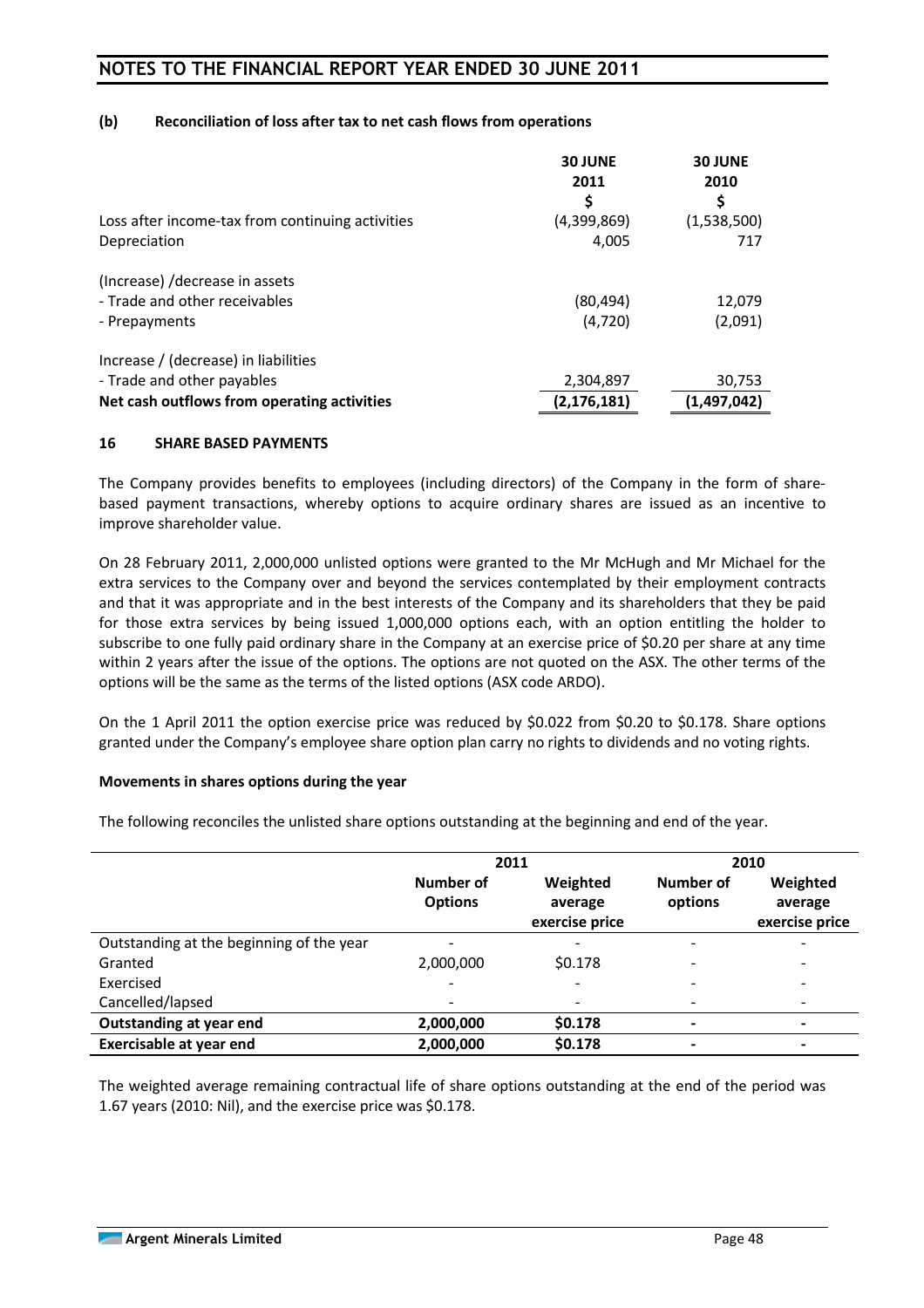#### **Expenses arising from share-based payment transactions**

The weighted average fair value of the options granted during the year was \$0.062. The price was calculated by using the Black-Scholes Option Pricing Model applying the following inputs:

| Weighted average exercise price (cents)         | 17.8 |
|-------------------------------------------------|------|
| Weighted average life of the option (years)     | 2.0  |
| Weighted average underlying share price (cents) | 20.5 |
| Expected share price volatility (%)             | 65%  |
| Weighted average risk free interest rate (%)    | 4.75 |
| Adjustment for unlisted nature (%)              | 30%  |

Historical volatility has been the basis for determining expected share price volatility as it assumed that this is indicative of future trends, which may not eventuate.

#### **17 COMMITMENTS AND CONTINGENCIES**

#### **(a) Commitment**

#### **Mineral exploration commitment**

In order to maintain the current rights of tenure to exploration tenements, the Company has the following discretionary exploration expenditure requirements. If the Company decides to relinquish certain jointventure or annual exploration expenditure obligations, the joint-venture will terminate and the Company will have no further expenditure obligations.

| <b>30 JUNE</b>           | <b>30 JUNE</b> |
|--------------------------|----------------|
| 2011                     | 2010           |
|                          |                |
| 500,000                  | 385,733        |
| 250,000                  |                |
| $\overline{\phantom{a}}$ | 1,015,768      |
| 750,000                  | 1,401,501      |
|                          |                |

#### **(b) Contingent liabilities**

During the year the Company reached an agreement with GCR to acquire GCR's 30% interest in the Kempfield Silver Project. As a result, Argent is now entitled to 100% of the project. As part of the purchase agreement the Company is required to pay \$1.0 million to GCR upon a Decision to Mine at Kempfield, payable, at Argent's election, in cash or shares issued at the VWAP over the 5 days prior to the Decision to Mine.

#### **18 EVENTS SUBSEQUENT TO BALANCE DATE**

After balance date on the 5 July 2011 16,881,965 shares were issued in respect of listed options expiring at 30 June 2011 for \$0.178 per share. On the 7 July 2011 Bell Potter Securities Limited, as per the underwriting agreement, exercised the remainder of the Argent listed options, being 2,365,253 listed options exercised for \$0.178 per share.

After the balance date on 12 September 2011 Argent completed the acquisition of GCR's 30% interest in the Kempfield Silver Project, Argent now has 100% interest in the Kempfield Silver Project. Argent paid \$1.0m in cash on the 12 September 2011 to GCR and issued 4,280,309 shares in the Company to GCR at approximately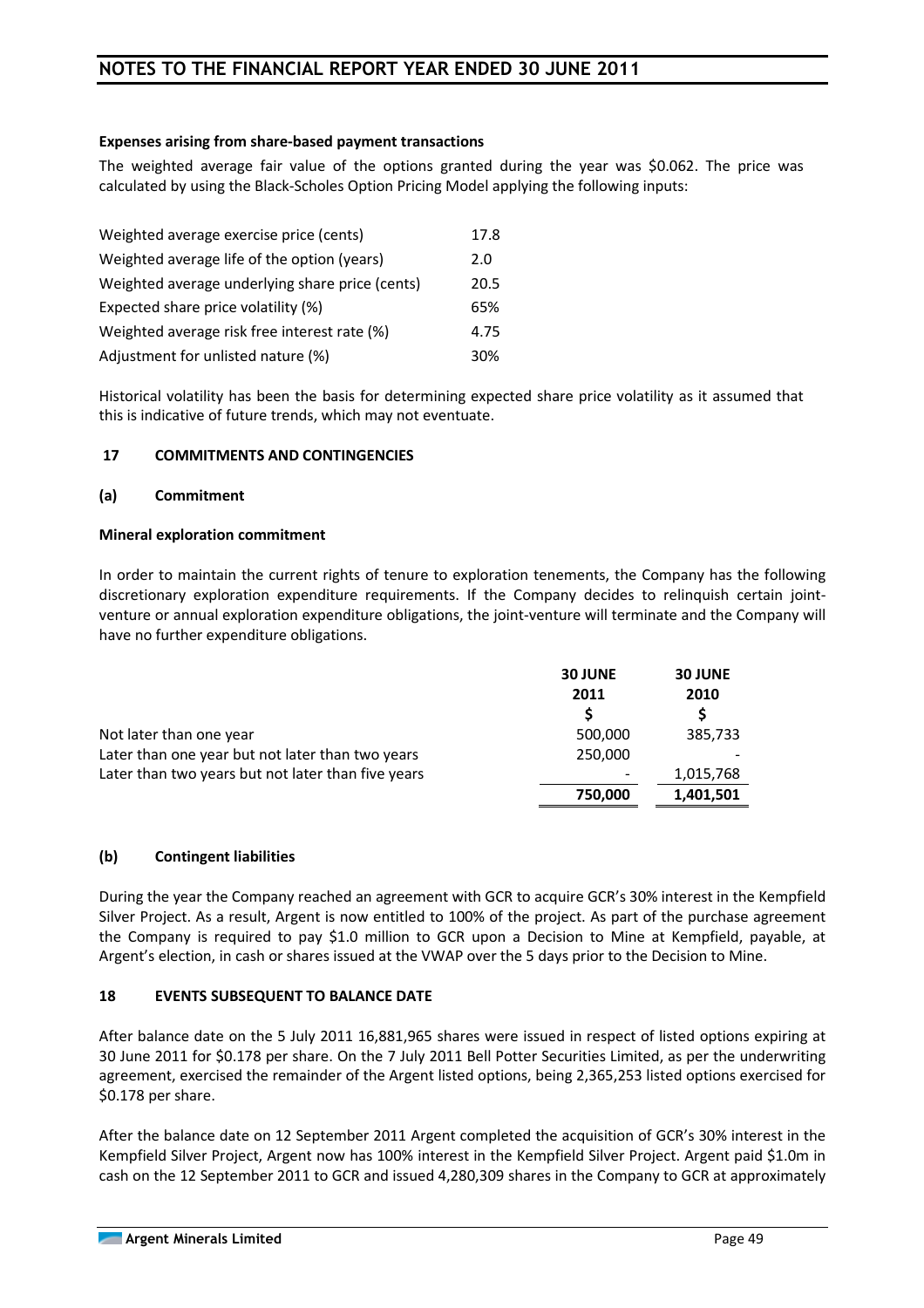\$0.234c per share, being the \$1.0m in fully paid Argent shares issued at the VWAP over the 5 days prior to signing the sale agreement.

Except for the above, no other matters or circumstances have arisen since the end of the financial year which significantly affected or could significantly affect the operations of the Company, the results of those operations, or the state of the affairs of the Company in future financial years.

#### **19 FINANCIAL INSTRUMENTS**

#### **(a) Interest Rate Risk**

The Company's exposure to interest rate risk, which is the risk that the financial instrument's value will fluctuate as a result of changes in market interest rates and the effective weighted average interest rates on those financial assets and financial liabilities, is as follows:

| 2011                         | <b>Note</b> | <b>Floating</b><br>interest<br>rate | <b>Fixed</b><br>interest<br>rate | Non-<br>interest<br>bearing | <b>Total</b> | Weighted<br>average<br>interest<br>rate |
|------------------------------|-------------|-------------------------------------|----------------------------------|-----------------------------|--------------|-----------------------------------------|
|                              |             | \$                                  | \$                               | \$                          | \$           | ℅                                       |
| <b>Financial assets</b>      |             |                                     |                                  |                             |              |                                         |
| Cash and cash equivalents    | 15(a)       | 4,744,794                           |                                  |                             | 4,744,794    | 2.00                                    |
| Term deposit                 |             | $\overline{\phantom{a}}$            | 38,744                           |                             | 38,744       | 4.92                                    |
| Trade and other receivables  | 9(a)        |                                     | -                                | 5,831,995                   | 5,831,995    | Nil                                     |
|                              |             | 4,744,794                           | 38,744                           | 5,831,995                   | 10,615,533   |                                         |
| <b>Financial liabilities</b> |             |                                     |                                  |                             |              |                                         |
| Trade and other payables     | 11          |                                     | $\qquad \qquad \blacksquare$     | 2,549,662                   | 2,549,662    | Nil                                     |
|                              |             |                                     | $\blacksquare$                   | 2,549,662                   | 2,549,662    |                                         |

| 2010                         | <b>Note</b> | <b>Floating</b><br>interest<br>rate | <b>Fixed</b><br>interest<br>rate | Non-<br>interest<br>bearing | <b>Total</b> | Weighted<br>average<br>interest<br>rate |
|------------------------------|-------------|-------------------------------------|----------------------------------|-----------------------------|--------------|-----------------------------------------|
|                              |             | \$                                  | \$                               | \$                          | \$           | %                                       |
| <b>Financial assets</b>      |             |                                     |                                  |                             |              |                                         |
| Cash and cash equivalents    | 15(a)       | 1,394,248                           |                                  |                             | 1,394,248    | 5.04                                    |
| Term deposit                 |             | -                                   | 36,837                           |                             | 36,837       | 3.71                                    |
| Trade and other receivables  | 9(a)        |                                     |                                  | 27,736                      | 27,736       | Nil                                     |
|                              |             | 1,394,248                           | 36,837                           | 27,736                      | 1,458,821    |                                         |
| <b>Financial liabilities</b> |             |                                     |                                  |                             |              |                                         |
| Trade and other payables     | 11          | $\qquad \qquad \blacksquare$        | $\blacksquare$                   | 155,138                     | 155,138      | Nil                                     |
|                              |             |                                     | $\blacksquare$                   | 155,138                     | 155,138      |                                         |

Based on the cash and cash equivalents balances at 30 June 2011 a 1% movement in interest rates would increase/decrease the loss for the year before taxation by \$47,448.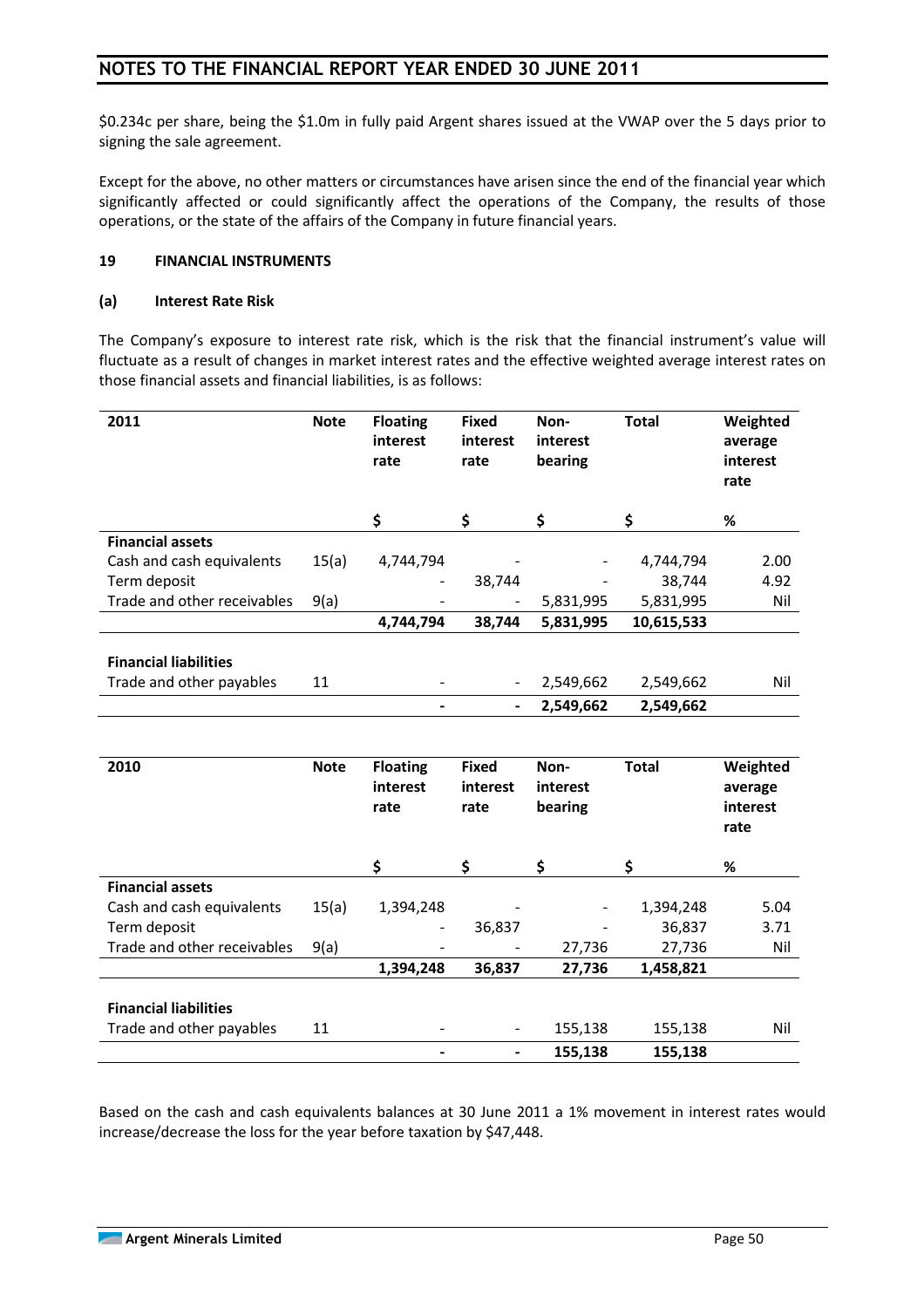#### **(b) Credit Risk**

The maximum exposure to credit risk, excluding the value of any collateral or other security, at balance date to recognised financial assets is the carrying amount of those assets, net of any allowance for doubtful debts, as disclosed in the statement of financial position and notes to the financial report.

The Company does not have any material credit risk exposure to any single debtor or group of debtors under financial instruments entered into by the Company.

#### **(c) Net Fair Values**

The carrying amount of financial assets and financial liabilities recorded in the financial statements represent their respective net fair value and is determined in accordance with the accounting policies disclosed in Note 2 to the financial statements.

#### **(d) Financial risk management**

The Company's financial instruments consist mainly of deposits with recognised banks, investment in bank bills up to 90 days, accounts receivable and accounts payable. Liquidity is managed, when sufficient funds are available, by holding sufficient funds in a current account to service current obligations and surplus funds invested in bank bills. The Directors analyse interest rate exposure and evaluate treasury management strategies in the context of the most recent economic conditions and forecasts. The main risks the Company is exposed to through its financial instruments is the depository banking institution itself, holding the funds, and interest rates. The Company's credit risk is minimal as being an exploration Company it has no significant financial assets other than cash and term deposits.

#### **(e) Foreign Currency Risk**

The Company is not exposed to any foreign currency risk as at 30 June 2011.

#### **(f) Market Price Risk**

The Company is not exposed to market price risk as it does not have any investments.

#### **20 RELATED PARTIES**

Related party transactions with key management personnel are disclosed in note 8. The Company has no other related parties other that the 100% owned subsidiary, which was sold during the reporting year.

As at 30 June 2011 the entity held no interest in subsidiaries.

#### **21 SEGMENT REPORTING**

For management purposes, the Company is organised into one main operating segment, which involves the exploration of minerals in Australia. All of the Company's activities are interrelated, and discrete financial information is reported to the Board as a single segment. Accordingly, all significant operating decisions are based upon analysis of the Company as one segment.

The financial results from this segment are equivalent to the financial statements of the Company as a whole.

The accounting policies applied for internal reporting purposed are consistent with those applied in the preparation of these financial statements.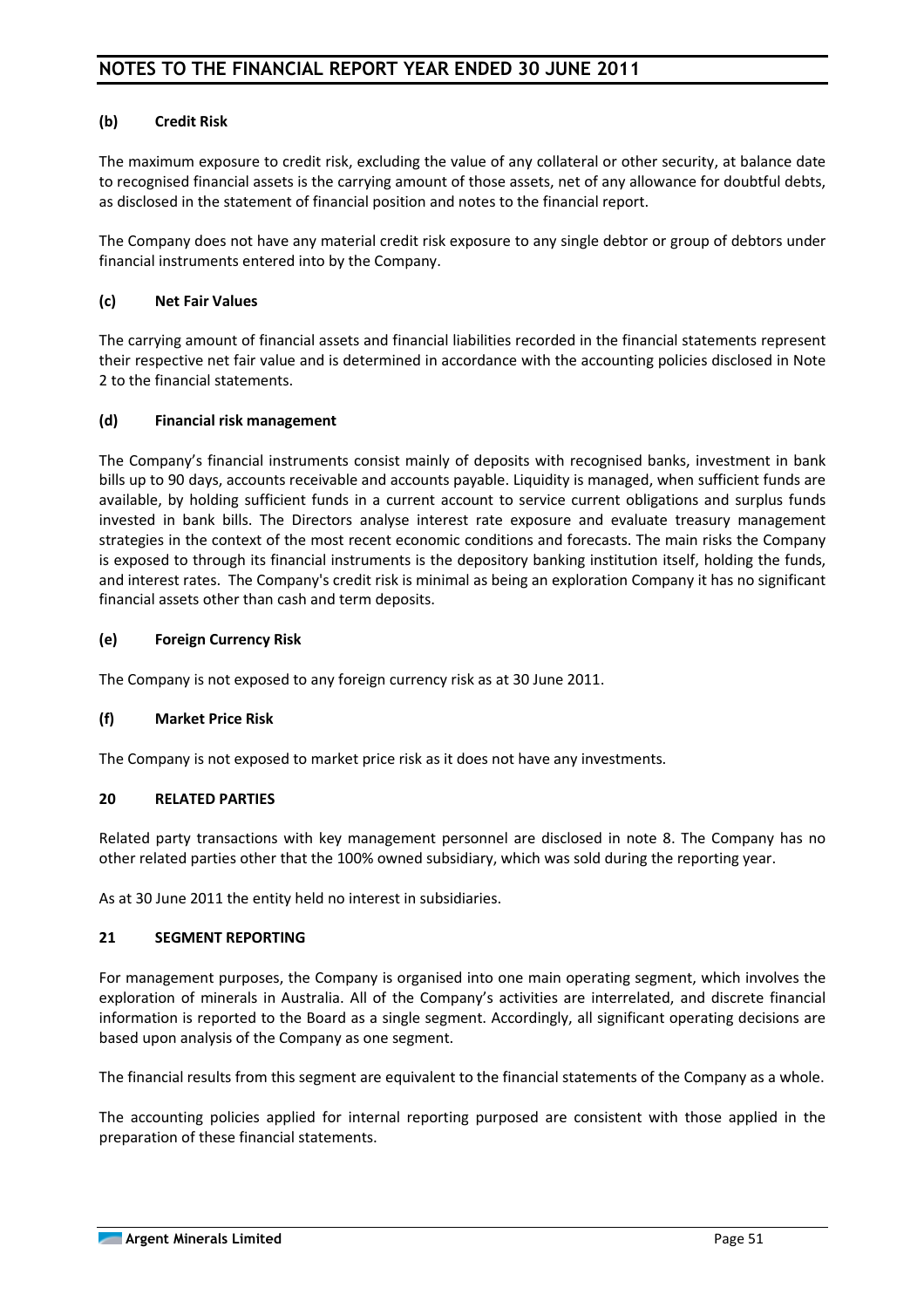#### **22 JOINT VENTURES**

The Company has entered into the Farmin and Joint Venture Agreements with Golden Cross Operations Pty Ltd, a wholly owned subsidiary of Golden Cross Resources (ASX:GCR) which relate to the Argent Minerals Properties. The Kempfield Tenements, Sunny Corner Tenements and West Wyalong Tenements collectively make up the Argent Minerals Properties and are located within New South Wales.

Under the terms of the Farmin and Joint Venture Agreements, the Company may earn a 51% interest in each of the three Tenements by spending a total of \$3.25 million by 1 June 2011 and may earn up to an additional 19%, taking its interest to 70%, by the expenditure of an additional \$1.211 million by 1 June 2013.

On the 19 April 2011 the Company advised that an agreement had been reached with GCR to acquire GCR's 30% interest in the Kempfield Silver Project, entitling Argent to 100% of the project.

#### **23 SUBSIDIARIES**

On 22 June 2010 the parent entity, Argent Minerals, acquired 100% interest in Argent (Bullant) Pty Ltd.

On the 31 March 2011 Argent Minerals sold its 100% interest in Argent (Bullant) Pty Ltd to US Nickel Limited.

| <b>Subsidiaries of Argent Minerals Limited</b> | <b>Country of incorporation</b> | Percentage owned % |      |
|------------------------------------------------|---------------------------------|--------------------|------|
|                                                |                                 | 2011               | 2010 |
| Argent (Bullant) Pty Ltd                       | Australia                       | NIL                | 100% |

#### **(b) Commitments**

#### **Mineral exploration commitment**

In order to maintain the current rights of tenure to exploration tenements, the Company has the following discretionary exploration expenditure requirements. If the Company decides to relinquish certain jointventure or annual exploration expenditure obligations, the joint-venture will terminate and the Company will have no further expenditure obligations.

|                                                    | 2011                     | 2010      |
|----------------------------------------------------|--------------------------|-----------|
|                                                    |                          |           |
| Not later than one year                            | 326.615                  | 385.733   |
| Later than one year but not later than two years   | 825.491                  |           |
| Later than two years but not later than five years | $\overline{\phantom{a}}$ | 1,015,768 |
|                                                    | 1,152,106                | 1,401,501 |

#### **24 NEW ACCOUNTING STANDARDS FOR APPLICATION IN FUTURE PERIODS**

Certain new accounting standards and interpretations have been published that are not mandatory for 30 June 2011 reporting periods. The Company's assessment of the impact of these new standards and interpretations is set out below.

(i) AASB 9 Financial Instruments, AASB 2009-11 Amendments to Australian Accounting Standards arising from AASB 9 and AASB 2010-7 Amendments to Australian Accounting Standards arising from AASB 9 (December 2010) (effective from 1 January 2013).

AASB 9 Financial Instruments addresses the classification, measurement and derecognition of financial assets and financial liabilities. The standard is not applicable until 1 January 2013 but is available for early adoption. When adopted, the standard is not expected to impact on the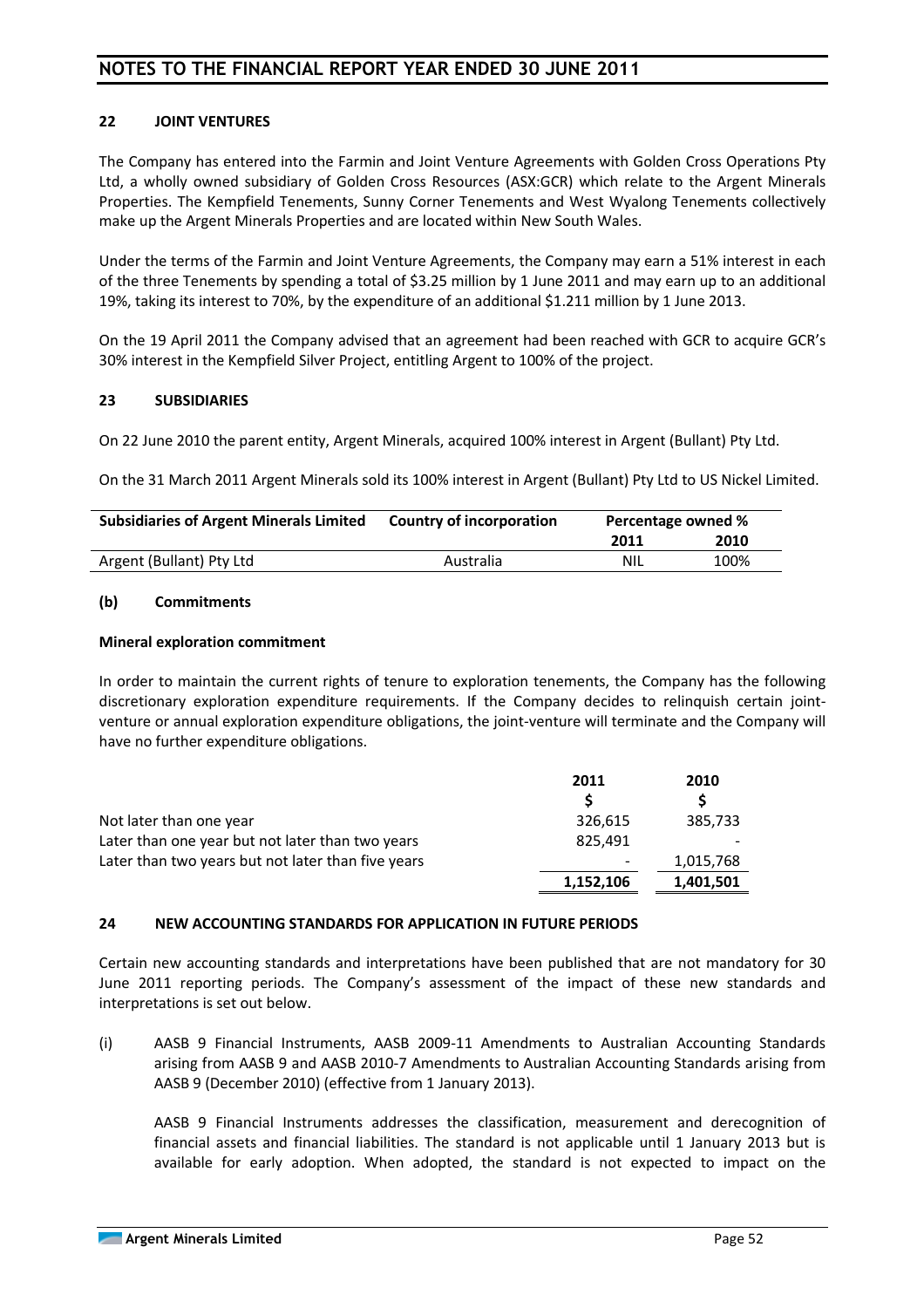Company's accounting for financial assets as it does not have any available for sale assets other than equity investments.

There will be no impact on the Company's accounting for financial liabilities, as the new requirements only affect the accounting for financial liabilities that are designated at fair value through profit or loss and the group does not have any such liabilities. The Company has decided not to early adopt AASB 9.

(ii) Revised AASB 124 Related Party Disclosures and AASB 2009-12 Amendments to Australian Accounting Standards (effective from 1 January 2011).

In December 2009 the AASB issued a revised AASB 124 Related Party Disclosures. It is effective for accounting periods beginning on or after 1 January 2011 and must be applied retrospectively. The amendment clarifies and simplifies the definition of a related party. The Company will apply the amended standard from 1 July 2011. When the amendments are applied, the Company will need to disclose any transactions between its subsidiaries and its associates. However, there will be no impact on any of the amounts recognised in the financial statements.

(iii) AASB 1053 Application of Tiers of Australian Accounting Standards and AASB 2010-2 Amendments to Australian Accounting Standards arising from Reduced Disclosure Requirements (effective from 1 July 2013).

On 30 June 2010 the AASB officially introduced a revised differential reporting framework in Australia. Under this framework, a two-tier differential reporting regime applies to all entities that prepare general purpose financial statements. Argent Minerals Limited is listed on the ASX and is not eligible to adopt the new Australian Accounting Standards – Reduced Disclosure Requirements. The two standards will therefore have no impact on the financial statements of the entity.

(iv) AASB 2009-12: Amendments to Australian Accounting Standards [AASBs 5, 8, 108, 110, 112, 119, 133, 137, 139, 1023 & 1031 and Interpretations 2, 4, 16, 1039 & 1052] (applicable for annual reporting periods commencing on or after 1 January 2011).

This standard makes a number of editorial amendments to a range of Australian Accounting Standards and Interpretations, including amendments to reflect changes made to the text of International Financial Reporting Standards by the IASB. The standard also amends AASB 8 to require entities to exercise judgment in assessing whether a government and entities known to be under the control of that government are considered a single customer for the purposes of certain operating segment disclosures. These amendments are not expected to impact the Company.

(v) AASB 2009-14: Amendments to Australian Interpretation - Prepayments of a Minimum Funding Requirement [AASB interpretation 14] (applicable for annual reporting periods commencing on or after 1 January 2011).

This standard amends Interpretation 14 to address unintended consequences that can arise from the previous accounting requirements when an entity prepays future contributions into a defined benefit pension plan. This standard will not impact the Company.

(vi) AASB 2010-4: Further Amendments to Australian Accounting Standards arising from the Annual Improvements Project [AASB 1, 7, 101 & 134 and Interpretation 13] (applicable to annual reporting periods beginning on or after 1 January 2011).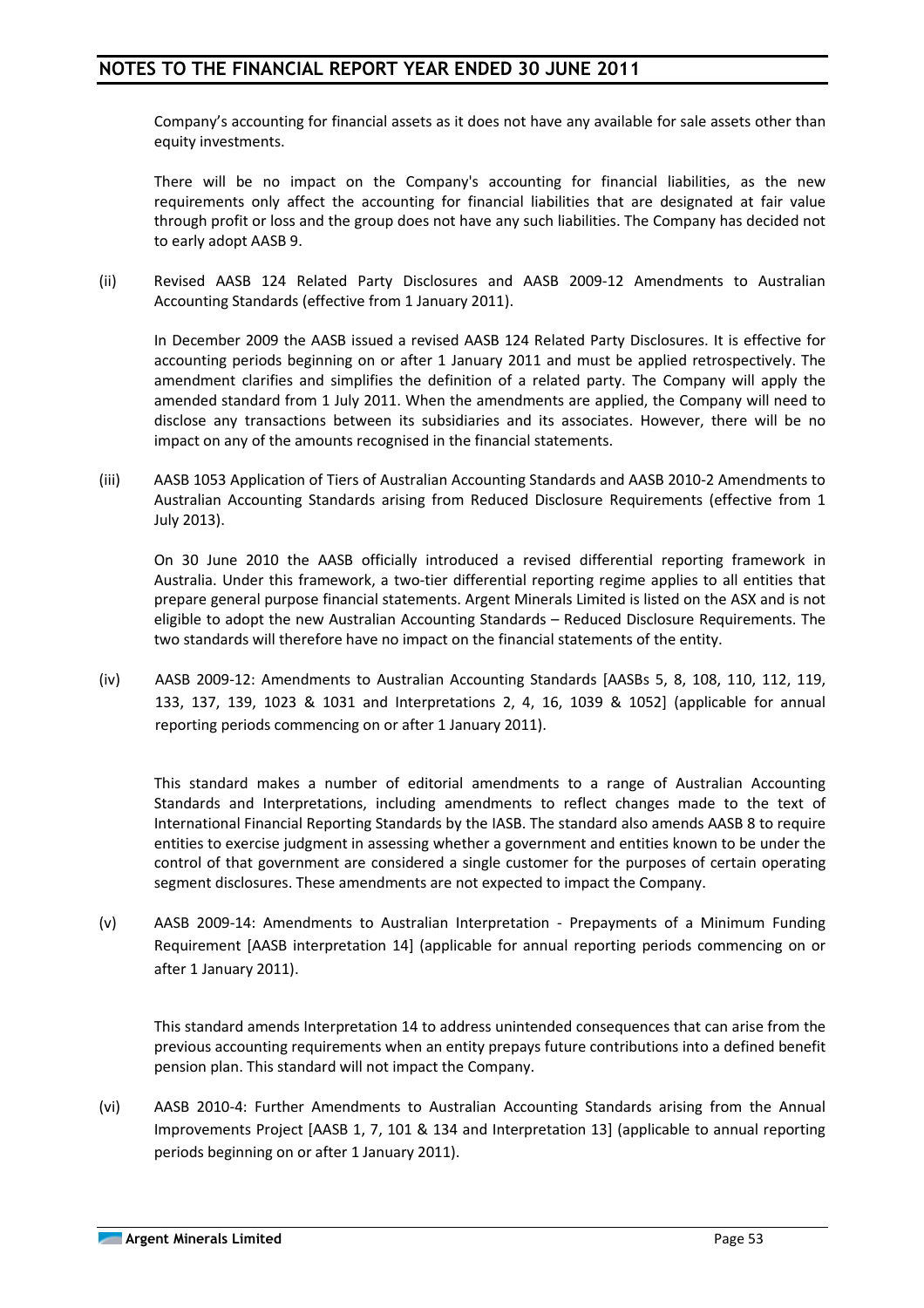- (vii) Amendments to Australian Accounting Standards [AASB 1, 3, 4, 5, 101, 107, 112, 118, 119, 121, 132, 133, 134, 137, 139, 140, 1023 & 1038 and Interpretations 112, 115, 127, 132 & 1042] (applicable to annual reporting periods beginning on or after 1 January 2011).
- (viii) Amendments to Australian Accounting Standards arising from AASB 9 (December 2010) [AASB 1, 3, 4, 5, 7, 101, 102,108, 112, 118, 120, 121, 127, 128, 131, 132, 136, 137, 139, 1023 & 1038 and Interpretations 2, 5, 10, 12, 19 & 127] (applies to annual reporting periods beginning on or after 1 January 2013).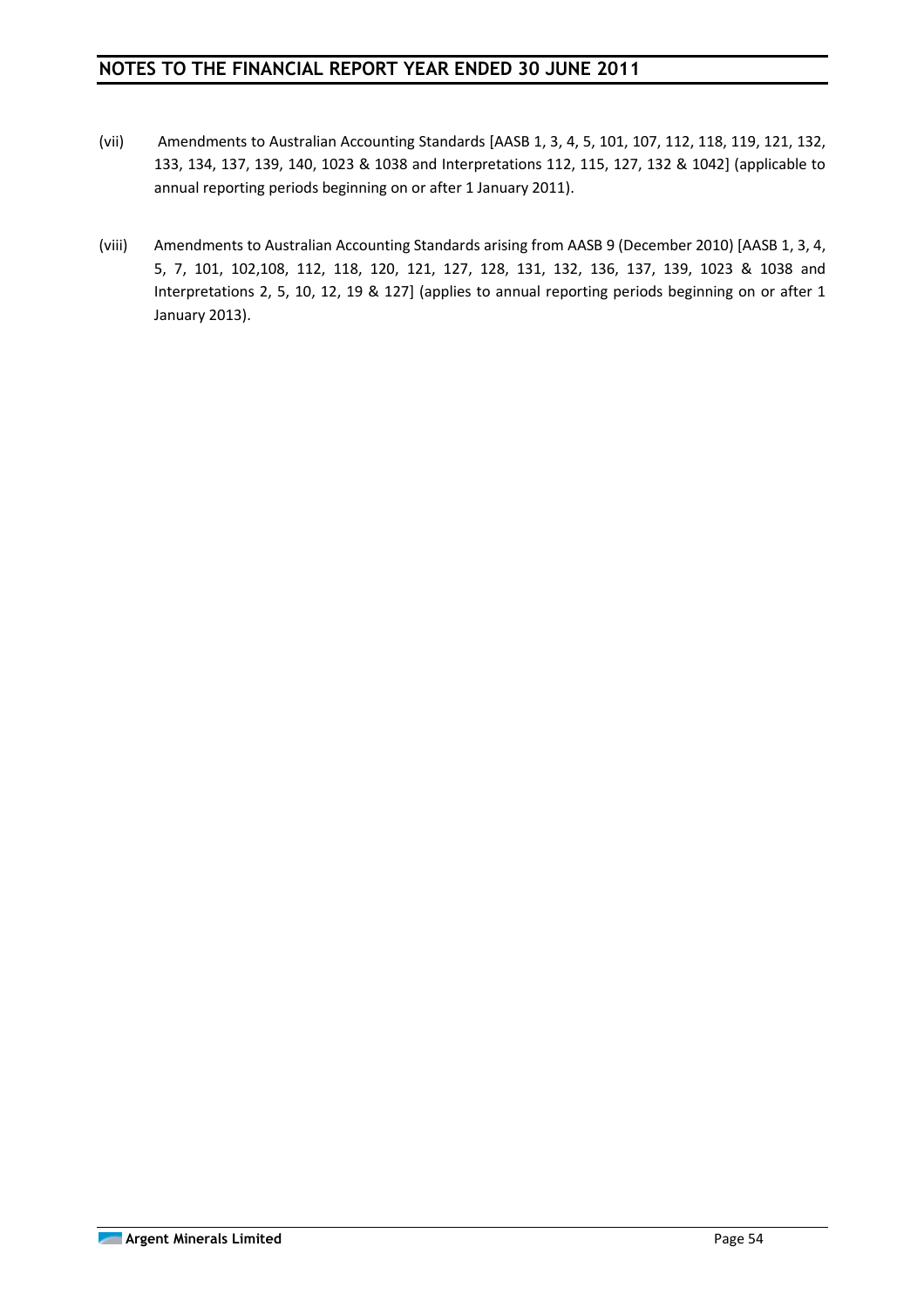## **DIRECTORS DECLARATION**

In the opinion of the Directors of Argent Minerals Limited ("the Company")

- (a) The financial statements and the notes and the additional disclosures included in the directors' report designated as audited of the Company are in accordance with the Corporations Act 2001, including:
	- (i) Giving a true and fair view of the Company's financial position as at 30 June 2011 and of its performance for the year ended that date; and
	- (ii) Complying with Accounting Standards and Corporations Regulations 2001, and:
- (b) There are reasonable grounds to believe that the Company will be able to pay its debts as and when they become due and payable.
- (c) The financial statements and notes comply with International Financial Reporting Standards as disclosed in Note 2.

This declaration has been made after receiving the declarations required to be made to the directors in accordance with section 295A of the Corporations Act 2001 for the financial year ended 30 June 2011.

Signed in accordance with a resolution of the Directors made pursuant to s295(5) of the Corporations Act 2001.

On behalf of the Board

Ronald

Kerry McHugh Executive Chairman

Dated this 15 September 2011 Sydney, New South Wales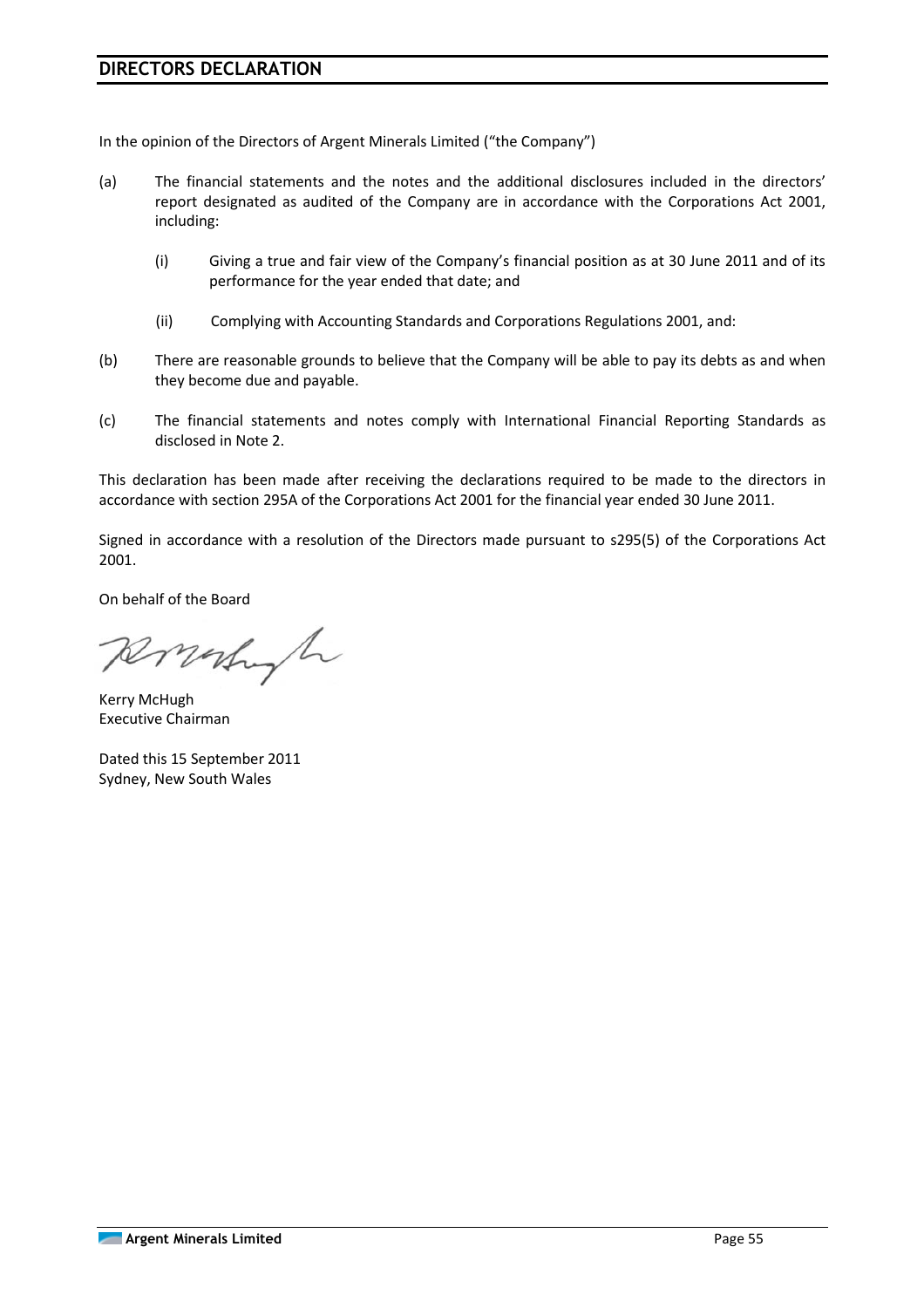Level 1, 1 Havelock St<br>West Perth WA 6005 <br>f: +61 8 9321 1204 West Perth WA 6005 Australia<br>PO Box 1908 Australia

PO Box 1908 w: www.stantons.com.au<br>West Perth WA 6872 e: info@stantons.com.au e: info@stantons.com.au Stantons International Audit and Consulting Pty Ltd (ABN 84 144 581 519) trading as

Stantons

Chartered Accountants and Consultants

15 September 2011

Board of Directors Argent Minerals Limited Level 1, 115 Cambridge Street WEST LEEDERVILLE, WA 6007

Dear Directors

#### **RE: ARGENT MINERALS LIMITED**

In accordance with section 307C of the Corporations Act 2001, I am pleased to provide the following declaration of independence to the directors of Argent Minerals Limited.

As the Audit Director for the audit of the financial statements of Argent Minerals Limited for the year ended 30 June 2011, I declare that to the best of my knowledge and belief, there have been no contraventions of:

- (i) the auditor independence requirements of the Corporations Act 2001 in relation to the audit; and
- (ii) any applicable code of professional conduct in relation to the audit.

Yours faithfully

**STANTONS INTERNATIONAL AUDIT AND CONSULTING PTY LTD (Trading as Stantons International) (An Authorised Audit Company)** 

**J P Van Dieren Director**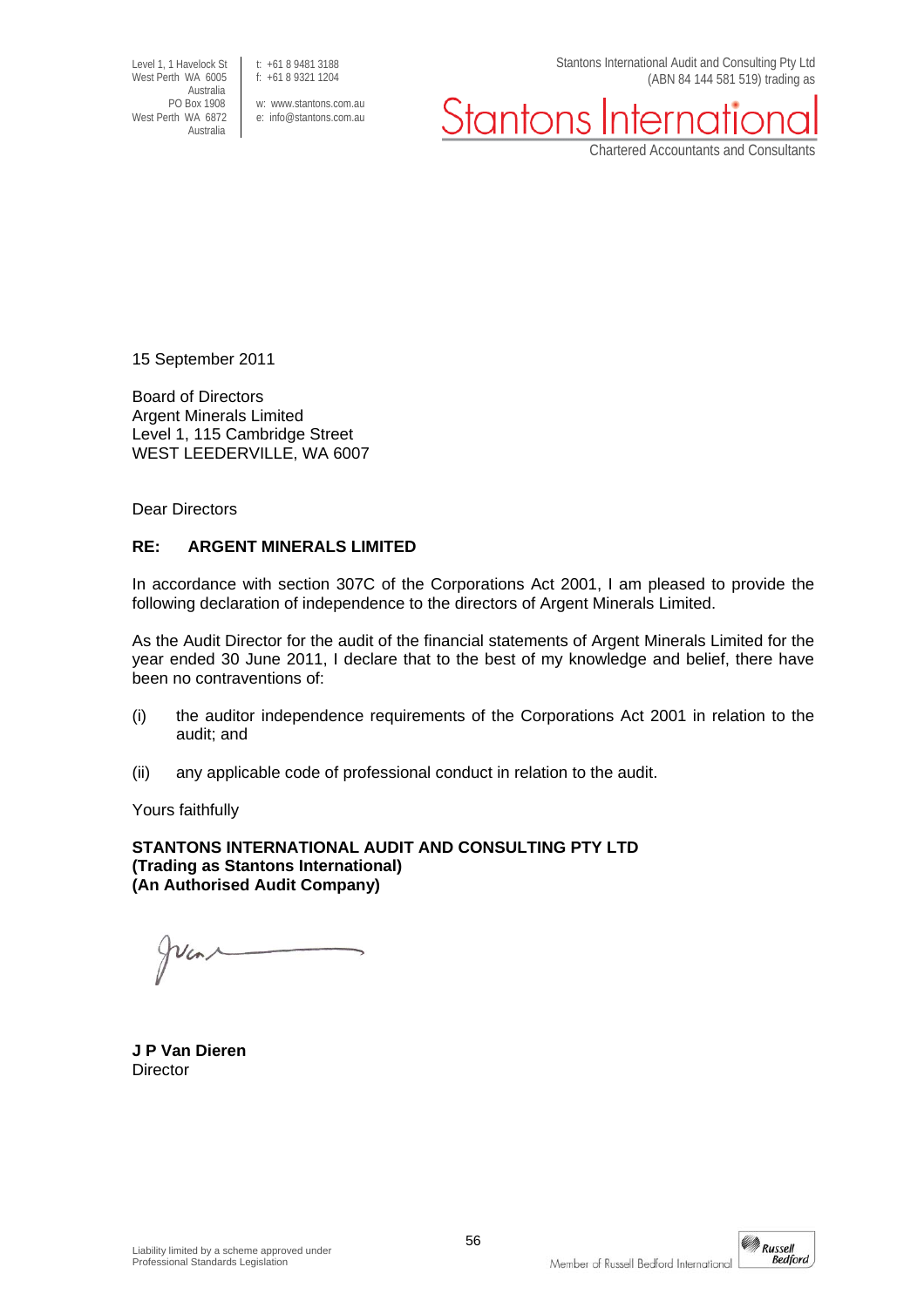Level 1, 1 Havelock St<br>West Perth WA 6005 f: +61 8 9321 1204 West Perth WA 6005 Australia<br>PO Box 1908 PO Box 1908 w: www.stantons.com.au<br>West Perth WA 6872 e: info@stantons.com.au Australia

e: info@stantons.com.au

Stantons International Audit and Consulting Pty Ltd (ABN 84 144 581 519) trading as

Stantons

Chartered Accountants and Consultants

#### **INDEPENDENT AUDITOR'S REPORT TO THE MEMBERS OF ARGENT MINERALS LIMITED**

#### **Report on the Financial Report**

We have audited the accompanying financial report of Argent Minerals Limited, which comprises the statement of financial position as at 30 June 2011, the statement of comprehensive income, the statement of changes in equity and the statement of cash flows for the year then ended, notes comprising a summary of significant accounting policies and other explanatory information and the directors' declaration of the entity comprising the company and the entities it controlled from time to time during the financial year.

#### *Directors' responsibility for the Financial Report*

The directors of the company are responsible for the preparation and fair presentation of the financial report that gives a true and fair view in accordance with Australian Accounting Standards and the *Corporations Act 2001* and for such internal control as the directors determine is necessary to enable the preparation of the financial report that is free from material misstatement, whether due to fraud or error. In note 2, the directors also state, in accordance with Australian Accounting Standard AASB 101 Presentation of Financial Statements, that the financial report, comprising the financial statements and notes, complies with International Financial Reporting Standards.

#### *Auditor's responsibility*

Our responsibility is to express an opinion on the financial report based on our audit. We conducted our audit in accordance with Australian Auditing Standards. These Auditing Standards require that we comply with relevant ethical requirements relating to audit engagements and plan and perform the audit to obtain reasonable assurance whether the financial report is free from material misstatement.

An audit involves performing procedures to obtain audit evidence about the amounts and disclosures in the financial report. The procedures selected depend on the auditor's judgement, including the assessment of the risks of material misstatement of the financial report, whether due to fraud or error. In making those risk assessments, the auditor considers internal control relevant to the entity's preparation and fair presentation of the financial report in order to design audit procedures that are appropriate in the circumstances, but not for the purpose of expressing an opinion on the effectiveness of the entity's internal control. An audit also includes evaluating the appropriateness of accounting policies used and the reasonableness of accounting estimates made by the directors, as well as evaluating the overall presentation of the financial report.

Our audit did not involve an analysis of the prudence of business decisions made by directors or management.

We believe that the audit evidence we have obtained is sufficient and appropriate to provide a basis for our audit opinion.

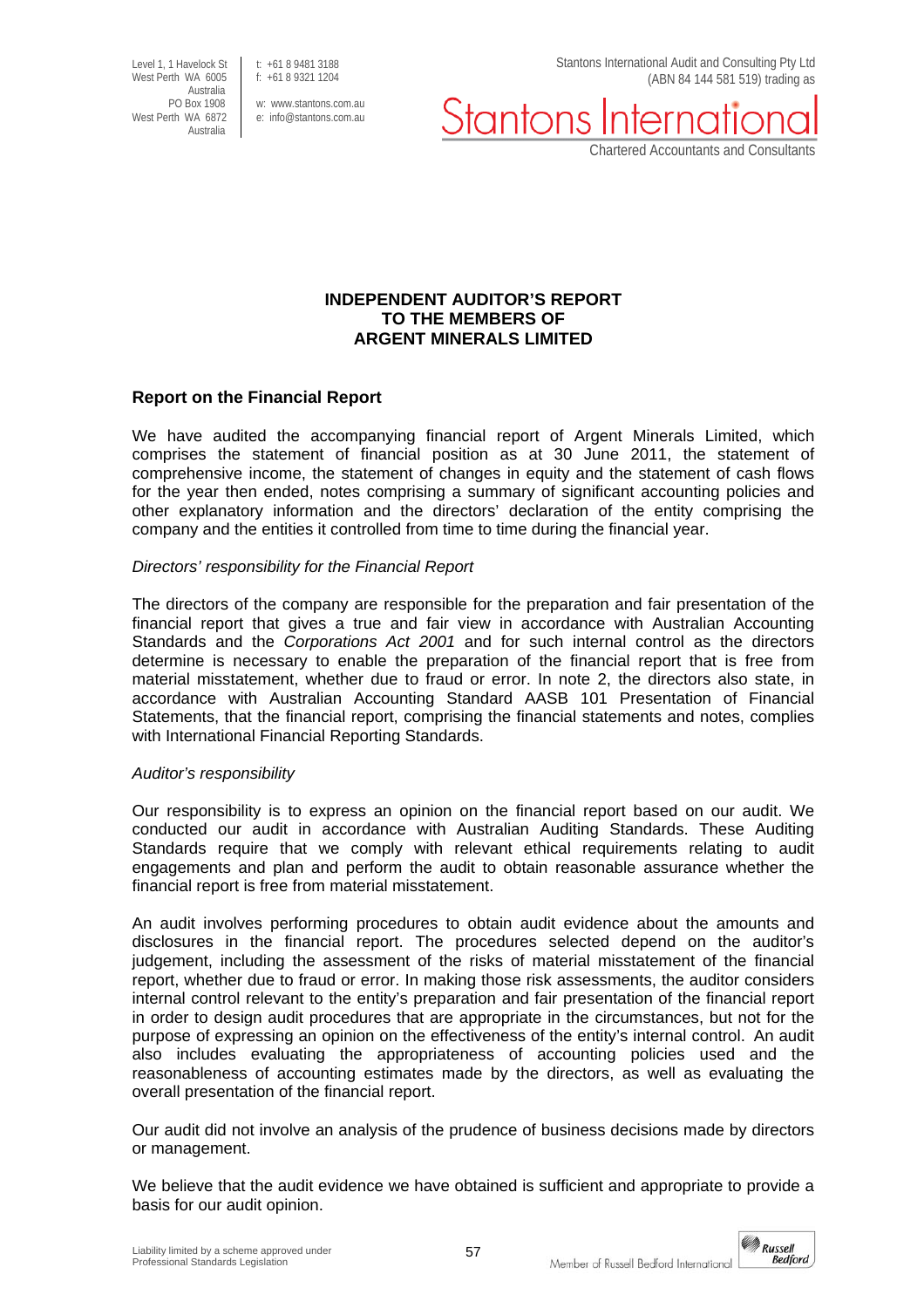#### *Independence*

In conducting our audit, we have complied with the independence requirements of the *Corporations Act 2001*.

#### *Auditor's opinion*

In our opinion:

- (a) the financial report of Argent Minerals Limited is in accordance with the *Corporations Act 2001*, including:
	- (i) giving a true and fair view of the entity's financial position as at 30 June 2011 and of its performance for the year ended on that date; and
	- (ii) complying with Australian Accounting Standards and the Corporations Regulations 2001.
- (b) the financial report also complies with International Financial Reporting Standards as disclosed in note 2.

#### **Report on the Remuneration Report**

We have audited the remuneration report included in pages 13 to 17 of the directors' report for the year ended 30 June 2011. The directors of the Company are responsible for the preparation and presentation of the remuneration report in accordance with section 300A of the *Corporations Act 2001.* Our responsibility is to express an opinion on the remuneration report, based on our audit conducted in accordance with Australian Auditing Standards

#### *Auditor's opinion*

In our opinion the remuneration report of Argent Minerals Limited for the year ended 30 June 2011 complies with section 300A of the *Corporations Act 2001.*

#### **STANTONS INTERNATIONAL AUDIT AND CONSULTING PTY LTD (Trading as Stantons International) (An Authorised Audit Company)**

Stortom International Cleader and Consulting 1 g 14  $\overline{p}$ 

**J P Van Dieren Director** 

West Perth, Western Australia 15 September 2011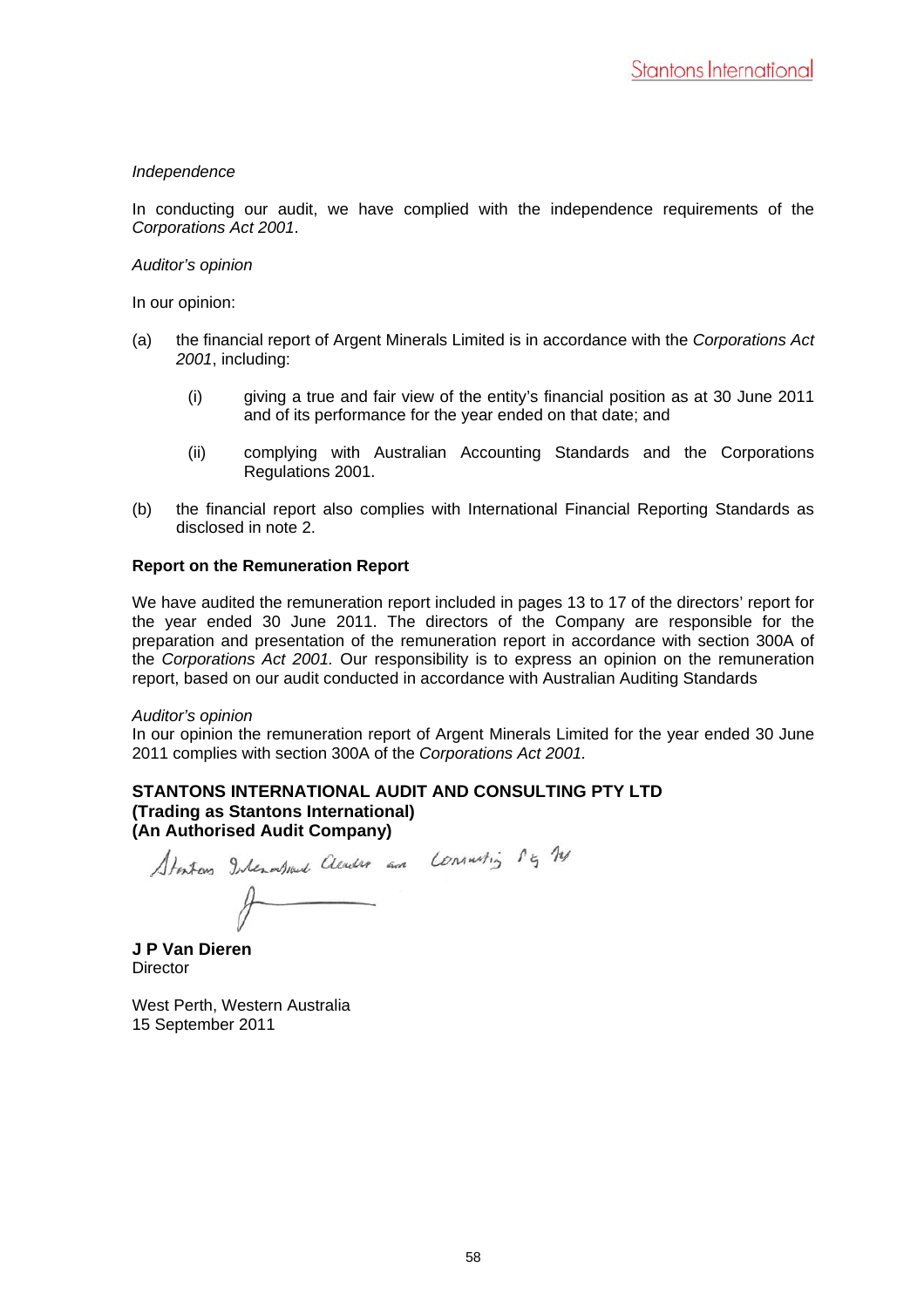## **SHAREHOLDER INFORMATION**

#### **1. Distribution of holders at 15 September 2011**

As at 15 September 2011 the distribution of shareholders was as follows:

#### **Ordinary shares**

| Size of holding    | <b>Number of holders</b> |
|--------------------|--------------------------|
| 1-1,000            | 23                       |
| $1,001 - 5,000$    | 425                      |
| $5,001 - 10,000$   | 420                      |
| $10,001 - 100,000$ | 1,079                    |
| 100,001 and over   | 159                      |
|                    | 2,106                    |

#### **2. Voting Rights**

There are no restrictions to voting rights attached to the ordinary shares. On a show of hands every member present in person will have one vote and upon a poll, every member present or by proxy will have one vote each share held.

#### **3. Substantial shareholders**

The names of the substantial shareholders who have notified the Company in accordance with Section 671B of the Corporation Act 2011 are;

|                                               | <b>Ordinary shares held</b> | Percentage interest % |
|-----------------------------------------------|-----------------------------|-----------------------|
| Pannin PL <selok a="" c="" family=""></selok> | 11,552,718                  | 8.41%                 |

#### **4. Top 20 Shareholders**

The names of the 20 largest shareholders as at 15 September 2011 who hold 38.64% of the fully paid ordinary shares of the Company were as follows;

| <b>Class</b>                                                | <b>Number</b> |
|-------------------------------------------------------------|---------------|
| Pannin PL <selok a="" c="" family=""></selok>               | 11,552,718    |
| <b>HSBC Custody Nom Aust Ltd</b>                            | 5,828,000     |
| St Barnabas Inv PL <melvista a="" c="" fam=""></melvista>   | 4,446,432     |
| Riverfront Nom PL <mcm a="" c="" fam=""></mcm>              | 4,310,290     |
| Golden Cross Res Ltd                                        | 4,280,309     |
| Maminda PL                                                  | 3,579,545     |
| Arinya Inv PL                                               | 3,215,000     |
| Yarandi Inv PL <griffith 2="" fam="" no=""></griffith>      | 2,653,252     |
| Funding Sec PL <a a="" c="" f="" ferguson="" m="" s=""></a> | 2,650,000     |
| AWD Cons PL <stevens a="" c="" f="" s=""></stevens>         | 1,500,000     |
| Funding Sec PL < Colin J Ferguson S>                        | 1,500,000     |
| <b>Glenahilty PL</b>                                        | 1,405,075     |
| Wylie Stephen Robert                                        | 1,400,000     |
| St Barnabas Inv PL < St Barnabas S/F A/C>                   | 1,265,000     |
| Forward Cap Mgnt PL                                         | 1,232,697     |
| Pan Aust Nom PL                                             | 1,189,000     |
| Karakoram No2 PL SF A/C                                     | 1,066,520     |
| Collingridge Inv PL <mchugh a="" c="" f="" s=""></mchugh>   | 1,000,000     |
| Golden Cross Res Ltd                                        | 1,000,000     |
| Battershill J L + J < JJB Super A/C>                        | 1,000,000     |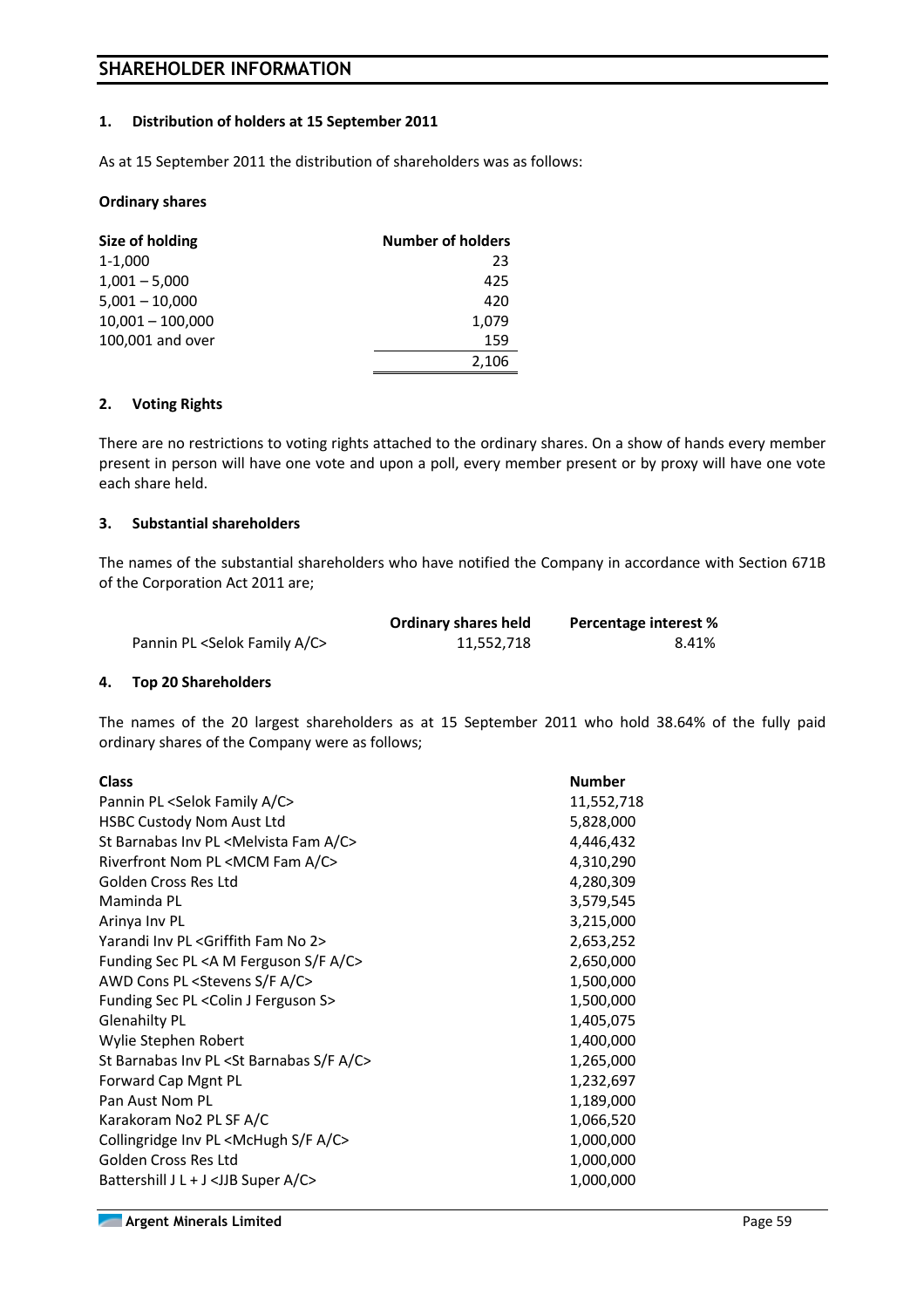#### **5. Consistency with business objectives**

The Company has used its cash and assets in a form readily convertible to cash that it had at the time of listing in a way that was consistent with its stated objectives.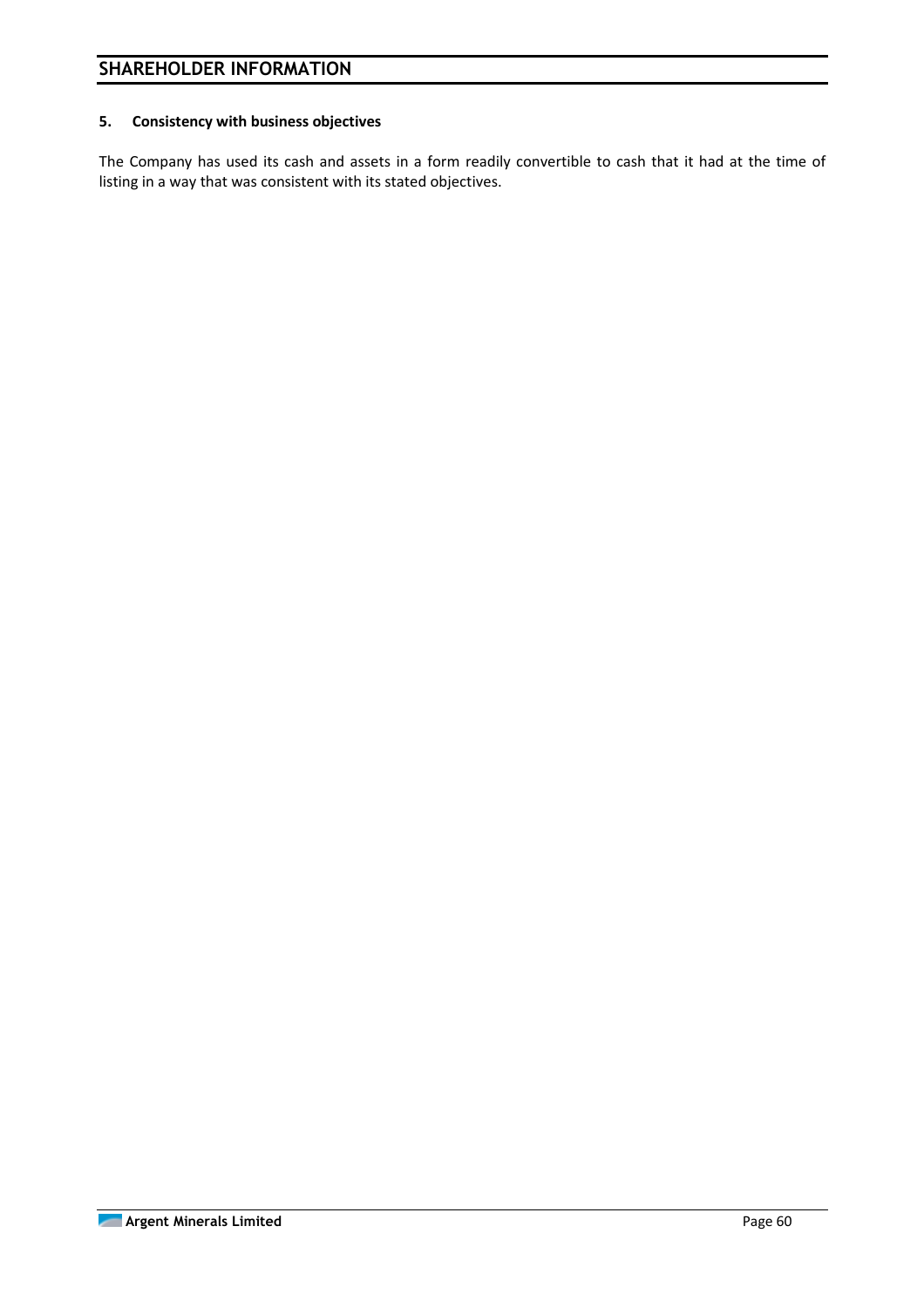## **SCHEDULE OF MINERAL CONCESSION INTERESTS**

Argent Minerals Ltd mineral interests at 15 September 2011

#### **New South Wales - Australia**

| <b>Registered Holder</b>               | <b>Title/Application No</b><br>(Mining Act) | <b>Argent current</b><br>equity interest | <b>Notes</b>   |
|----------------------------------------|---------------------------------------------|------------------------------------------|----------------|
| <b>Kempfield</b>                       |                                             |                                          |                |
| <b>Argent Minerals Limited</b>         | EL 5748 (1992)                              | 100%                                     |                |
| <b>Argent Minerals Limited</b>         | EL 5645 (1992)                              | 100%                                     |                |
| <b>Argent Minerals Limited</b>         | EL 7134 (1992)                              | 100%                                     |                |
| <b>Argent Minerals Limited</b>         | EL 5964 (1992)                              | 100%                                     |                |
| <b>Argent Minerals Limited</b>         | EL 7135 (1992)                              | 100%                                     |                |
| <b>Argent Minerals Limited</b>         | EL 7785 (1192)                              | 100%                                     |                |
| <b>Argent Minerals Limited</b>         | ALA 41 Orange (1992)                        | 100%                                     |                |
| <b>Argent Minerals Limited</b>         | PLL 519 (1924)                              | 100%                                     |                |
| Argent Minerals Limited                | PLL 517 (1924)                              | 100%                                     |                |
| <b>Argent Minerals Limited</b>         | PLL 727 (1924)                              | 100%                                     |                |
| <b>Argent Minerals Limited</b>         | PLL 728 (1924)                              | 100%                                     |                |
| <b>West Wyalong</b>                    |                                             |                                          |                |
| <b>Golden Cross Operations Pty Ltd</b> | EL 5915 (1992)                              |                                          | $\mathbf{1}$   |
| <b>Sunny Corner</b>                    |                                             |                                          |                |
| <b>Golden Cross Operations Pty Ltd</b> | EL 5964 (1992)                              | 51%                                      | $\mathbf{2}$   |
| <b>Argent Minerals Limited</b>         | EL 7135 (1992)                              | 51%                                      | $\overline{2}$ |
| Louth (Wanaaring)                      |                                             |                                          |                |
| <b>Argent Minerals Limited</b>         | EL 7353 (1992)                              | 100%                                     | 3              |
| <b>Argent Minerals Limited</b>         | EL 7354 (1992)                              | 100%                                     | 4              |

#### **Notes:**

- 1. West Wyalong Farmin & Joint Venture Agreement dated 8 June 2007 between Golden Cross Operations Pty Ltd & Argent Minerals Limited provides that Argent Minerals Limited can earn a 51% joint venture interest by spending \$0.75m by 1 June 2011 subject to a net smelter royalty of 2.5% held by Royal Gold, Inc. Golden Cross Limited has, by letter agreement agreed to extend the period in which Argent Minerals Limited can earn its 51% interest to 31 December 2012. Argent Minerals Limited can earn a further 19% interest (for a total of 70% interest) in the joint venture by spending a further \$350,000 by 1 June 2013.
- 2. Sunny Corner Farmin & Joint Venture Agreement dated 8. June 2007 between Golden Cross Operations Pty Ltd and Argent Minerals Limited provides that Argent Minerals Limited can earn a 51% joint venture interest by spending \$0.5m by 1 June 2011. As at the date of this report Agent Minerals Limited has earned a 51% interest. Argent Minerals Limited can earn a further 19% interest (for a total of 70% interest) in the joint venture by spending a further \$186,000 by 1 June 2013.
- 3. Exploration Licence for base metals and phosphates (Group 1 & Group 2 Minerals).
- 4. Exploration Licence for phosphates (Group 2 Minerals) only.